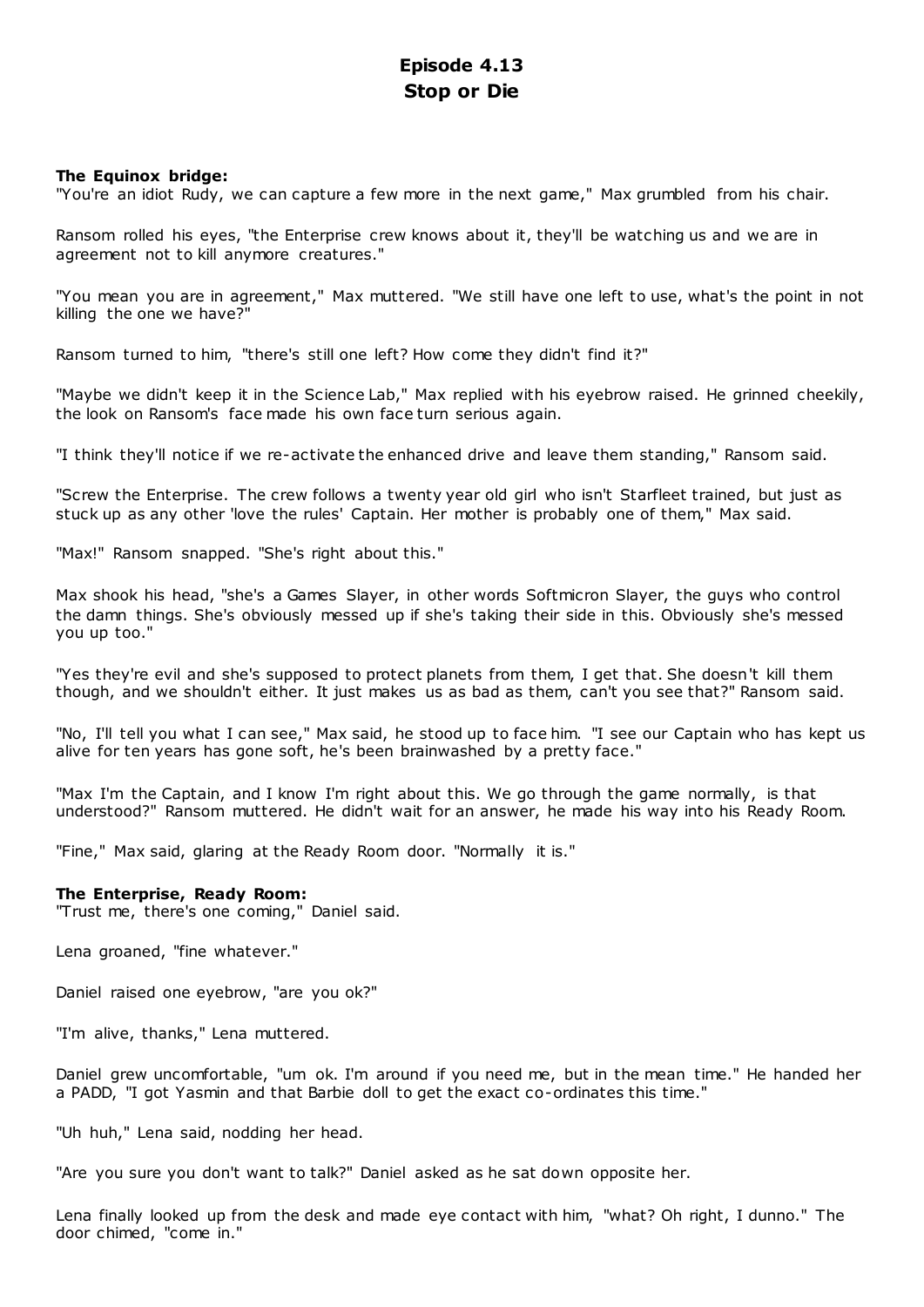Craig and Zare walked into the room, Craig looked rather uneasy. "Hey Lena, do you have any ideas..." Zare said but Craig interrupted her by gently elbowing her. She glared in his direction.

"What do you want?" Lena asked.

"Well we're kind of stuck with something. We've been asking around, we only came to ask Daniel you see," Craig replied.

"Oh, Lena's the ex, of course, I shouldn't ask her," Zare said.

Daniel glanced behind him, "ask me what?"

Craig knelt down nearby Daniel's chair, "got any suggestions for a first date, we're both a bit rusty."

Lena rolled her eyes, Daniel glanced at her briefly. "I dunno," he turned back to Craig. "I'm a watcher so I'm supposed to say something like 'no date for the little Slayer here'. Go and shove off Anderson."

Zare groaned, "god fine, let's go." She turned to leave the room. Craig quickly stood back up and followed her.

"Did you see that, they had some nerve. I should have slapped them for that one," Daniel said.

Lena managed a weak smile, "thanks."

Daniel frowned, "what for?"

"I wanted to say something, but it would have seemed petty," Lena replied.

"Well it wouldn't have been, they shouldn't have asked in your own office," Daniel said.

Lena stood up, "yeah well, like I said before, thanks." She walked through the door, and stepped onto the bridge. "Bryan, take us here," she said as she handed Bryan the PADD.

"Yes ma'am," Bryan said as he looked at the PADD.

"What did you just call me?" Lena snapped. Everyone looked at her looking nervous.

Bryan looked up at her with wide eyes, "uh I said ma'am, would you rather have Captain or sir then?"

Lena sighed, "sorry, I didn't mean..." She walked over to sit in her chair.

Daniel appeared in the Ready Room doorway, "I take it we're going now then."

"We're going," Lena replied.

Tom frowned, "where?"

"The next game site, it should be easier to land there," Daniel replied.

"It better be, we don't want a repeat performance," Tom muttered.

Bryan turned his chair around, "um can I just ask one question?"

"Sure why not," Lena replied.

"Would it kill us if we hovered underneath the cube instead of landing?" Bryan asked.

"Yes, you have to be touching the ground or standing on something that touches the ground," Lena replied.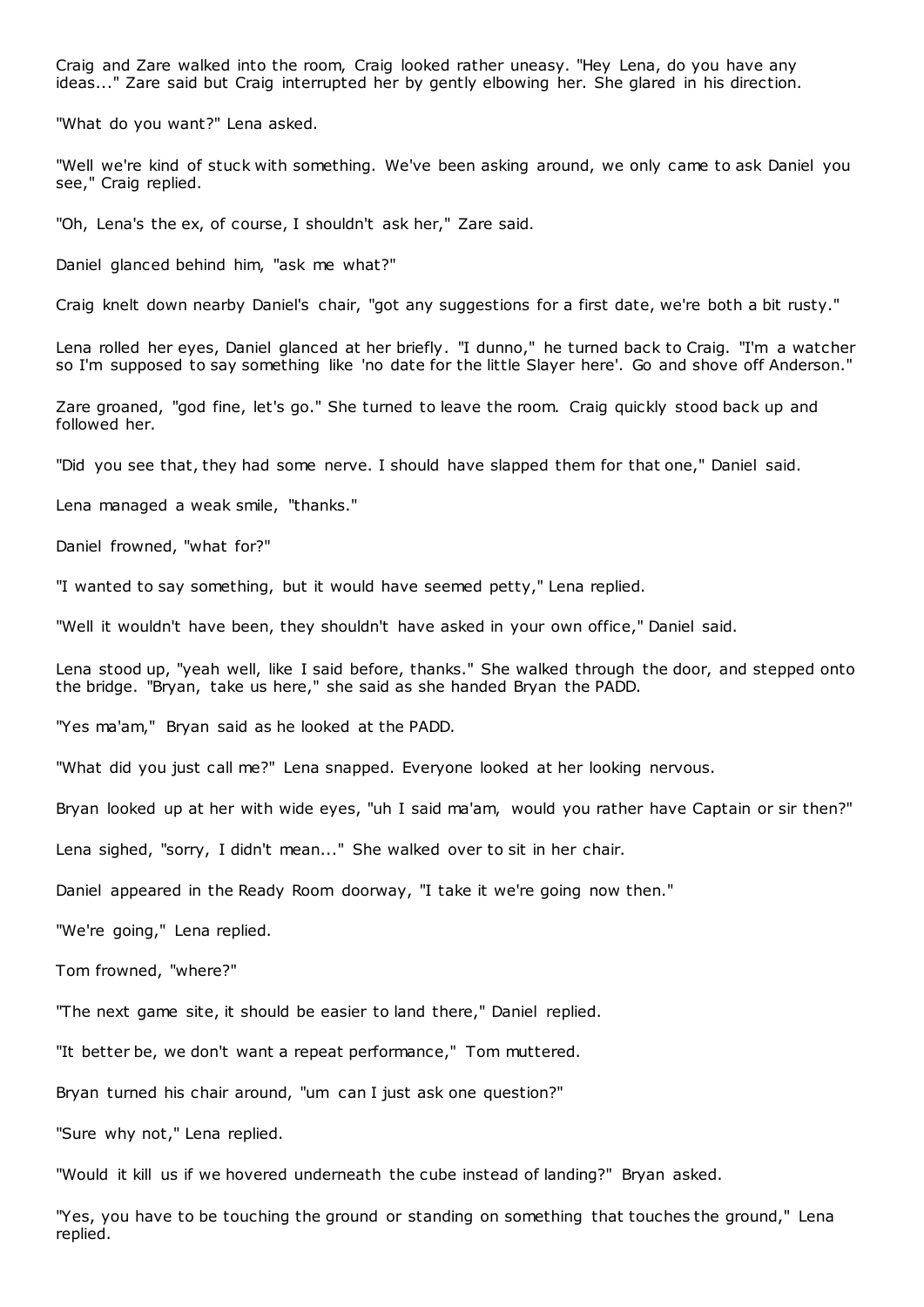Bryan turned his chair back around, "crap."

"Why, what's up?" Tom questioned.

"Well the landing site is another big city," Bryan replied.

Everyone turned to glare at Daniel. "No I know what I did wrong last time, we can land somewhere in that city, promise."

"Actually bleach boy is right," Triah said.

"Oh look, Mary Poppins just floated passed the viewscreen," Jessie said.

Bryan looked up, "cool, oh did I miss it?"

"Why do I always get insulted by you lot?" Daniel grumbled.

"You're right, we're sorry," Tom said.

"From now on we'll stick to insulting Tom," Jessie said.

"Yeah, hey!" Tom snapped.

"Excuse me!" Triah yelled to get everyone's attention. "We can land here, there's enough room for both ships."

"See, I know what I'm doing," Daniel smugly said.

"We just have to destroy a few buildings," Triah finished off.

"What, that's not right," Daniel muttered.

Triah shrugged, "it's ok, the city's abandoned anyway."

"It is? That's weird," Bryan said.

"Ah I've got it, this time for sure," Triah said. Lena groaned, she made her way over to stand behind her. "Look I'll put the new landing spot on the viewscreen."

The viewscreen changed from space view to city view. Some of the buildings looked like they were ready to fall down, some already had. Nearby most of the damage was a large square shaped clear area.

"Zoom in on the landing spot," Lena ordered.

The city view quickly changed to show a massive hole in the ground, buildings and structures that were obviously around the edge of it were basically just wreckage.

"Triah, our landing spot is an old Game's landing spot," Lena said.

"So?" Triah said.

"So check the co-ordinates, there's no way in hell a Game Cube would land in the exact place twice," Lena said.

"I never said it would land in that hole, it'll land near the hole. We'll probably have to give some of the remaining buildings a nudge to make room for the Equinox," Triah said.

"How do you suggest we do that?" Tom questioned.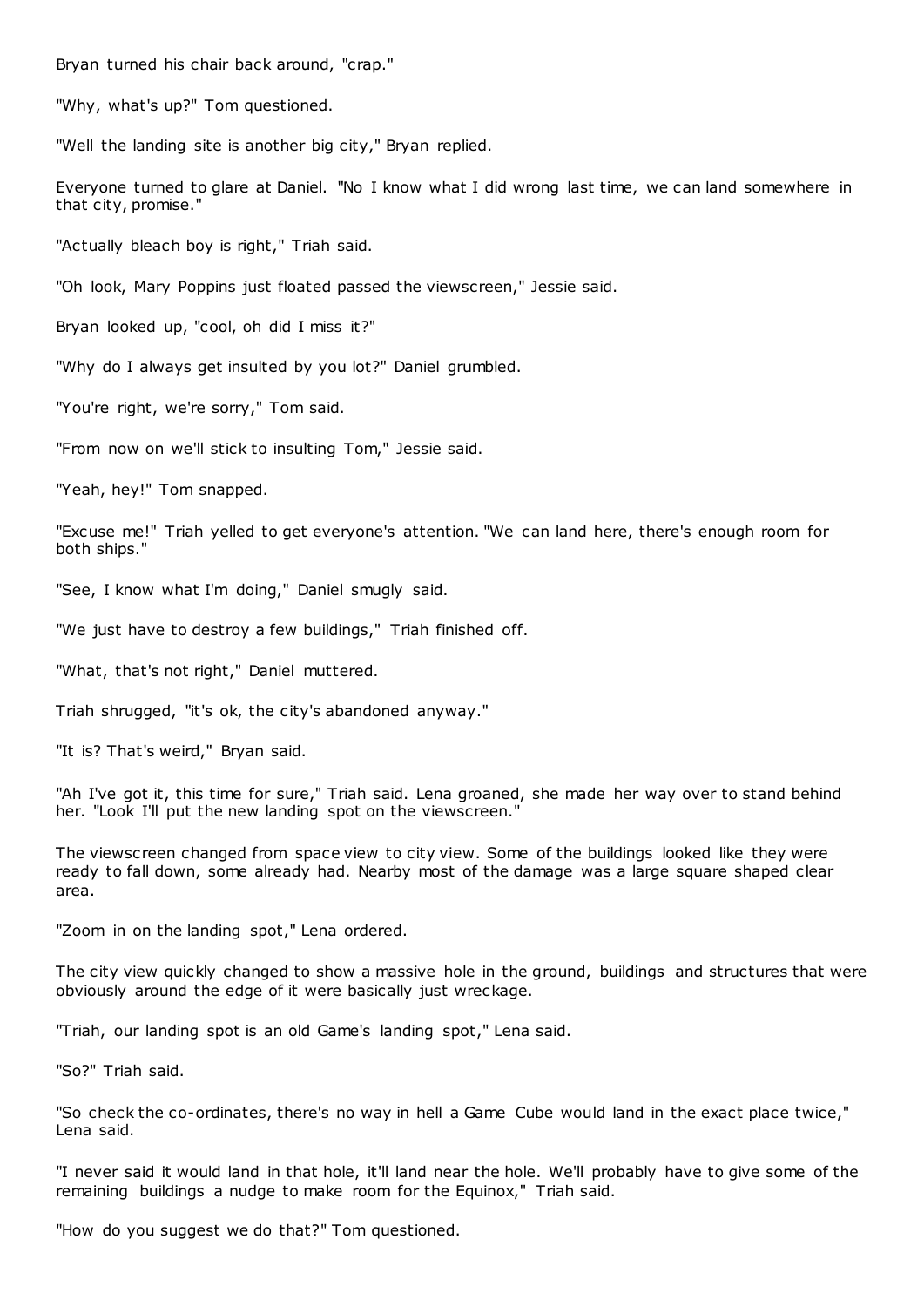"Phasers are ready, just a suggestion," Jessie replied.

Tom rolled his eyes, "are we sure there's no one around, on the planet for that matter."

"It's the only city on this planet, it's like a new colony. Well was, it looks like it's been left for years," Triah said.

"Ok Jess, fire phasers," Lena ordered.

"Finally, I have phaser firing withdrawal symptoms," Jessie commented.

Tom looked nervous, "thank god, the withdrawal symptoms are usually hitting me over the head with a tricorder."

#### **Later, Transporter Room Two:**

James walked through the door. Jessie, Faye, Daniel and Tom were waiting around.

"What's this all about anyway?" Faye asked.

"I'm curious about this colony. One cube lands and everyone takes off, it's weird isn't it," Tom replied.

Jessie folded her arms, "oh please only an idiot would think that. You move to a new colony on a brand spanking new planet, you see one weird thing take a chunk out of the colony, do you stick around?"

Tom shifted his eyes nervously, "well yes." Everyone stared at him with raised eyebrows. "If I was a Slayer and or knew what the hell it was."

"Please tell me you've changed your mind then," James said.

"Oh no. The Equinox has been nicking most of our food supplies, and I for one am sick of eating fried Leola root left overs and other junk," Tom muttered.

"Damn," Daniel grumbled. He and Faye handed over some rations to James.

Jessie glanced at the rations in James' hands, "uh, you made a bet?"

James glanced at her, "what, I've killed people and you're bothered about me gambling? I'm going to hell anyway."

"No I'm just wondering what you bet on exactly," Jessie said.

"We betted on the mission, you know to pass the time," Faye said.

Tom frowned, "what, am I that predictable?"

Daniel shrugged, "maybe, I think it should have been mine though."

Faye rolled her eyes, "oh please, Tom wouldn't want to lead a mission to the planet to battle with leftover Softmicron."

"Hey, I would," Tom moaned.

The rest of the group laughed. "She has a point Dan," Jessie said.

"I only said it cos I wanted him to get stupidly hurt or killed," Daniel muttered.

"Hey!" Tom moaned. Everyone looked at him. "We're going to this planet and we're going to do something more rewarding than fight egg like creatures."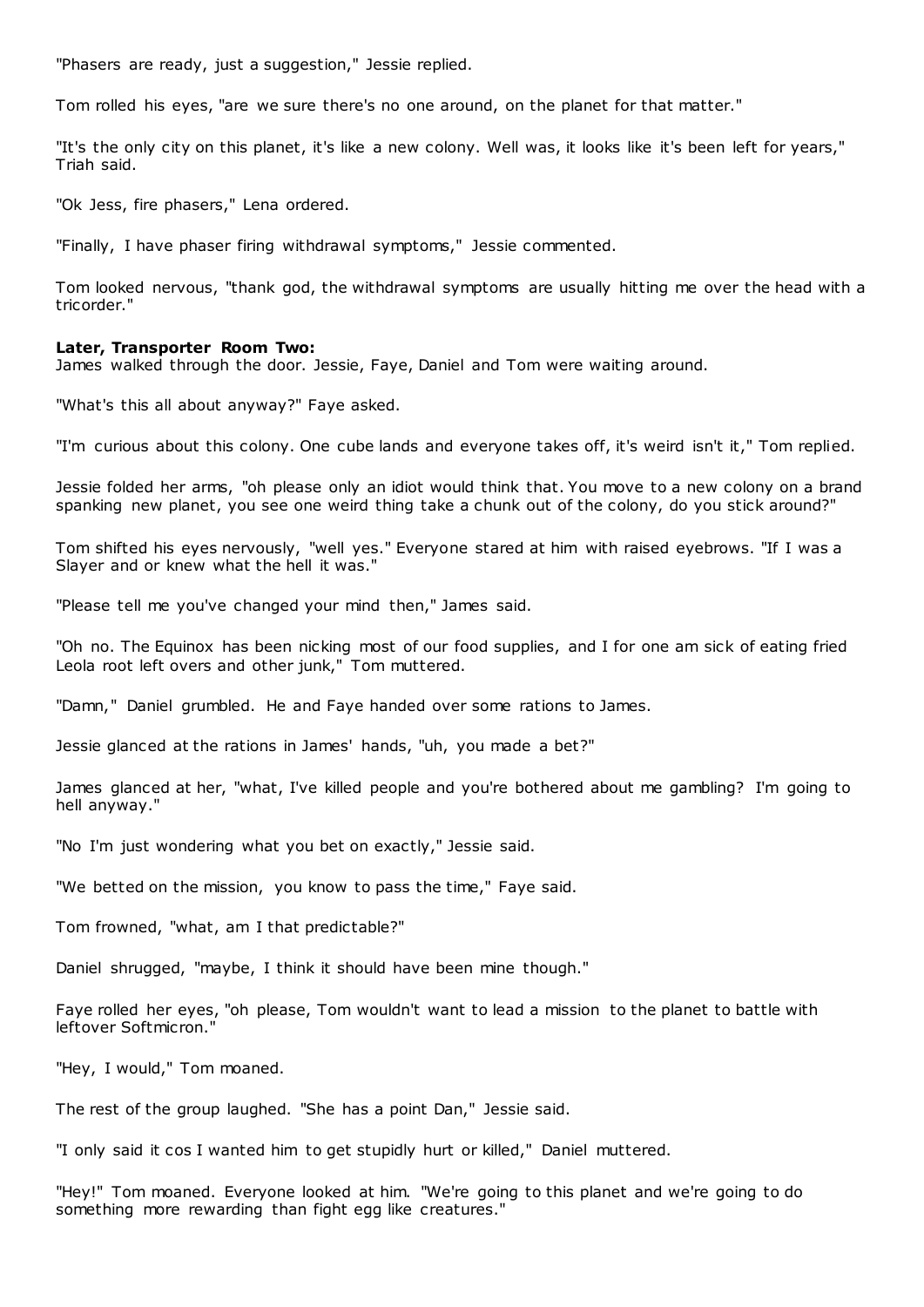"We're not going to pick up really old food, oh darn," Jessie sarcastically said.

"No we're doing that, it is an advanced colony so it will be edible," Tom said. He stepped onto the transporter pad, "so come on then."

James counted the rations he had, "ok there isn't enough to get the whole family out of broth, so anyone want to bet on what's going to happen?"

"Oh please," Daniel laughed. "We're not that stupid."

"I'm in," Faye blurted out. Daniel glared at her, "what, I hate broth."

### **The planet surface:**

The awayteam rematerialised in the middle of a wide road. Nearby them were overturned vehicles, some were still on fire. A few bodies were scattered around the area.

"I see why Lena's not leading this mission," Jessie said as she glanced around.

Faye turned around, she tripped over something on the ground. "Eew, eew."

Everyone glanced over at her. Tom pulled out a tricorder, "hmm interesting."

"No, it's gross," Faye grumbled.

Tom knelt down next to what she had tripped over, which was in fact a young woman. "She hasn't been dead long, I'd say about a few days."

"And a Game is going to land again after a few days, something's not right here," James said.

Daniel walked over to one of the burning cars. He used the fire to light a tab, "maybe some people didn't leave the planet right after the game. Some might have stuck around."

"So, how did they die then? They weren't near the game and everyone knows a game vaporises your body or takes you into the Games Matrix," Jessie said.

"Beats the hell out of me," Tom said, standing up.

"Ok I'll do it," James said.

Tom stared at him, "I said it beats the hell out of me, as in I don't know."

James rolled his eyes, "I knew what you meant."

"Maybe somebody went crazy and killed everyone," Faye said.

James shook his head, "you're only saying that because you betted on us getting attacked by a psycho."

"Uh guys!" Daniel raised his voice to get everyone's attention. The others looked towards him. "We have company."

"No we don't," Tom muttered.

Daniel stared at him, "don't play games with me, don't you see her?"

"See who Daniel?" Faye asked.

Daniel groaned, he pointed down the street. "There, don't you see her!"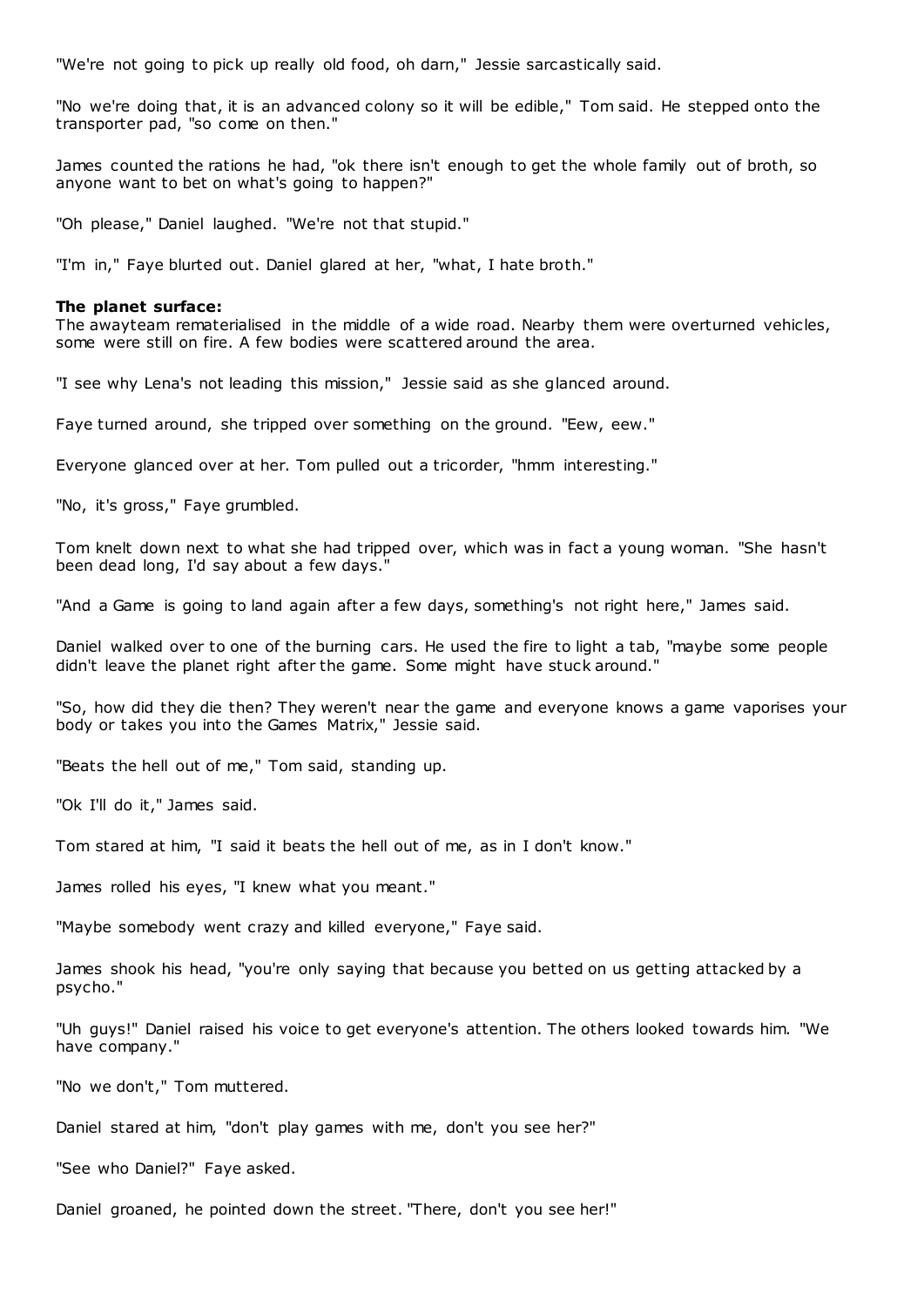"Yeah, they're dead bodies, we saw those before," James said.

"She's perfectly fine, she's standing right there!" Daniel snapped.

"It begins," Faye whispered.

"Hey come back," Daniel muttered. He ran down the street.

"He's going to get weapons and kill us, pay up," Faye said.

"No," James muttered.

Tom shook his head, "we'd better follow him."

"God, I won, you lost, I want my money back!" Faye snapped.

"Well we haven't got attacked by a psycho yet, so no," James said.

Tom groaned, he and Jessie started to go down the street.

"Oh I get it, I'll get attacked by you instead. Pay up," Faye said.

"No," James said. He began to follow the others.

Faye pouted, "but, no fair."

### **Meanwhile:**

Daniel pushed open a door, it came off one of it's hinges so it got all crooked. He walked slowly into the room, "um, little girl? Crap where did she go?"

The others came through the door. "Gee, this is a big dump," Tom commented.

"Ok Daniel, have you finished being crazy?" Faye asked.

Daniel snorted, "you guys are the crazy ones, you didn't see her."

"Exactly, that means you're the crazy one," Faye said.

Tom sighed, "this could go on all day. Look let's find a shop or something, they'll have some food hopefully."

"What do you expect to find in a part of town like this, a sweet shop?" James questioned.

"Nah, he's looking for a shop that sells women's clothes," Jessie said.

Tom pulled a face at her, "you've probably never stepped in a woman's clothes shop in your life."

Jessie glared icily at him, James had to hold her back. "Hey wait, why am I holding you back?" he asked himself, then he let go. Jessie jumped onto Tom and started beating him up.

A slamming sound made everyone stop what they were doing. Faye glanced towards the doorway, "uh, who closed the door?"

"I didn't," James replied.

Jessie shrugged, "I was busy." She continued what she was doing.

Tom only answered with a few "ow" and "hey" every now and then.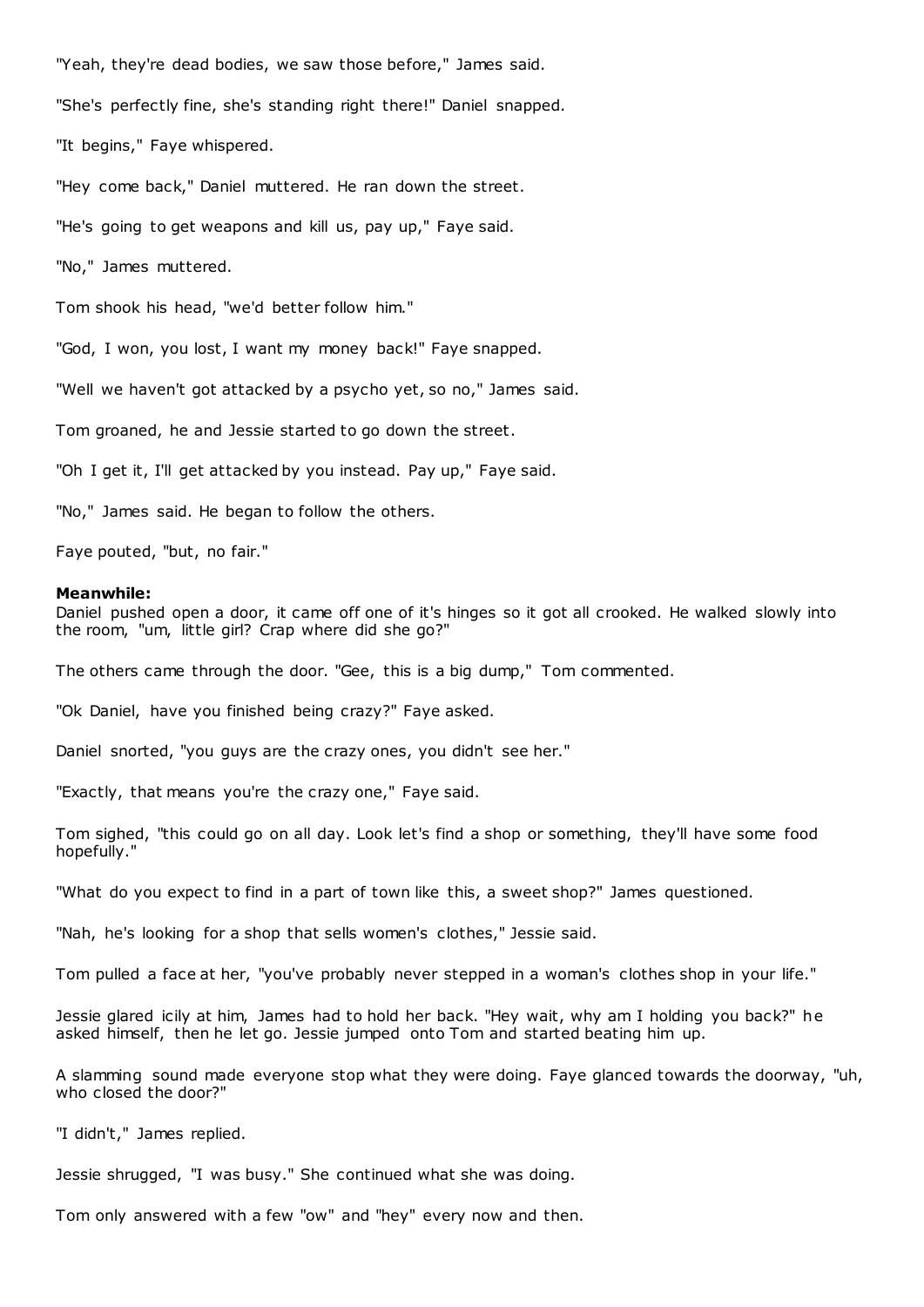"I was over here," Daniel replied.

James rolled his eyes, "what's the big deal, it was probably only the wind." He walked over to the door, he tried to open it up but it wouldn't budge.

"Uh nobody betted on us getting trapped in a building, so who gets the rations?" Faye asked nervously.

# **The Equinox Bridge:**

The senior staff, excluding Ransom, were having a mini meeting at one side of the room. Ransom was busy at the other side of the room.

"Oh I dunno, I like my new job," Noah muttered.

"What, serving stupid cocktails and frying anything in sight is more interesting than..." Max grumbled, he glanced over at Ransom briefly. "I need you in this Noah."

"I think you're making a big deal out of nothing, Max. We're going in Game Cubes so it's not like we're going the long way home," Marla said.

"You don't just go in one and tell the Games Matrix where you want to go next," Max muttered.

"With a watcher on our fleet we don't need to," Marla said.

"Yes and while we wait for a cube to take us home or just closer we get slaughtered by shapeshifters. I'd rather kill them before they kill us," Max said.

"Don't you know anything Max? We have Slayers to do the protecting," Noah said.

"Oh yes, great, I feel lots better now. One is a confused little girl who's not at all bright. Her 'partner' is some gay looking guy who doesn't seem like he could kill a fly let alone a whole army of Softmicron. The last one is some creepy looking girl who dates that idiot with the blonde hair," Max rambled.

"In all fairness the girl has just lost her daughter recently, and the guy's kinda cute," Marla said.

Max stared blankly at her, "my god woman."

"Isn't there a rule that says that Slayers can't even have kids?" Noah questioned.

"Yes, finally. See what we've got protecting us everytime we get on a cube, it's not as safe as catching a bus home," Max grumbled.

"What does having kids got to do with their strengths and stuff, they're still Slayers," Marla said.

"Well they're both obviously soft as muck, I have to admit though the pale girl is ok," Max said.

"Ok you want to seperate from the Enterprise, how do you plan to do that? They already don't trust us," Noah asked.

"What, you think I'd tell you guys without actually having a plan. Just follow my lead," Max smiled deviously.

# **The surface:**

"This is just great, can't you just break the door down or smash a window?" Jessie questioned.

Tom pulled himself up off the ground, complete with a black eye and a broken nose. "Wow one second you're back to normal, the next you're getting your guy to do everything for you."

James glanced behind him, "Tom, do you want another black eye?"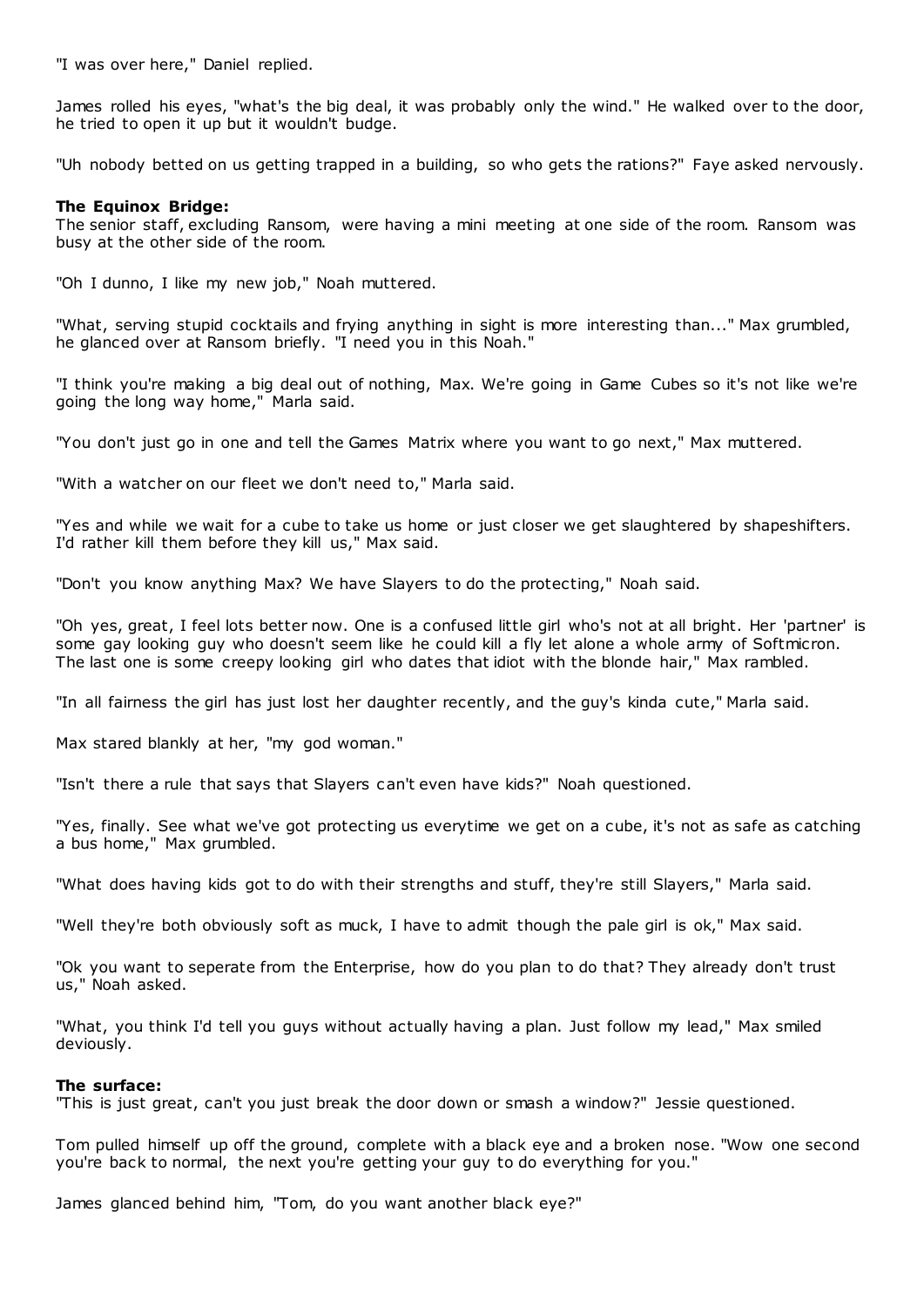"See, that's what I mean exactly," Tom said. Jessie kicked him in the back of the leg, he fell back over.

James turned back to the others, "ok I hope you left some for me Jess."

"Oh come on, a normal person can break a window," Faye moaned.

"Don't you think I tried? Some shield is blocking the window and something has sealed the door shut," James said.

"What has beating up Tom got to do with this anyway, Daniel was the one who lead us in here," Faye said.

Daniel rolled his eyes, "you didn't have to follow me."

"Yes but it was Tom's idea to come down here," James said.

Jessie rolled her eyes, "that's just great. The game will come and take the ships away, leaving us here for the rest of our lives. Good going Tom."

Tom pulled himself back up, "hey stop blaming me for it all, it's Daniel's fault too!"

"There must be a way to get out," Daniel said.

"There should be. That window's blocked by a shield so there must be a way to cut off the power for it," James said.

"Can't you just kick or punch the door really hard?" Tom asked. James stared blankly at him. "Oh you've tried. But you can bend metal and stuff."

"I can't bend a closed metal door you idiot," James muttered.

"Ok, a weapon to cut into the metal?" Tom asked.

"This is not a game of twenty questions Tom, let's just look around ok," James said.

"Oh that's a thought, would any games have a question type game? I mean Slayers aren't usually smart so how would they win, beat up the host?" Tom said, laughing slightly.

"Can we split up?" Daniel asked.

"Love to, but someone will get stuck with him," Faye replied.

"I call one of the team leaders," James quickly said.

"Me too," Faye said with a grin.

"Damn," Daniel grumbled.

Tom looked annoyed, "Faye can't be a team leader, I have to be a team leader."

"You didn't call it," Faye said, she stuck her tongue out at him.

"Ok I pick first since I called it first," James said. "Jessie."

"Cool I was picked first for once," Jessie said.

"Only cos you're sleeping with the leader," Tom grumbled.

Jessie tried not to laugh, "ooh, sounded a bit jealous there."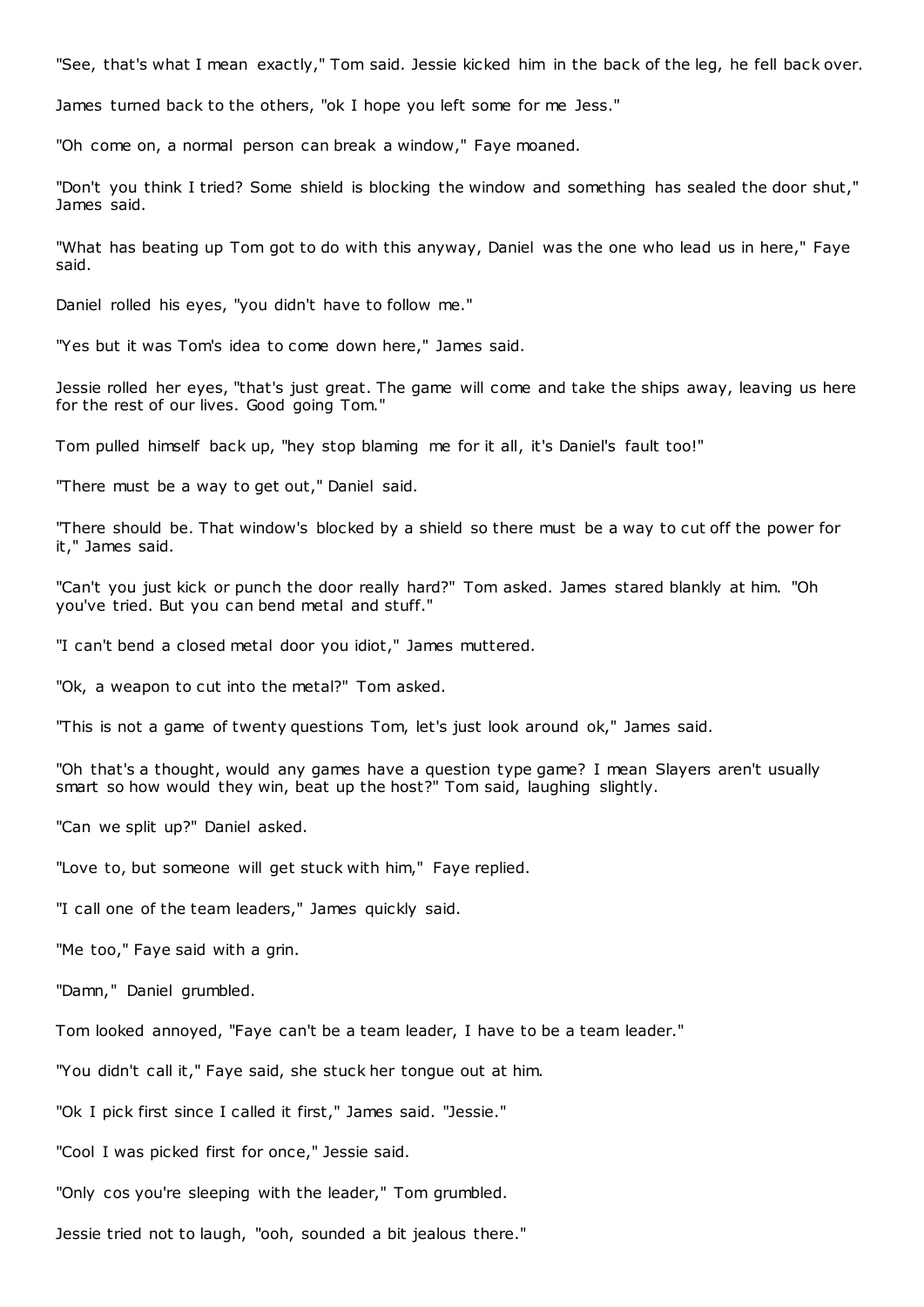Tom and James' eyes widened in horror. "Oh god no, even if I was gay I wouldn't," Tom muttered. "Of course you wouldn't, I wouldn't even look at you if I was," James muttered. Tom put his hands on his hips, "oh yeah, am I not good enough for you or something?" "Damn I wish I had a video camera," Daniel grinned. James and Tom glared at him. Faye shook it off, "anyway, I choose Daniel." "Ok babe," Daniel said. He stood next to Faye and put his arm around her shoulders. She pushed it off, "eew no." "Great, is this a mixed shippers scene or what?" Jessie said, giggling slightly. James ignored her, "ok um, Faye you take Tom." "No way, you wanted to choose first so it's your turn again," Faye said. "Son of a bitch," James grumbled. "Oh no, I'm not going with those two, especially after that," Tom said. "It's ok, cos I choose me," James smugly said. Faye smiled in the same way, "I choose me as well." James glared at her, "look just take him, please!" "No, I can't stand him," Faye moaned. "Neither can I," James said. "Well I can't punch him or anything, I am not really a puncher," Faye said.

Daniel groaned, "ok let's settle this as mature adults. Rock, paper, scissors?"

# **A little while later:**

Tom, James and Jessie were now going down a dark and damp corridor. Tom was of course limping behind them.

"Ow, ow," he moaned.

"Shut up will you," Jessie groaned.

"Well you kicked me, what do you expect?" Tom snapped.

"I expect you to shut up and stop being a baby," Jessie replied.

"Woah, deja vu," James muttered.

Jessie and Tom both stopped. "What?" Jessie questioned.

James stopped too, he turned around to look at them, "no, you said 'shut up and stop being a baby', that was familiar."

"Oh great, now I'm starting to sound like his dad," Jessie grumbled. She elbowed Tom in the ribs, "thanks a lot moron."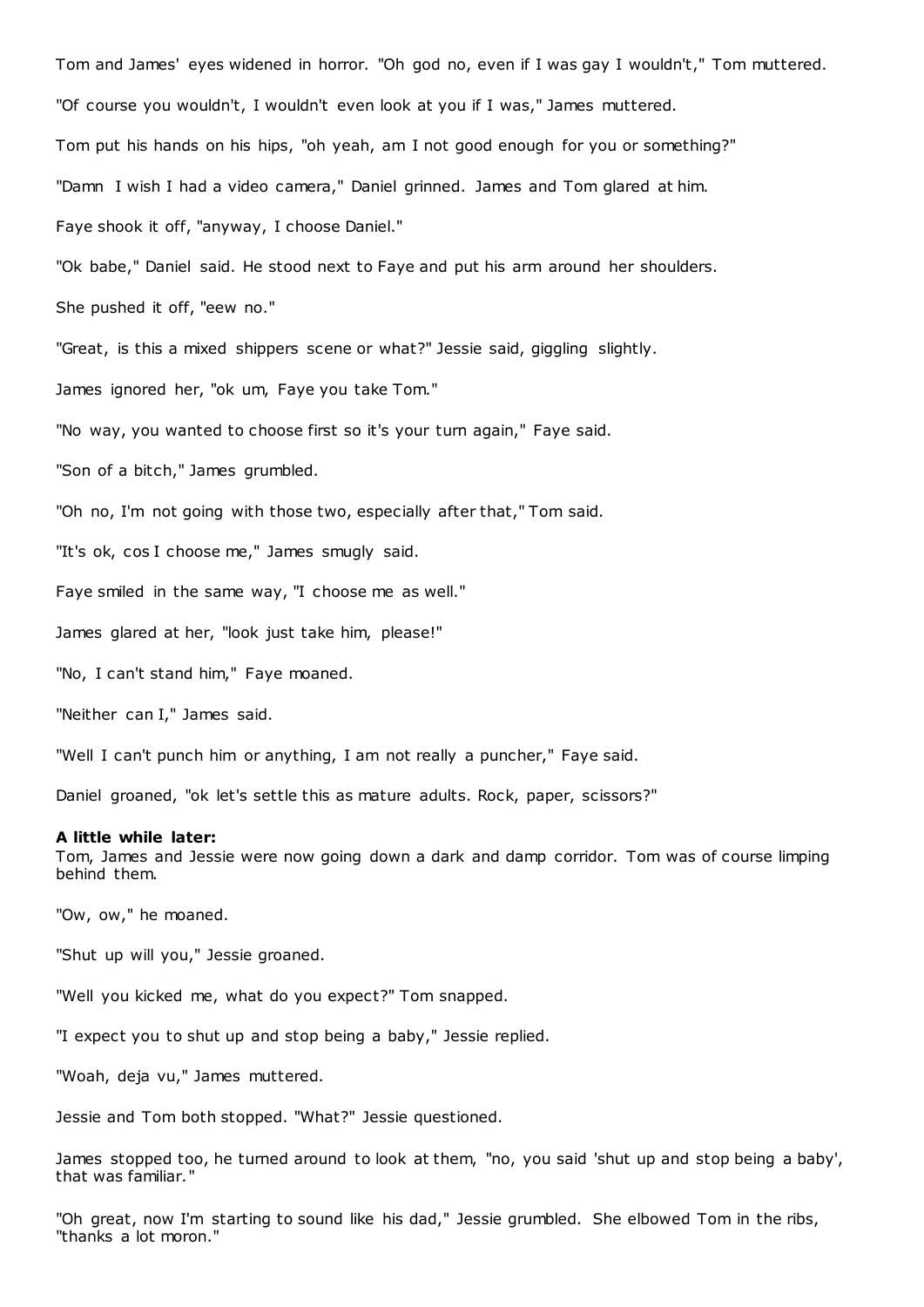"Oh I'm sorry, I didn't mean to get beaten up by you," Tom muttered.

# **Meanwhile:**

Faye and Daniel stepped into a large room filled with desks and chairs. They both split up to search the room.

"Well now I know why this place is so creepy, it's a school," Faye said.

Daniel knelt down to go through the front desk's drawers, "let's hope the teacher was a psycho, we could do with a good sharp object."

"We're going to need a kitchen for that," Faye said. She turned around to look out the window, she placed her hand near it but a shield blocked her. "Great, all the windows are like this."

"We're upstairs anyway. Unless you've gotten over your fear of getting just a little scratch, I wouldn't recommend it," Daniel muttered.

Faye stared out of the window, "ok this is weird."

"What?" Daniel said, looking up from the desk.

Faye didn't answer him. In the street below them one young girl was skipping with a rope, chanting something as she did.

### **Meanwhile:**

Tom limped into one room, it appeared to be a small bedroom. The room had children's toys scattered around the floor, there was also a few school books lying on a bed.

"Ok, I doubt there's anything in here that's useful," James said as he joined him in the room.

Tom headed for the bed, he picked up a small book. "Maybe but I am curious."

"My god, you don't change do you? You're even nosey about people you don't even know and are dead," Jessie commented from the doorway.

Tom opened up the book, "I'll go to the last entry, it may tell us what's going on here."

"In a kid's diary? Right," James said.

Jessie frowned, "what's that?"

"Hmm this is interesting," Tom muttered, ignoring Jessie and not noticing a book floating in the air nearby.

James glanced back at Jessie, "ok this place is weird." She nodded her head.

"Guys stop babbling, I'm trying to concentrate," Tom snapped. The book then hit him in the head, he fell onto the ground unconscious. The book then flew towards the door, Jessie ducked in time so it crashed into the wall behind her.

"Obviously the owner of the diary is sticking around and hates people reading it," Jessie said.

James sighed, "my headache's already starting to go away, should we leave him?"

Tom groaned into the carpet, he pulled himself up. "Ow, that hurts."

"God, doesn't he ever stay unconscious for very long?" Jessie muttered.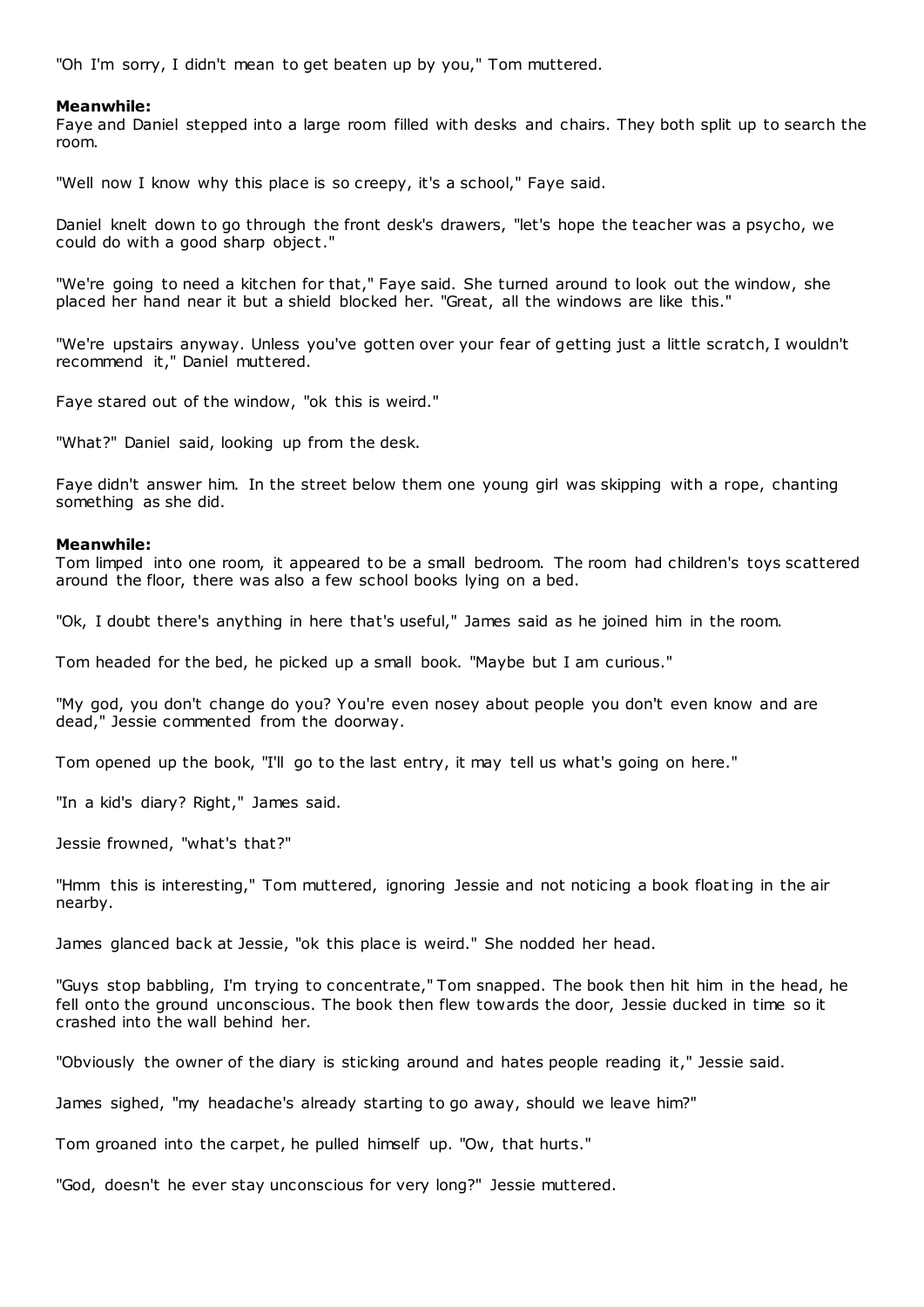Tom stood up looking confused, he eyed James and Jessie, as he did his eyes widened. "Who are you people, what are you doing here?"

"Ok, let's hope that's amnesia," James said quietly. Jessie nodded her head again.

Tom ran over to the table, he picked up one of the big teddy bears and hugged it close to his chest. "Go away, this is my room."

"Crap," Jessie grumbled.

James just smiled, "what's so bad about it, this is good."

Tom pouted, he stamped his foot several times, "who are you people?"

"All right, who are you first?" James asked.

Tom ran over, he jumped onto the bed, "I'm Lydia."

"You're right this is good, he seems girlier than usual," Jessie said.

"Now who are you?" Tom asked.

"Ok, I'm James, and this is Jessie," James replied. Jessie smiled and waved. "What happened here?"

"I dunno, everyone went mad and left," Tom replied. He looked out the window, "then these cute things came and killed everyone who was left."

"Do you know what's blocking us in the building?" Jessie asked.

Tom shook his head, "I don't know what you're talking about."

James headed for another door, he opened it up as Jessie stepped into the room. "So these cute things killed everyone, how did you get away?"

"I don't remember that part, it's blurry," Tom replied.

"Um I don't think she did," James said quietly as he walked back over to Jessie.

Jessie looked confused, "why do you... oh. Right."

"I remember a big pretty square thing coming down from the sky, afterwards everything went crazy. Buildings were destroyed, some were just damaged by the falling ones. I remember people screaming, after it all finished they all left. We only came here a few months before it," Tom said.

"If everyone were scared off from this thing, why did some people like you stay behind?" James asked.

"We were going to leave, there wasn't enough room on the ship. We came here on two ships but one disappeared, it probably was destroyed," Tom replied.

"Well Tom will be happy about the mystery being solved, but we still need to get out of here," Jessie said.

"Lydia, do you know where a kitchen is or maybe even a place where the adults kept stuff you weren't allowed to see?" James questioned.

"Downstairs there's a kitchen, underground there's a place we weren't allowed in and..." Tom replied. He glanced around nervously, "no, I didn't do anything."

"We didn't say you did," Jessie said.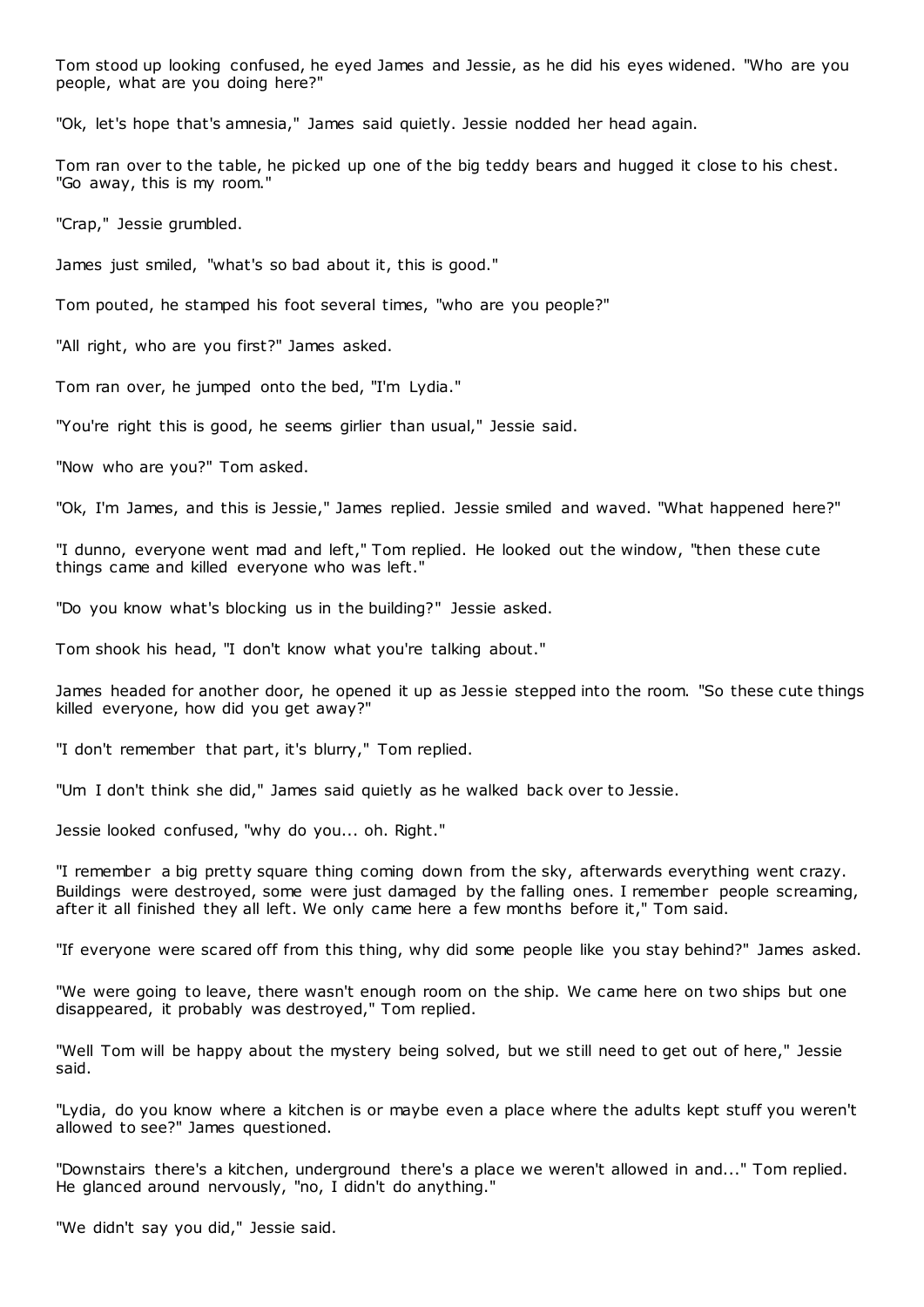Tom glanced back at them, "no you don't understand, they're after me."

"Who are?" James asked.

"I wasn't going to tell them anything, I swear!" Tom yelled. He screamed, then fell unconscious again.

"Ookay, that was weird," Jessie muttered.

Once again Tom regained consciousness quickly, "what the hell was that?"

"You got possessed," Jessie replied.

Tom groaned, "that's just great."

"I wonder how the girl didn't notice she was in a guy's body, Jess," James said while trying to keep a straight face.

Tom's eyes widened, "I was possessed by a girl!"

"Yeah that is a mystery," Jessie said, also trying to keep a straight face.

Tom groaned, "you two are sick and mean."

"Look I'm going to go and find the others, we know where to go now," James said. He headed for the door.

"Hey wait," Jessie said. He stopped just outside. "That's never a good idea and you know it."

"You just don't want to be left with Tom," James said.

Jessie glanced at Tom, he just pulled another face. "Can't a girl just be worried about her husband?"

"Whatever but either way I won't be long, ok," James said. He disappeared down the corridor.

# **The Equinox:**

The bridge was busier than usual. Noah and Bryan were working nearby the helm, Max was probably scheming away in his chair, Annika was annoying Ransom nearby Tactical, and Marla was sitting on her own at one of the science stations.

"That team should be back by now, why aren't they?" Max muttered.

"I don't know, why are you so anxious about that?" Marla said, eyeing him suspiciously.

"I'm concerned, we need our watcher and one of our so called Slayers," Max replied, glaring in her direction.

"It's not so much the colour, it's the curliness. It's just so wrong, you should either get a shaved look or maybe straighten it," Annika said.

Ransom groaned, "whatever, what's this got to do with Astrometrics anyway?"

"Well you can't go places with that haircut, so it has a lot to do with it," Annika replied.

"This shouldn't be taking so long," Max grumbled.

"Hey chill, the game's not due for another hour," Noah said.

Max stood up, he walked over to Marla. "Do we know for sure that the game is due then?"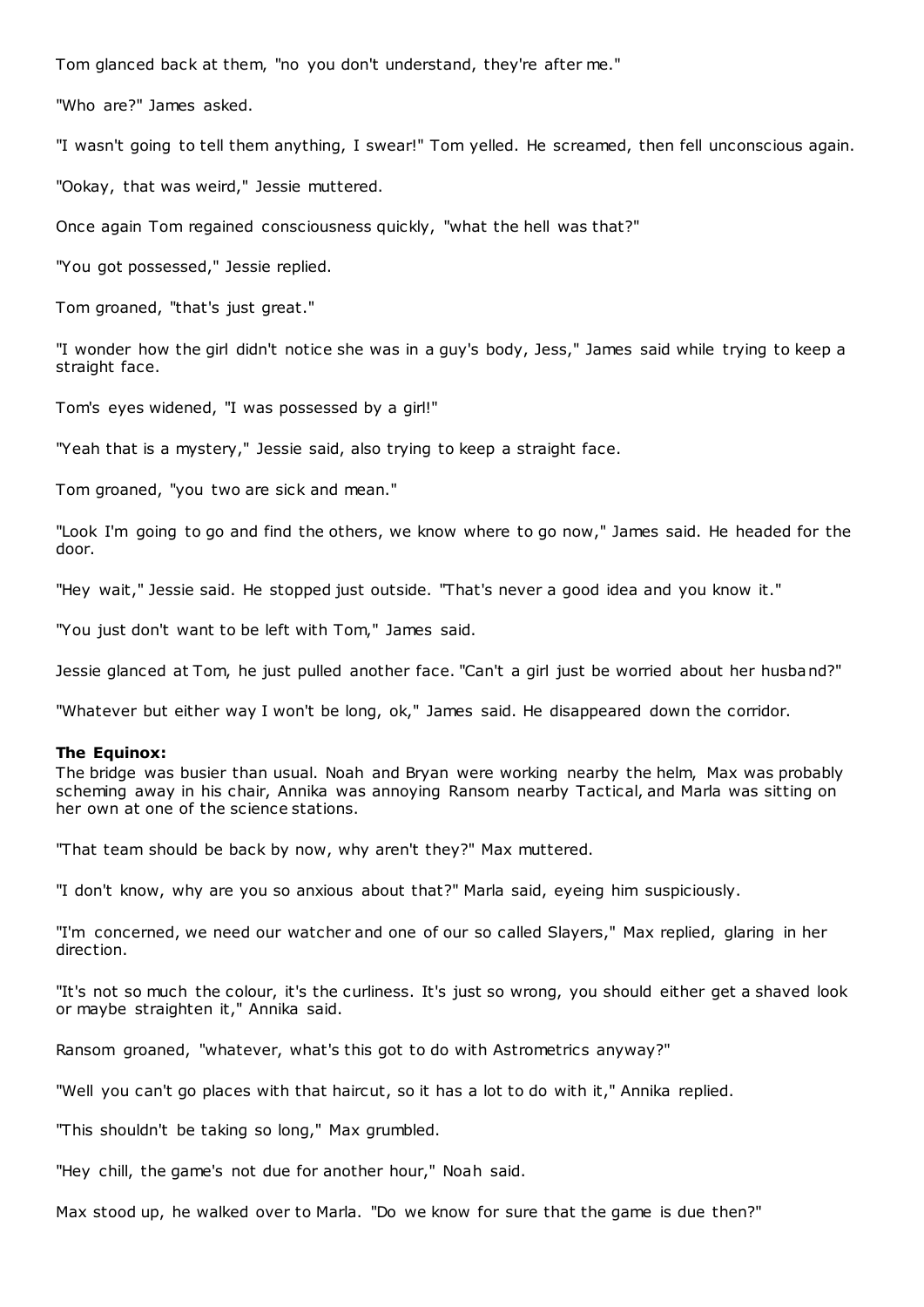"Yes, I thought you didn't care for going in this game," Marla replied.

"Oh we are going in it, it's our friends that are not going in it," Max said.

# **The surface:**

James reached the stairs, he was about to go down them when he noticed a small boy at the bottom of them, staring at him. "Ookay," he muttered.

"You'll never get away with it, you know. We will haunt you," the boy said.

James slowly headed down the stairs, "uh, get away with what?"

"Don't pretend you don't know," the boy replied.

"Ok I don't," James said carefully. He got to the bottom of the stairs.

The boy stepped closer to him, "you're one of them aren't you? I feel it, you'll do."

"Ok I'm not in the mood to be creeped out," James said, walking away.

The boy turned around and started following him, "you're not getting away that easily." He disappeared.

James stopped in his tracks, "told you."

# **The surface:**

Daniel and Faye were busy looking around a large kitchen. Faye opened up a drawer, she picked up a very large knife. Daniel looked briefly at her and noticed her passing the knife a stare that Emma would give a knife that big.

"Uh, put that down slowly," he muttered.

Faye's eyes went back to normal, "what? It's just a cool knife."

Daniel shook his head, "leave it there, we'll need it. I can see you're one of those potential psychopaths, I'll have to carry it."

Faye tried to look innocent, "I'm not a potential psyc hopath."

"Someone order a psychopath?" James said from the doorway.

"Faye was about to kill everyone with that knife but I stopped her," Daniel said.

"I wasn't," Faye muttered.

"Why aren't you with your team?" Daniel asked.

"I found something, maybe we should check it out," James replied.

Daniel shrugged, "fine, Faye's got her big knife so she'll be ok." He and James left the room, Faye stared after them looking worried.

# **A little while later:**

Jessie knelt down, "so what do you think it is?"

"I don't know, maybe my female body-mate threw it out here," Tom grumbled.

Jessie picked up a small round device, "well it could be a ball, a very weird one at that."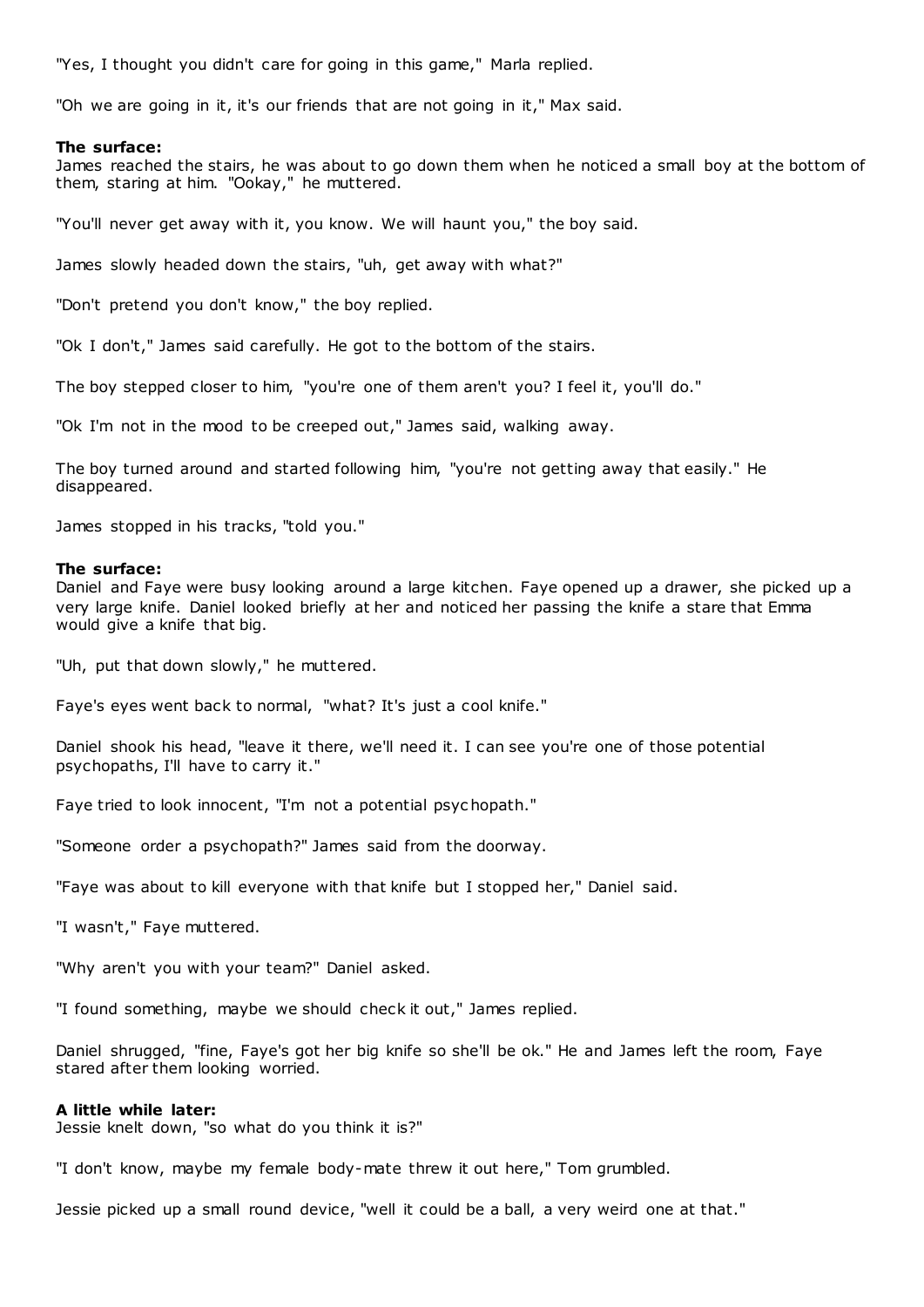# **Meanwhile:**

James walked back into the kitchen, Faye eyed him nervously. "Ok, where's Daniel?"

"He went with um, Jessie and Tom," James replied.

Faye nodded her head, she slowly reached for the knife, "that's great really, who are you?"

"What are you talking about?" James muttered.

Faye took a hold of the knife, "what did you do with Daniel?"

"Oh please," James laughed. "Do you want to die now or later?" He started to walk closer to her.

Faye looked around nervously, "great, after this that body owes me some rations." She put down the knife.

"It wouldn't have made a difference anyway. I would have took you and plus you would have done me a favour," James said. Faye picked up a pan instead, she threw it at him, it totally missed him and hit against the wall. "Good shot."

"I was never that good at throwing things," Faye muttered to herself.

"This is quite ironic, don't you think?" James said.

Faye looked confused, "um, how is it ironic?"

James was now just a few inches away from her, "you don't get it. That's ok I guess, it just means I don't have to kill you yet."

"Oh that's great, kinda," Faye stuttered. He punched her in the face, she fell unconscious.

"Still wanted to hurt you though," he said, heading back to the door.

#### **Meanwhile again:**

Tom snatched the device out of Jessie's hands, "I'd be careful, it might be a bomb."

"And you snatch it off me, that's smart," Jessie muttered.

Tom glanced at her, "well somebody needs to diffuse it." He eyed it for a little while, afterwards he tried to pull it apart.

The pair failed to notice James come around the corner. "What are you doing, it might blow up if you do that," Jessie said.

Tom ignored her, he managed to pull apart the ball. Both pieces went flying in opposite directions. Several small pieces fell to the ground nearby his feet. "Oops, I think it worked."

Jessie raised her eyebrow, "is there anything else you want to break?"

Tom turned around, "where did the pieces all go?" He then caught sight of James, "hey, where's Daniel and Faye?"

James looked confused, "what, how did you two get ahead of me?"

"Maybe you're going around in circles," Jessie replied.

"No I don't think so, it's a big building and I was walking for a little while," James said. He looked behind him, "that's weird, where's the stairs?"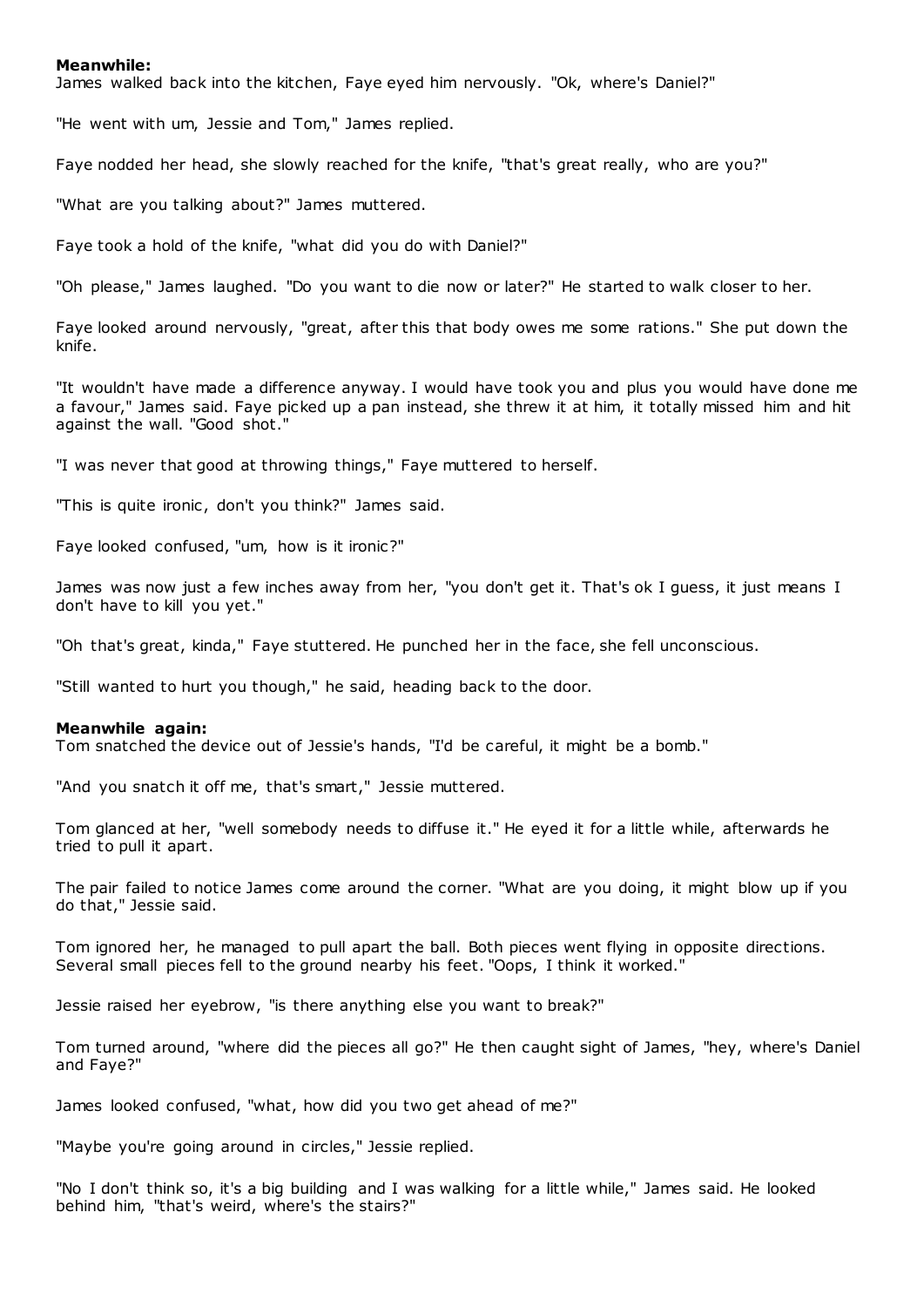"Um about two minutes behind us, are you ok?" Jessie replied, looking c oncerned.

"Nothing, that kid must have creeped me out and I just forgot," James said.

Tom shifted his eyes nervously, "what kid, the girl, man that girl is annoying."

"No it was a lad, he was a little... no a lot less friendly and..." James said.

A cupboard door nearby opened, Daniel stumbled out of it. He held his face as it had a big bruise on it, "ugh, what is the point in giving random idiots super strength, when they're just going to punch the people on their side."

"Daniel, what are you doing in a cupboard?" James asked.

Daniel eyed him, "there you are, you son of a bitch!" He rushed over to James but Jessie blocked his way.

"Hey, what's going on?" she asked.

"He told me he found something to get me away from Faye, then he punched me," Daniel snapped.

"What, no I didn't," James muttered.

"Are you sure?" Jessie asked Daniel carefully.

Daniel glared at her, pointing at the bruise on his face, "well yeah, I think I'm sure."

Jessie shrugged, "I could have done that." The guys all stared at her. "But I didn't."

Tom folded his arms, "here's a thought, maybe that girl got violent and decided to posses you."

"No she seemed so sweet, cute and girly," Jessie said, trying to keep a straight face.

Tom pouted angrily, "one day Jess, I'll get you back."

"Ok let's just clear one thing up, he wasn't possessed by a sweet little girl, he was possessed by his psycho evil self minus the coloured eyes," Daniel grumbled.

"This is very creepy, obviously the girl isn't the only thing around here," Jessie said.

Faye stumbled around the corner, sporting a brand new bruise, "oh somebody cut my head off. I'm so sick of getting punched by that guy."

Everyone glanced in James' direction, he was even more confused than before. "What, I didn't do it!"

"No you didn't," Faye said, leaning on the wall for support. "When you came into the room I heard another voice in your head."

"Was it a sweet, cute and annoying girl?" Tom asked.

"Uh no, a sweet, cute and annoying girl wouldn't knock me unconscious," Faye muttered in response.

"So I was possessed, that's a relief," James said.

"Yes a relief for you," Daniel grumbled.

"I think we should get out of here fast, whoever was in him was very angry and wants to kill us all," Faye said.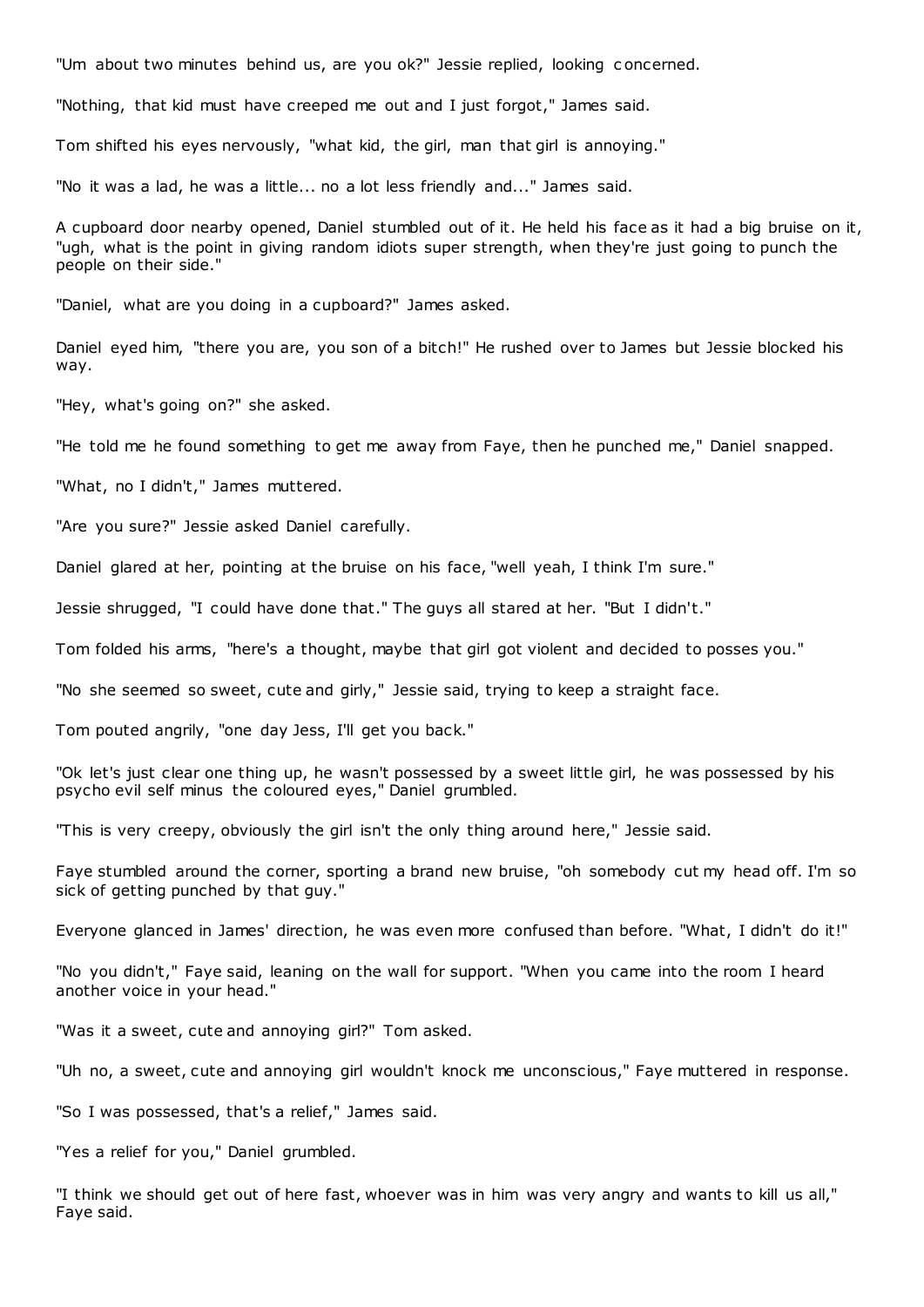Tom frowned, "are you sure it wasn't James on a bad day?"

"Oh please, when I'm evil I don't want to kill everyone," James muttered. Everyone glanced at him again. "There's one or two people I don't want to kill, stop looking at me funny."

# **The Equinox:**

Marla walked over to Ransom and Annika. "Sir, I must talk to you, we need to get to the Enterprise fast."

"Oh my goodness, do you want me to sort that hair out honey?" Annika gasped.

Ransom rolled his eyes, "ignore her, she's weird. Why do we need to go aboard the Enterprise?"

"Because Max is up to something, he wants to leave the Enterprise behind and continue the slaughter," Marla replied.

"If that's the case we shouldn't leave the Equinox," Ransom said.

"Well we can't contact them, he'll notice," Marla said.

"Sir, the sky is getting all Game Cubey," Noah said.

Max smiled, "great it's early."

"But what about that watcher guy?" Noah questioned.

"We don't need him after all," Max replied. He pulled out a phaser, "ok everyone, move and this'll kill you. It's on wide spread."

"What the hell are you doing?" Ransom asked roughly.

"I'm taking over this ship, my so called crewmates can't seem to think straight so it looks like it's just me in this," Max replied.

"You can't do this Max, you know it's wrong," Ransom said.

"I know it'll work. If any of you want to chicken it out on the Enterprise, that's fine with me," Max said. He made his way over to one station, he keyed in a few commands. "Who's with me then?"

Annika got all gooey eyed, "oh what a cutie, I didn't notice that."

Bryan raised his hand, "uh question, don't think I'm with you or..."

"Fine," Max smiled. He pressed a few more commands, Ransom, Marla and Noah dematerialised.

"I said I wasn't with you, I was asking a question," Bryan grumbled.

"Tough you're with me now," Max said.

### **The Enterprise:**

"That's weird," Craig muttered.

Lena glanced back at him, "what is?"

"The Equinox is powering weapons and raising shields," Craig replied.

"And they're hailing too, this isn't a good time is it?" Triah said.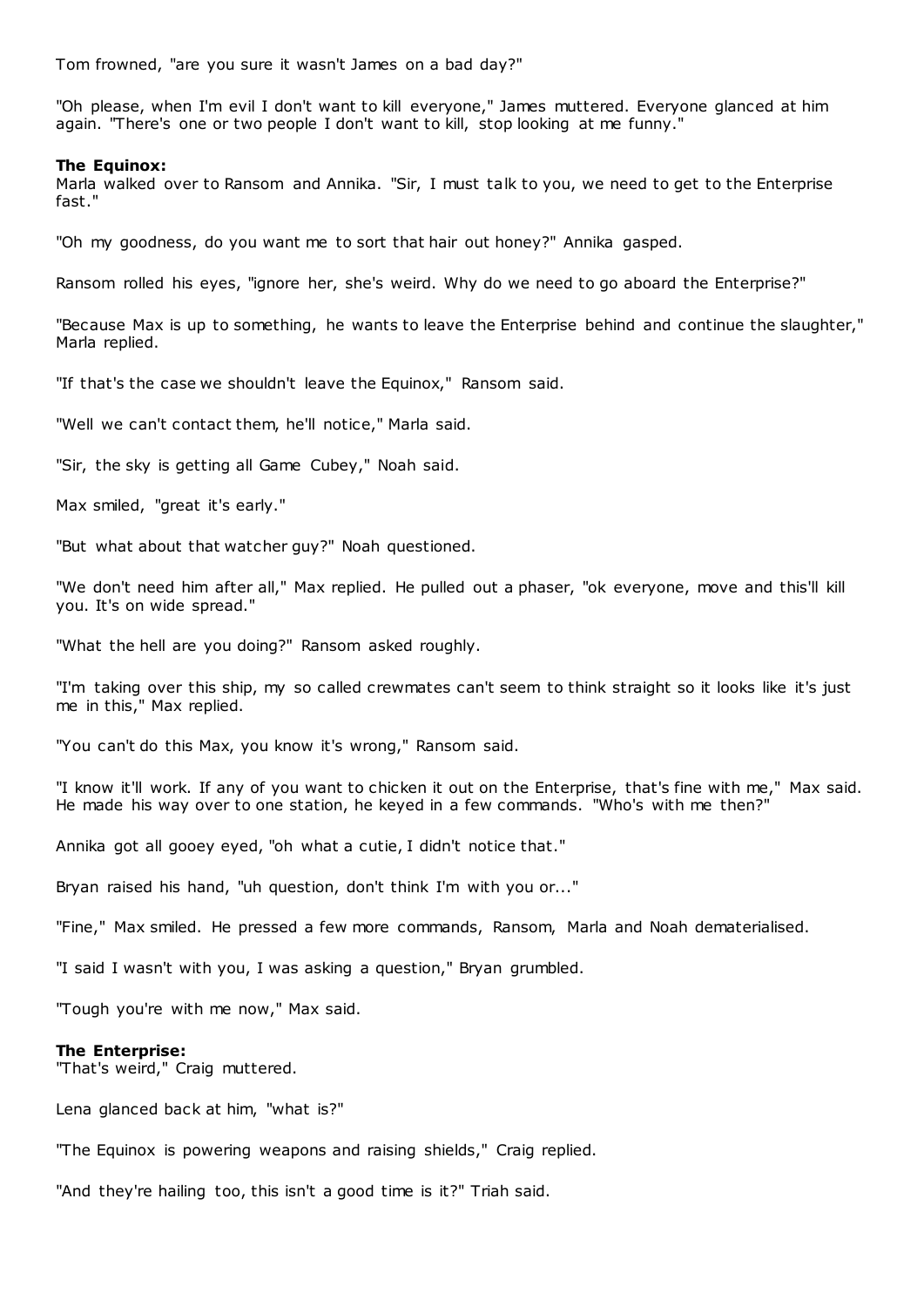"A Game Cube is coming, you're right this isn't a good time," Lena muttered. She stood up, "on screen."

The Equinox bridge appeared on the viewscreen. "Ok cutey I'll make this quick, I'm in a hurry after all," Max said. He started to pace his bridge, "either leave the planet voluntarily, or we'll make you leave."

"Ok firstly, don't call me cutey. Secondly, Craig fire," Lena ordered.

"Um ok," Craig said nervously. He keyed in a few commands.

The Equinox bridge shook, a console exploded. "All right Lena, play it your way," Max said. The viewscreen went back to normal.

"Maybe we should just leave, our awayteam won't get picked up by the cube," Triah said.

"Just beam them up then, I don't care if they're not finished what they're doing," Lena said.

Triah nodded, "right."

The ship shook slightly. "Max shouldn't pick a fight with us, he can barely hurt us," Lena said.

"I think you may want to rethink that Lena," Craig stuttered. The ship shook again. "He's targeting the things that are making us stand here, they could go any minute."

"What about the shields?" Lena questioned angrily.

"That's the thing," Craig replied.

"The shields had to be lowered so I can beam up the team, the first hit got the target and knocked out the shields around that area," Triah said.

"I'm not in the mood for this, Craig fire all the torpedoes we have and knock out their weapons and shields," Lena commanded.

Craig nodded his head, "their shields are holding, just."

The ship shook again. Naomi nervously looked behind her from the helm, "uhoh." There was a huge crashing sound, everyone were thrown to the ground as a result.

### **The Equinox:**

Bryan cringed, "oh god." The viewscreen showed the Enterprise out of balance, the front part of it had crashed to the ground while the back was still standing. The ground nearby the front looked like it was going to collapse into the hole at any minute.

"Well done unknown peeps, that should probably blow them up when the game lands only on a part of the ship," Max sneered.

Annika and Bryan glanced at each other. "That's not good right," Annika commented.

"Stupid bimbo," Bryan muttered.

"Should I continue firing sir," unknown peep 1 asked.

"No, let's just watch," Max sniggered.

### **The Enterprise:**

Lena used the helm chair to pull herself up, a few consoles behind her sparked and exploded. "Is everyone ok?"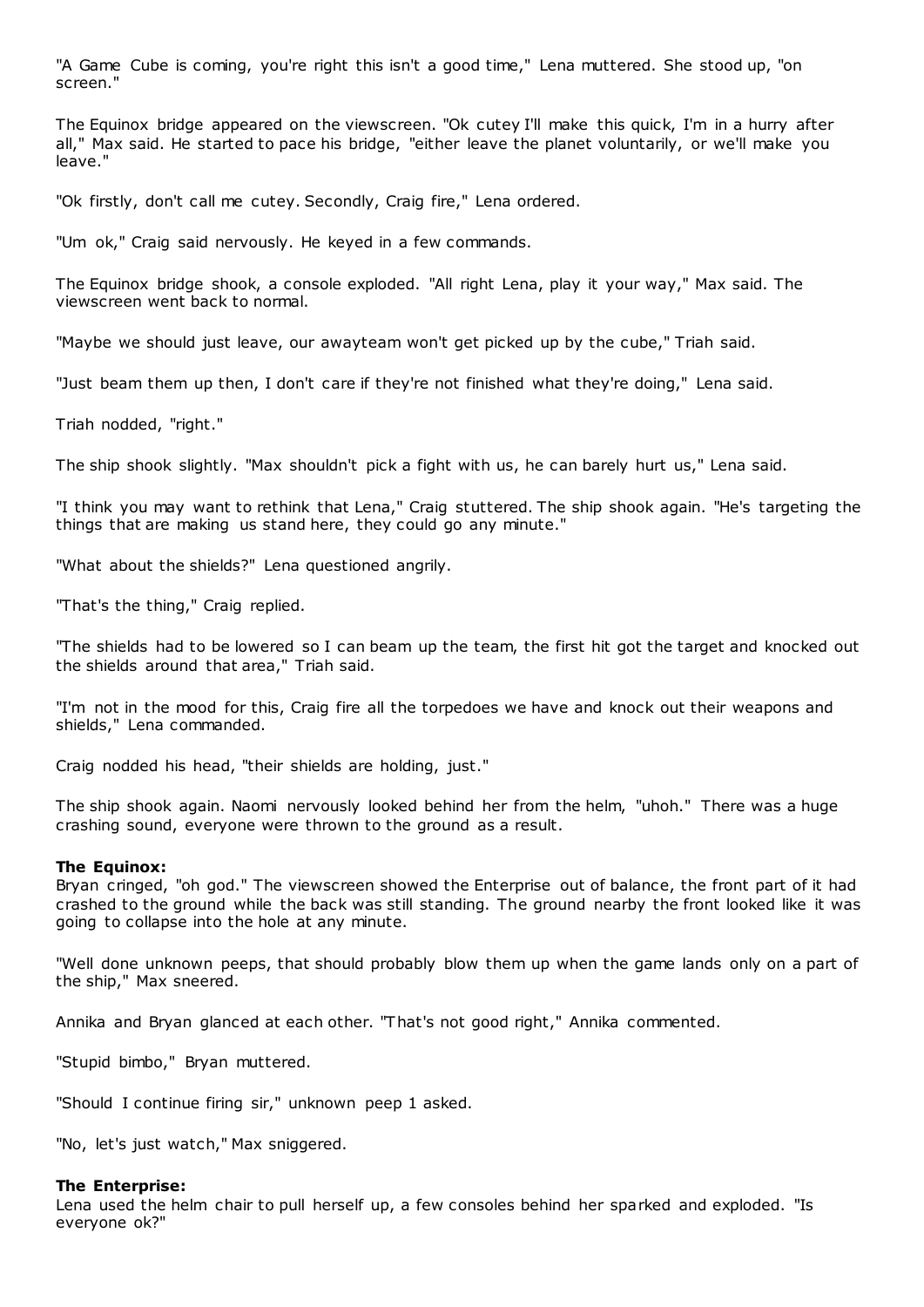Naomi sat up looking pained, "no, my hair feels like it's everywhere."

Craig pulled himself off his station with a massive bruise on his forehead, "ow, stupid console."

Triah gasped, "oh my god, look at the mess, I hate it when this happens!"

Lena glared at her, "snap out of it Triah, or I'll do it for you." She headed over to what remained of the helm.

"What are you doing?" Naomi asked.

"Leaving," Lena replied.

"Why, you can't. We still have crew on that ship," Craig questioned.

"The Game will emerge soon and we're slightly out of it's range. It'll hit us and destroy us, oh and the ground's collapsing underneath us," Lena grumbled. She glanced back at him, "if I do this right we can land in the hole with the Equinox."

"But, that's not a good idea," Triah stuttered.

"How are we going to land in there without our front struts?" Naomi asked.

"We don't need struts, shut up and let me concentrate," Lena replied.

"Lena the ship's too big to fit in there too, that's why we cleared a bit of the city so we could land on the edge of the hole," Craig said.

Lena glared back at him, "Craig shut up, or I'll shut you up."

#### **The Equinox:**

"What are they doing?" Max asked.

Everyone looked at the viewscreen. The Enterprise started raising slowly into the air, the back struts disappeared into the ship and it started to head towards them.

Max furiously punched in a few commands, "what are you doing Lena, you're going to destroy all of us doing this."

#### **The Enterprise:**

"Well what can I say, I feel a bit of Evil Slayer coming on," Lena muttered.

Naomi looked nervous, "she's not serious is she?"

The turbolift doors opened slowly, a turbolift wasn't even there. James climbed out of it, Tom was right behind him. "I don't see why you had to come with me to do that, I can open a door," Tom muttered.

"Right, what's going on?" James questioned.

"Lena's going to kill us all," Triah stuttered.

"I'm not, we'll land on top of the Equinox and we'll both get in the game," Lena said.

Tom and James glanced at each other. "Holy crap, she did go evil on us," Tom muttered.

"The game's emerging, somebody do something," Craig stuttered.

"I'm not going near her," Naomi muttered.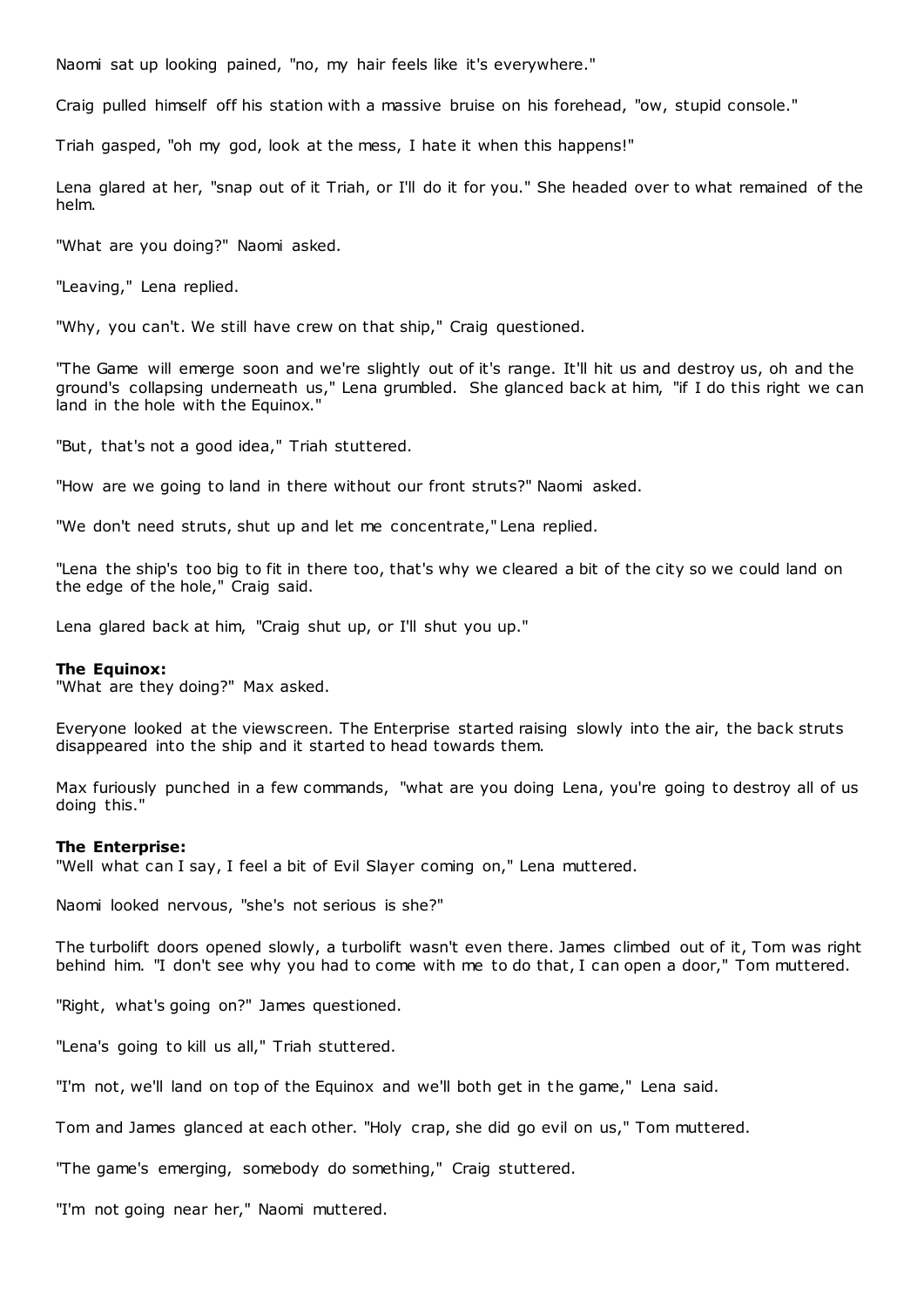James looked at Tom, "can you get us out of here in time?"

"I think so but Lena's..." Tom replied.

"Just wait one second," James muttered. He headed towards Lena.

"You keep the hell away from me Stuart," Lena snapped.

"Sorry Lena," James said. He was about to grab her arm, she grabbed his in time. He used his other arm to grab her around the waist, he managed to just pick her up.

"James get the f\*\*\* off me!" she screamed. She punched him in the head with her other hand, she grabbed a hold of his arm with the other hand. He had to let go, so she just fell to the ground. She got straight to her feet.

Tom just watched, then it kicked in, "oh right." He rushed to the helm.

"Ok Lena we're leaving," James carefully said.

Lena smiled smugly much to his surprise, "no we're not. Oh Tom, Bryan's on the Equinox."

Tom glanced at them, "what!?"

Lena punched him in the head, he fell unconscious. James just sighed, "fine." He punched her as hard as he could. Lena had as much as she could take, she ran at him, pushing them both to the ground.

"Should I take us out now?" Naomi asked quietly.

"Uh huh," Craig's eyes widened. "Game only a few seconds away."

Naomi jumped into the helm seat, she quickly keyed in a few commands. The ship shook violently, everyone but Naomi and Craig lost their balance, they managed to grab ahold of the stations. All the other stations exploded, the lights all went out afterwards.

#### **The Equinox:**

"Well that was close," Max sneered.

Bryan, who was right behind him now, "ok that was just mean." He punched him in the back of the head, he fell to the ground. Bryan cringed at the pain in his hand. "Ow hard head."

#### **Later, the Enterprise Bridge:**

"All right, James you're so dead," Lena groaned from the floor. She pushed some debris off her.

"I think he already is," Craig muttered from the ground nearby Tactical.

Lena looked over at James, he was lying unconscious nearby her with some debris on him too. "He's not dead."

"Wishful thinking I guess," Craig commented.

Tom woke up with the opps station on top of him, "oh crap, please tell me that we all got through a game and I missed it."

"I don't think so, I think it hit us and we went flying as a result," Craig muttered.

Tom groaned, "that's just great, thanks a lot Lena."

Lena glared at him, "I was trying to help us, I knocked you out so you wouldn't take us away from the damn thing."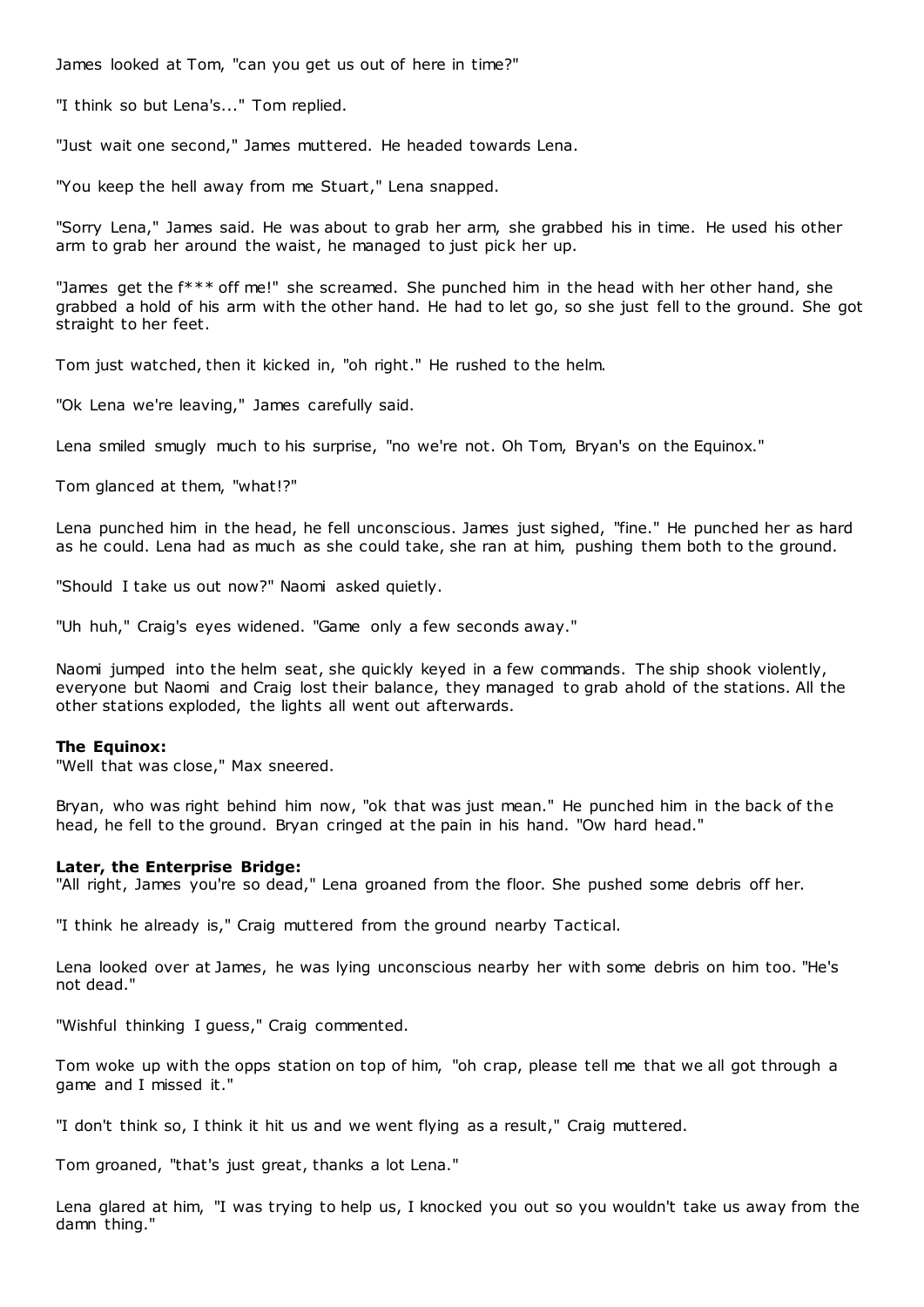"You didn't have to, I may have changed my mind," Tom grumbled. He pushed the opps station off him, "look I'm sorry Lena that you lost Kiara, I really am but you really should stop acting like a bitch, you nearly got us killed. Now I've lost my son like you lost Kiara, are you happy now?"

"I don't see why you're blaming me Paris, I was trying to get in the game as the Equinox decided to knock us out of it," Lena said. She glanced at Craig, Triah and Naomi, who were still unconscious, and then finally James. "You can blame them for panicking and not trusting me."

"Right, trying to crush the Equinox with this ship was the better option. We could have killed a lot of people doing that," Craig muttered.

Tom pulled himself to his feet, "I think I agree with him there, you could have just flown the ship into orbit Lena."

Lena rolled her eyes, "listen to yourselves, you're not making any sense while you're trying to blame me. It wasn't my fault that Bryan got in the game and you didn't Tom, the Equinox did that. I tried to get us in, he..."

"This isn't just about Bryan! You could have killed everybody with that stunt, it would have been safer if you'd just gotten us into orbit or away from the game," Tom snapped.

"Fine if that's what you think," Lena muttered. She headed for the turbolift, once she got there she turned around again. "I try my best to captain this ship well and none of you appreciate it. I give up my personal life to do this job, and even though I'm going through a difficult time I still do it. If you don't like it, you should have said so a long time ago."

"Lena, it's not like that," Craig carefully said.

"It is, I quit," Lena said. She climbed into the turbolift shaft and disappeared out of sight.

Tom looked around at everybody, "I think we should get power back on, we need to get these three to Sickbay."

Craig slowly nodded his head, "yeah."

### **The next day:**

*First Officer's Log Stardate 5 something, right I don't see any stars in this room so Stardate 0. The Enterprise is still stranded in the abandoned city, we have managed to get power back but we're still not in any condition to leave. Luckily there wasn't that many serious casualties, but since our holo doc is malfunctioning Nikki has had a difficult time treating the wounded.*

### **Ten Forward:**

The room was mostly filled with unknown crewmembers, some were still sporting cuts and bruises. Noah was busy at the bar serving up drinks for people. Nearby Jessie and Faye were sitting at a table talking like nothing was going on.

James walked into the room, he headed over to Jessie and Faye's table. "Hey girls."

The two girls grinned. "Hey Jamesy," Faye just giggled.

Jessie stood up, she put her arm around his, he cringed and pulled away. "T hat's my bad arm Jess," he muttered.

"Oh sorry, I didn't mean to hurt you," Jessie said, giggling like crazy.

"Are you two drunk?" James asked with a raised eyebrow.

"Drunk? Please I don't drink," Faye replied.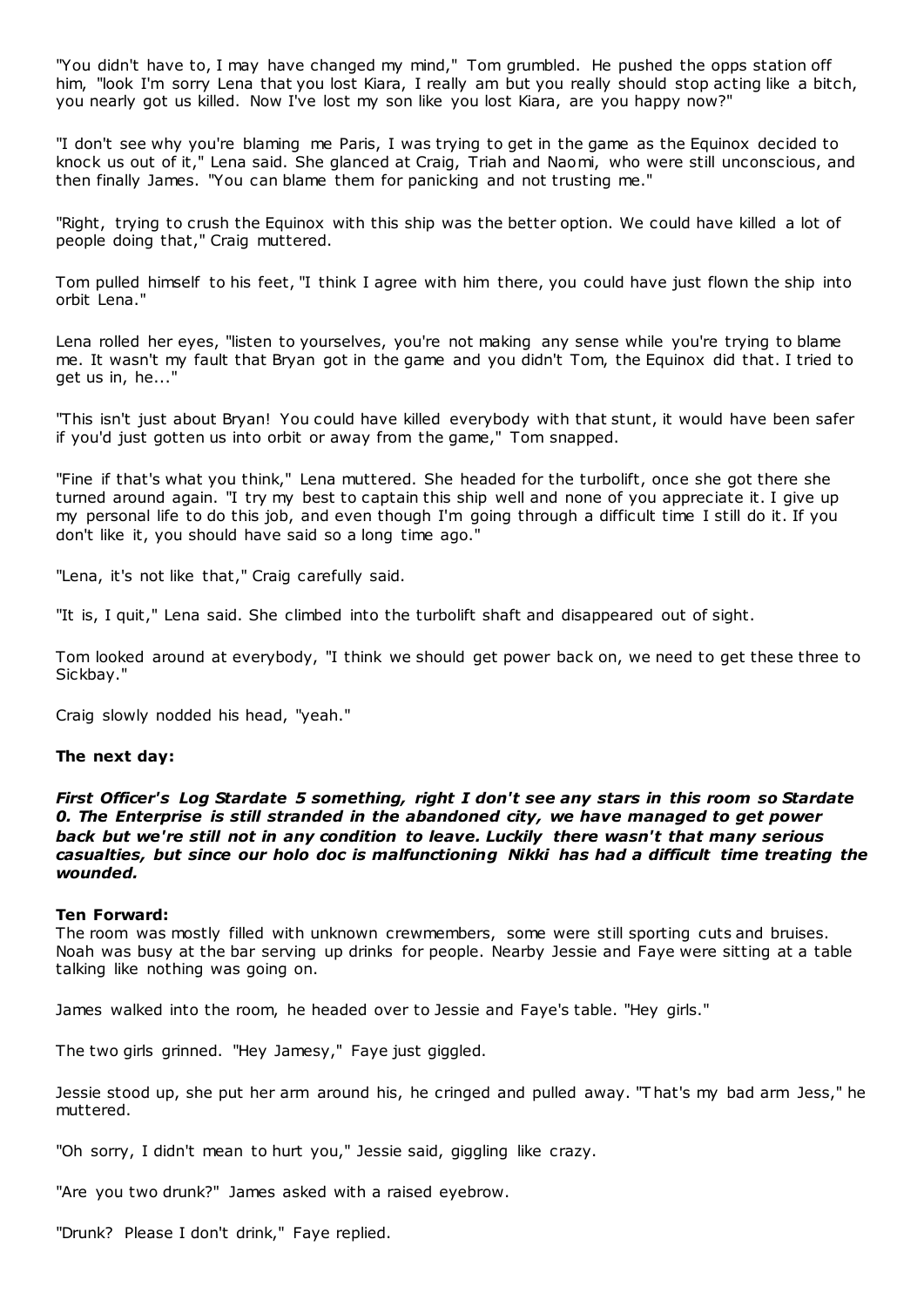"And I'm not allowed to, doccy's orders," Jessie said.

"Look I just came to check if you were ok Jess, obviously you're more than good," James said.

Jessie smiled, "yes I'm great, never better."

"Let me guess, fruit juice?" James muttered.

Jessie and Faye glanced at each other briefly. "Yes please," they both replied.

"Right I'm going to say what I want to say and leave you two hyper girls to your drinking," James said.

Faye pouted, "you said you'd get some for us."

"No I didn't," James muttered. "Now um..."

"Yeesh men these days, they don't know how to treat a lady," Jessie said, she burst out laughing.

Faye laughed but not as hard as her, "oh that's a good one."

James stared blankly at them, "uh huh, well I'll tell you later Faye ok."

"Ooh, you want to tell me something?" Faye said, she jumped to her feet. "Ok make it quick, this body needs the toilet bad."

"That's nice, I'll tell you later," James said. He rushed off.

Faye giggled again, "oh lady, that was good. Excuse me." She stumbled off in the other direction.

# **The Ready Room:**

The door chimed, Lena groaned, "come in whatever." She continued to collect her stuff.

Tom walked into the room, "what are you doing?"

Lena glared at him, "what do you think, it's not my office anymore."

"This is stupid, why are you doing this?" Tom muttered.

"It's not stupid, it makes sense. A twenty year old shouldn't be in charge of a big ship like this," Lena said.

"Not usually," Tom said.

Lena dumped some of the stuff on the table, "what is your point Tom?"

"You always do reckless things to help your crew, I knew it and for some reason I forgot that. I panicked, I got angry, Bryan's important to me and..." Tom replied.

"Look I'm sorry that he's on the Equinox ok, is this your point?" Lena said.

"No," Tom sighed. "You're a good Captain, you shouldn't quit."

Lena tried not to laugh, "that's a lie, you were right earlier."

"I don't know what to do Lena, the Equinox could be anywhere and we don't know what they're doing," Tom said.

"Oh please, you're a big boy, work it out yourself," Lena muttered. She stuffed some stuff in two boxes, she picked them up and headed for the door.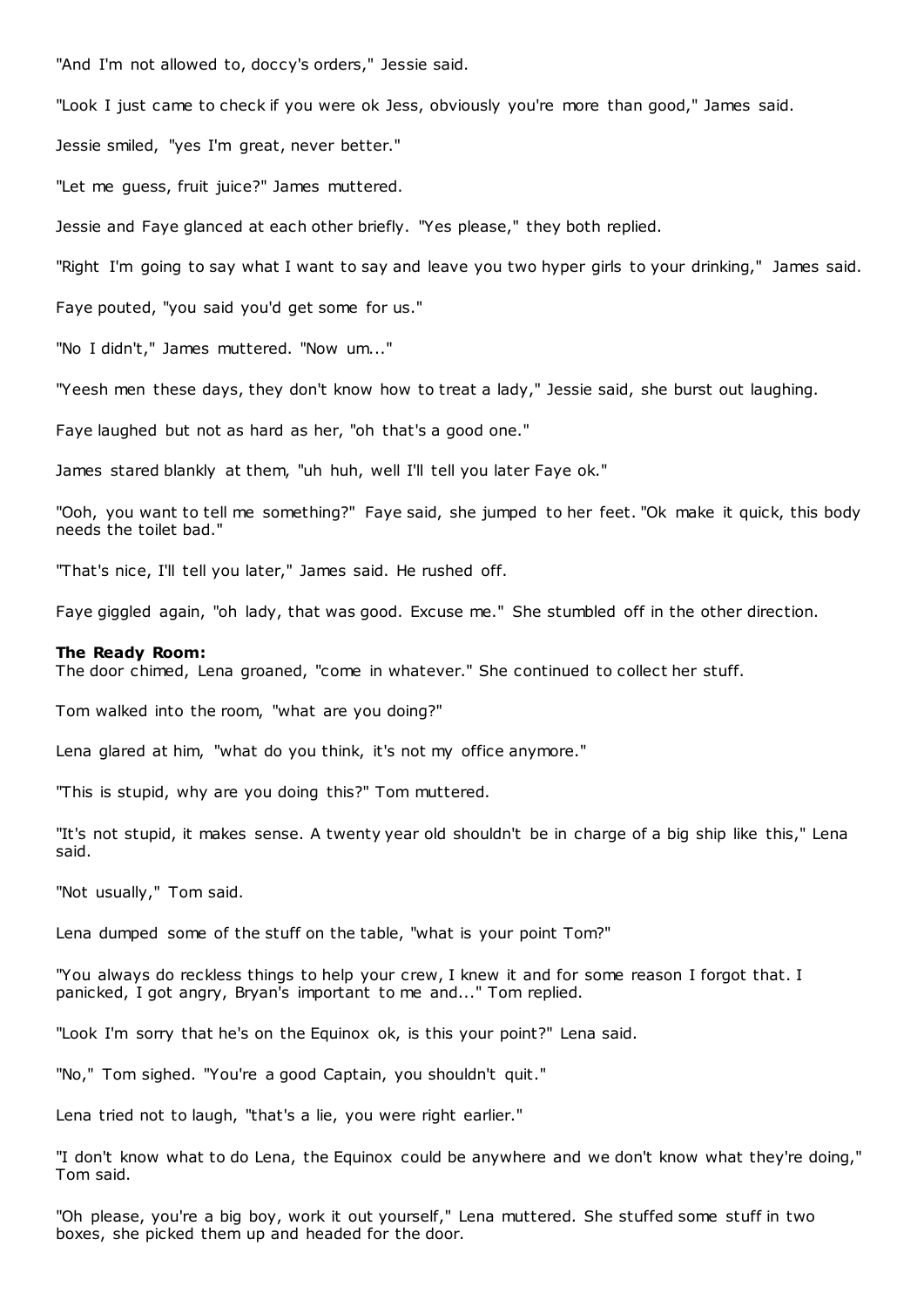"What are you afraid of Lena?" Tom asked.

Lena stopped at the doorway, "what does fear got to with this?"

Tom turned around, "we both know that you're only quitting cos you're scared of what you're going to do next."

Lena put down the boxes, she turned around with a bemused expression on her face. "Really, what do you think I'm going to do?"

"I don't know, you're not very predictable, that's a good Captain trait," Tom replied. "You're a Slayer yet you disapproved of the Equinox killing Softmicron, you chose to compromise with them instead of locking them away or something."

"Are you getting to your point anytime soon?" Lena asked, folding her arms.

"If I were in charge at that time I would have teamed up with them, Softmicron are evil and they do deserve to die. This is a war, and you, James and Zare are supposed to be the leaders in this kind of war cos this is what you're born to do," Tom replied.

"Well when you put it that way, I should have quit a long time ago," Lena muttered.

"You didn't let me finish. You made the bad decision because you felt threatened by Ransom and his crew, they were doing your job while getting the crew home quicker. In the end it was a good decision because it led us here," Tom said.

"Did I give you a concussion earlier?" Lena asked.

"Nope, maybe, but I know I'm right about this. Now we know what Max is capable of, we wouldn't have if we'd did it my way," Tom replied.

"Maybe but they're probably hundreds or thousands of lightyears away from us, how does that help us now?" Lena said.

"I don't know, that's why I'm here," Tom said. He sighed, "you're a strong leader, we do need you."

"Maybe I used to be, I'm not now," Lena said.

"You just have to tell me, what would you do next? At the moment I have Astrometrics searching for the Equinox, but at the moment I just have Daniel there so..." Tom said.

Lena sighed, "fine, but after this I quit for good."

# **The Equinox:**

Max now had Bryan against the wall, he was not looking too happy. "You just punch your commanders, who do you think you are?"

"Well at least I don't chuck my Captain off the ship and attempt to destroy allied ships," Bryan muttered.

"He has a point," Annika commented.

Mas groaned, "look I'm in command and you are my crew, we will continue our quest to get home. There's no use in moaning about it."

"What was the point in the whole betraying thing, you didn't capture any of the Softmicron," Bryan questioned smugly.

"No, there's always next time. In the meantime we still can work off the one we already killed earlier," Max sneered.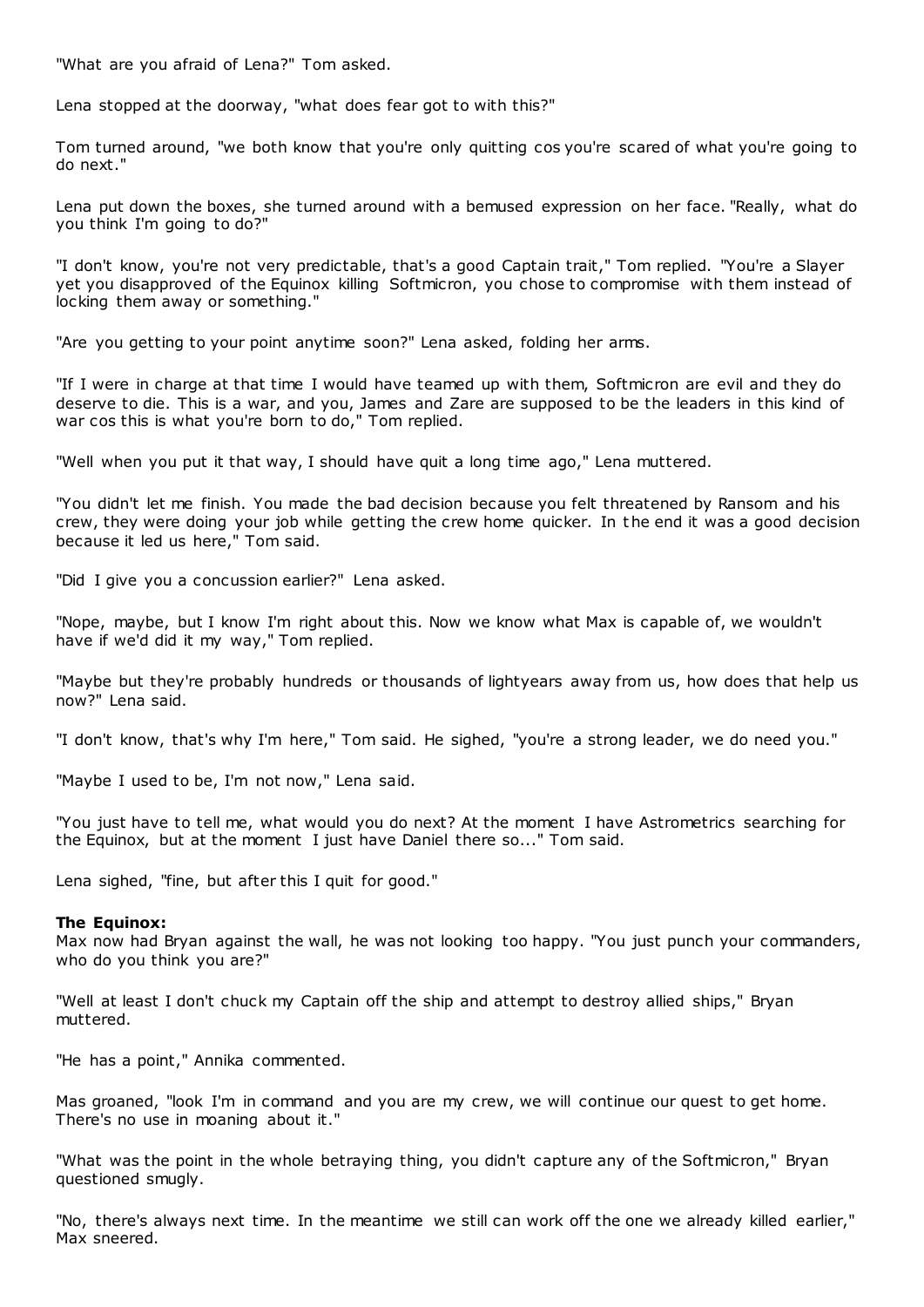The turbolift doors opened, somebody stepped off them. "I have to say, I'm impressed. It's not often I find outside forces do that much damage to the Enterprise for me."

Bryan groaned, "great, this can't get any worse."

Yasmin smiled innocently, "oh but it can, Damien's here."

Bryan and Annika glanced at each other, they both burst out laughing.

"What, what are you laughing at!?" Yasmin or rather Damien snapped.

"You had to posses a clone of Yasmin, oh that's good," Bryan laughed.

"Well it was either her or those idiots from Pokémon or Riker," Damien grumbled.

"What is this?" Max snapped.

"Oh I'm your new Captain," Damien replied.

Max laughed, "yeah right."

"Yes indeed, if you don't let me command your ship I will bring about unspeakable torment to you and your crew," Damien said while dramatic music filled the room. It abruptly stopped, "or I could just be second in command or whatever."

"I don't even know who you are," Max said.

"He's some annoying dead guy who keeps trying to destroy us," Bryan said.

"Guy, he looks rather woman like," Max muttered.

"He's dead moron, he has to posses people," Annika commented.

"Oh, throw him in the brig," Max ordered. Nobody listened to him. "That's great, what happened to my unknown peeps?" That's when he spotted all his unknown peeps lying on the ground crushed by a lot of debris.

"Well this is going to be a long trip home," Bryan said.

### **The Enterprise, Astrometrics:**

Tom, Lena, Daniel and James were standing around the same station. A chart of the quadrant was up on the large viewscreen.

"The thing is we'll not know which game the Equinox will have jumped into afterwards, all we have is guess work," Daniel was saying.

"I think we all knew that," Lena muttered.

"Yes well this galaxy and the Delta Quadrant in our galaxy is the most popular spots," Daniel said.

"That narrows it down but not by enough," Tom said.

"This is great, the Equinox could be anywhere by now. What's the point in searching for them when they're probably in the Alpha Quadrant or something," Lena said.

"Found them," James said. Everyone glanced in his direction, he glanced briefly at them. "Don't look so shocked."

"Why not?" Daniel asked.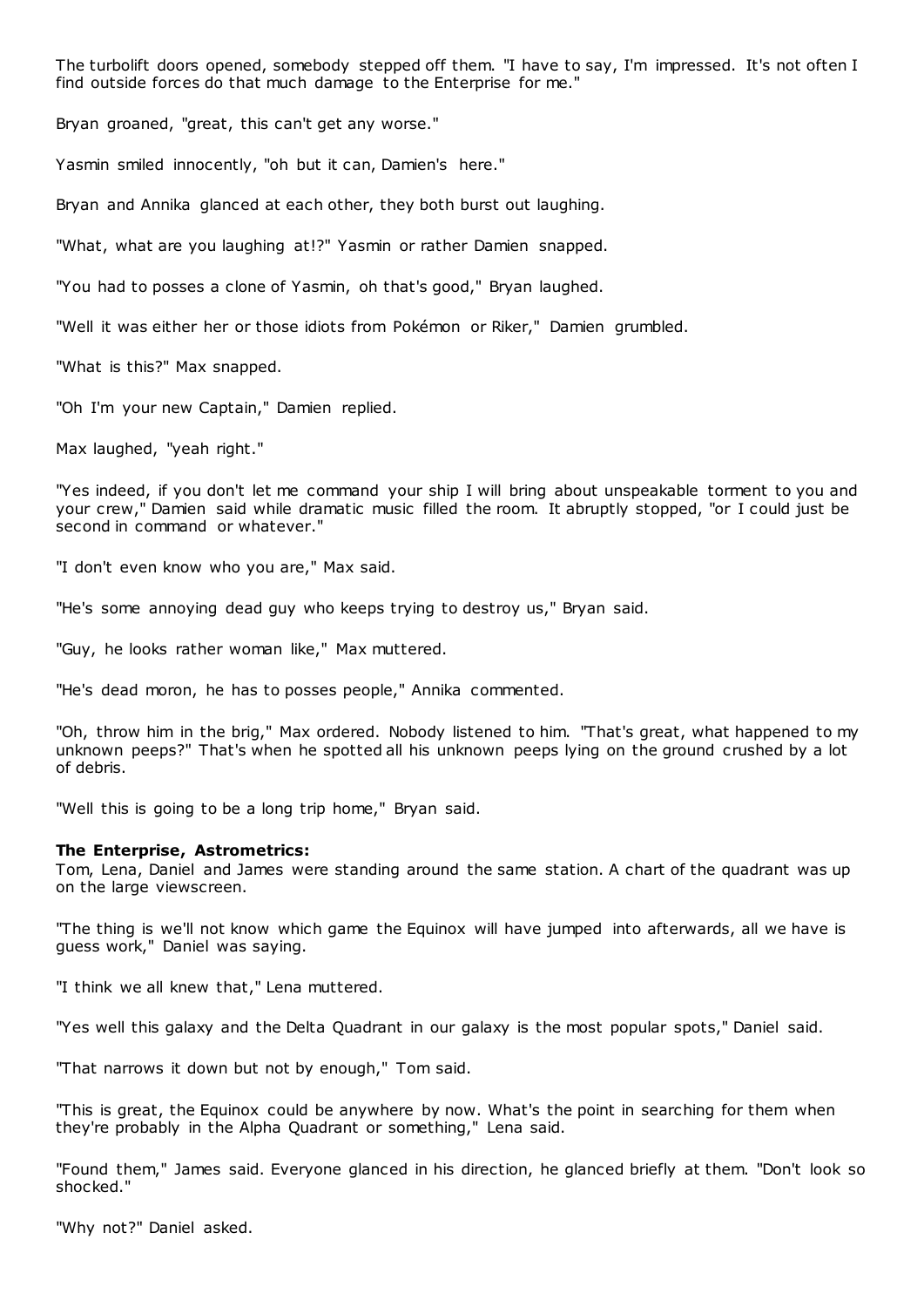"I second that," Tom muttered.

James rolled his eyes, "fine, do you want to know where they are?"

"Yeah why not, then you can attempt to beat me up again when we find them," Lena muttered.

"Don't be like that, I didn't want to have to do that," James said.

Tom cleared his throat, "ah hem, discuss this later guys. Where is the ship?"

James keyed in a few commands, the chart zoomed in one system. The usual commbadge symbol hovered over one of the planets. "There. I wonder why the computer uses a commbadge instead of a picture of a ship."

"Yeah I've always wondered too," Tom commented.

Lena sighed, "this is another reason why I took command for this mission, you boys are distracted by such little things."

In: "Anderson to Stuart, guess what."

James tapped his commbadge with a groan, "I'm here, what?"

In: "No, I want you to guess."

"Ok um, murder, Faye got even more drunk and torched Ten Forward," James said.

In: "There you got it."

"Faye torched the room? That stupid bitch, we need Ten Forward as the Mess Hall won't be open for a while," Tom muttered.

In: "Faye drunk? Riight, realistic guess James. You were right about the murder one."

"It's not so unrealistic ," James muttered.

"Who got murdered this time?" Lena asked.

In: "Believe it or not, Ensign Gilmore."

"I didn't even know she was onboard," Tom said.

"I don't get it, why do you always contact me when there's a murder?" James asked.

In: "Hmph, you do that to me."

"Just to annoy you, oh right," James said. He walked out of the room.

Lena glanced at Tom, "set a course for that planet."

Tom nodded his head, "right. It's kinda funny that they didn't get far away from us after all that trouble."

Lena shrugged, "I should have saw that coming. They don't have a watcher and the Softmicron are probably pissed at them for killing some of them."

"Is that why we can't ever get a cube home? Cos they don't like Slayers," Tom questioned.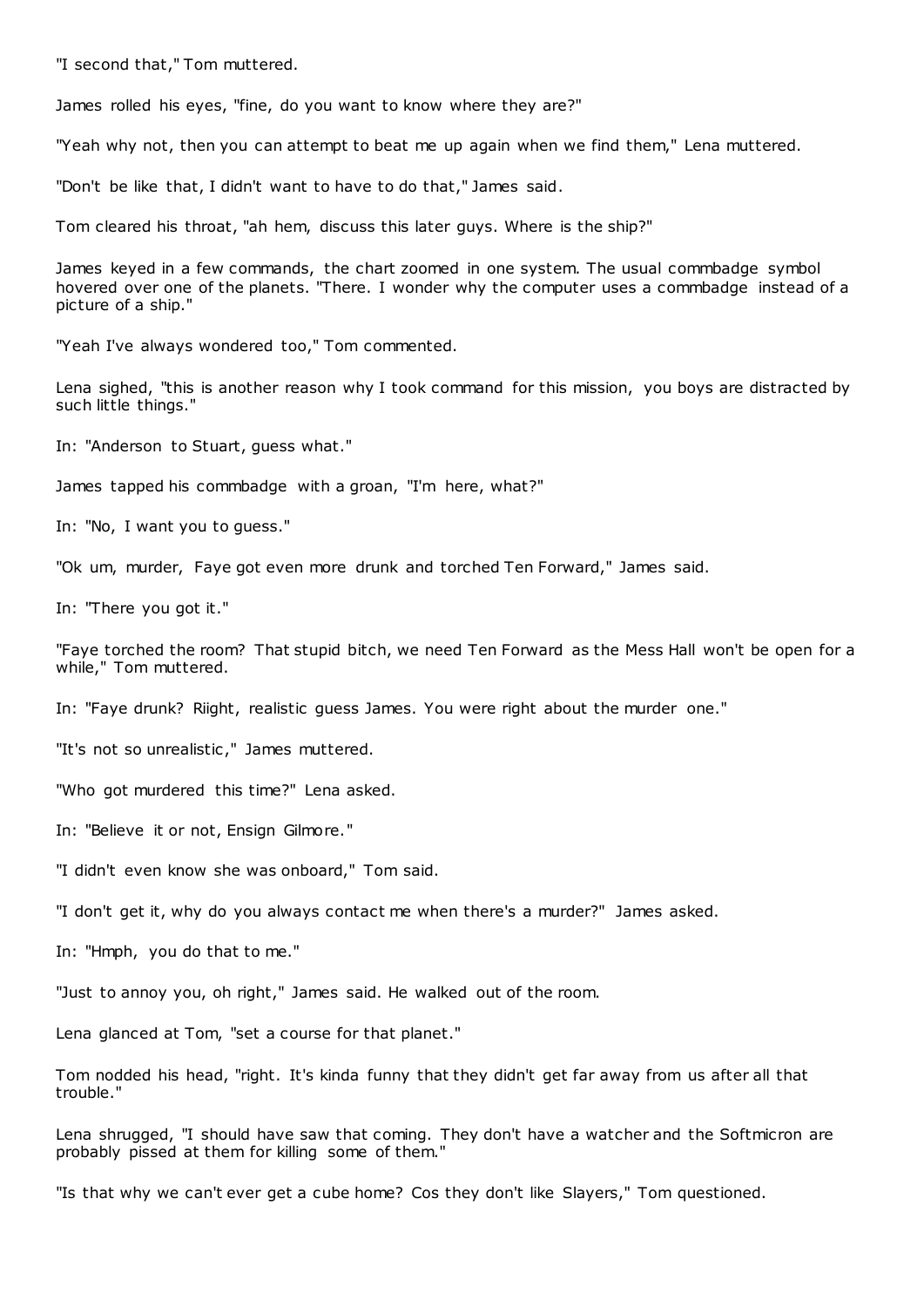"I doubt it, we wouldn't keep getting closer if that were the case. They probably can recognise the ship," Lena replied.

"Ah but they'd recognise Voyager and the Enterprise too," Tom said.

"Yeah true," Lena said.

#### **Deck Ten:**

A few unknown peeps, oh sorry crewmembers were carrying Marla's body away when James arrived on the scene. "So do you copy off everything I do Craig?" he asked.

Craig shrugged, "well it annoys you doesn't it?"

"Not really, I was just wondering," James replied.

"She was stabbed by the way," Zare butted in.

"You'd think people would use more up to date weapons these days," Craig said.

"Older weapons like knives are more effective, believe me I know," James said.

"You could put a phaser on vaporise. Besides a lot of crewmembers have been stabbed and easily brought back. It's not as effective as you think," Craig said.

Zare narrowed her eyes at James, "believe you, you know huh. Did you do it?"

"Don't be stupid," James muttered.

"He's right, it would be too predictable if it were him," Craig said.

"The word you're looking for is repetitive," Zare said. Craig looked confused.

"Thanks Zare, you made me feel a lot better," James said.

"Oh dear, bad day or something?" Zare questioned.

"Well in case you didn't hear, Lena and I had a fight," James replied.

"So what else is new?" Zare muttered.

"Not the argument kind," James said.

"Oh right," Zare said.

"So Lena's mad at you, so what," Craig said.

Zare looked at the guys, all nervous, "oh great, there will be another murder very soon."

Craig frowned, "uh why? How do you know that?"

"Think about it," Zare said.

"She means Lena will probably try to murder me as soon as we're alone," James said.

Craig tried not to laugh, "it can't be that bad."

"Yeah, you two will make up quickly," Zare said.

"You didn't see her on the bridge yesterday, I've never seen her that mad," James said.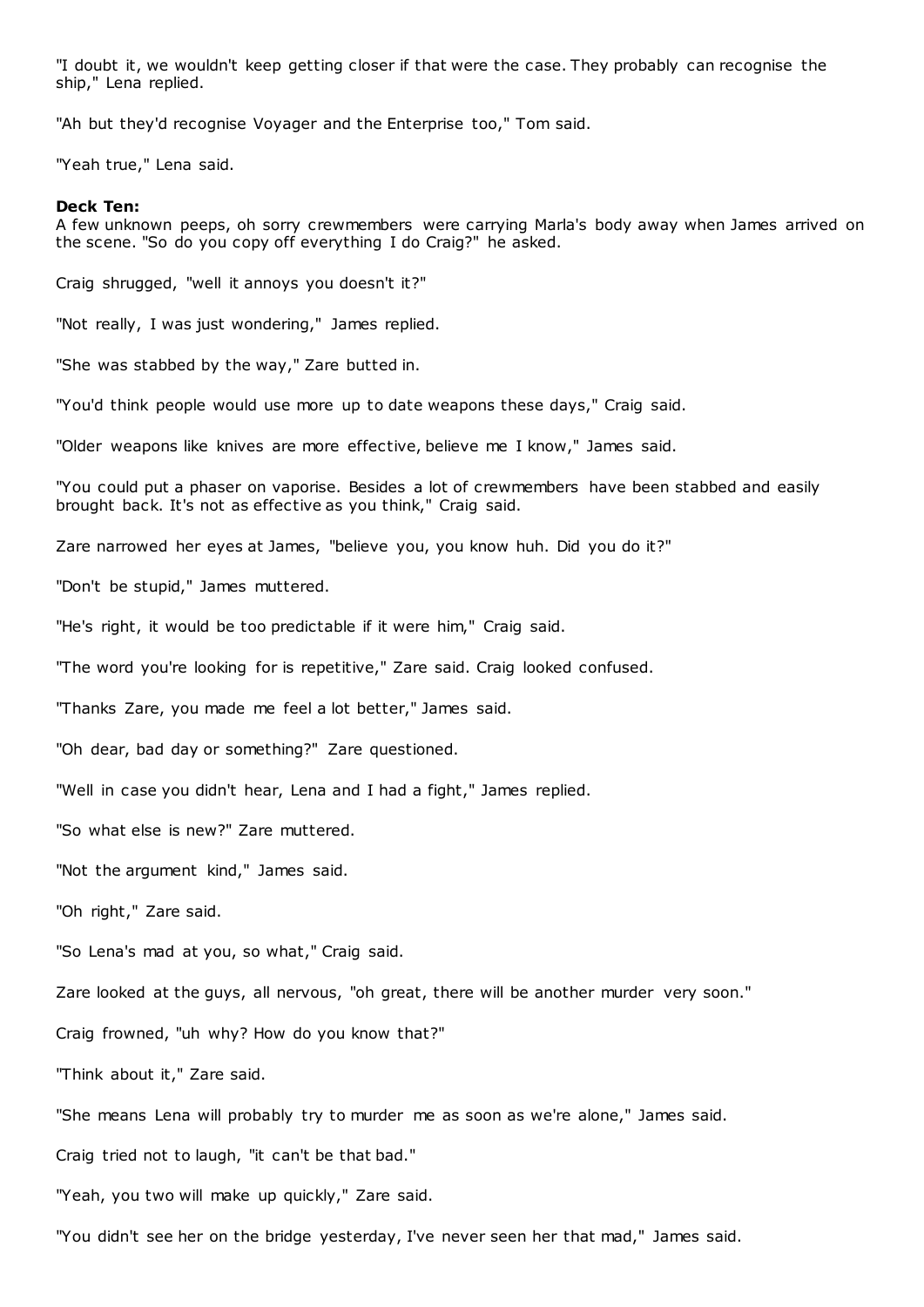Zare shook her head, "typical. My brother used to drive me mad too, what is it with you men?"

"Hey, she was mad before I even did anything," James muttered.

Zare glanced at Craig, "oh, the whole Kiara thing is getting to her I suppose."

James glanced at the wall, "yeah."

Craig knelt down, "she'll get over it eventually and before you know it Kiara will be back."

"I don't think I helped at all," James muttered.

Zare shook her head, "no I'd imagine not, the last thing she needs is her brother attacking her for no reason."

"No the last thing she needed was to kill the entire Equinox crew," James said.

"What?" Zare said.

"It's true, she was so insistent in getting in that cube she was willing to crush the Equinox to land under the damn thing," Craig said.

"So that's why you two fought, you tried to stop her?" Zare questioned.

James nodded his head, "yeah, but as you know it didn't go so well."

"I'll say, we still got hit by the game but in a bad way," Zare muttered.

Craig stood back up, "I've got some hair samples, we can do a DNA test."

"It seems like the only thing we do these days," James muttered.

"Well if you want to lock everyone in the brig, go ahead," Craig said.

"Wait one second," James said.

Zare and Craig glanced at him. Zare grew impatient, "we're waiting."

"It's just a theory, no I don't think so," James muttered to himself.

"What's the theory? We've got to do something in the meantime, Nikki will take a lot longer than Freddie to do the test," Craig questioned.

"Tom and I were possessed on the planet when we got trapped in a building. The one I got possessed by decided to knock out Daniel and Faye, he or she told Faye that they wanted to kill us all," James replied.

"Ah good old possession murders, you've got to respect the classics," Craig commented.

#### **Meanwhile:**

"Yes and I wanted to stop him but..." Ransom was saying.

Tom nodded his head, "I understand, he is a jackass isn't he?"

"Um I guess so," Ransom said.

"Sorry, he just dated my wife at one point," Tom said.

Ransom smiled, "ah."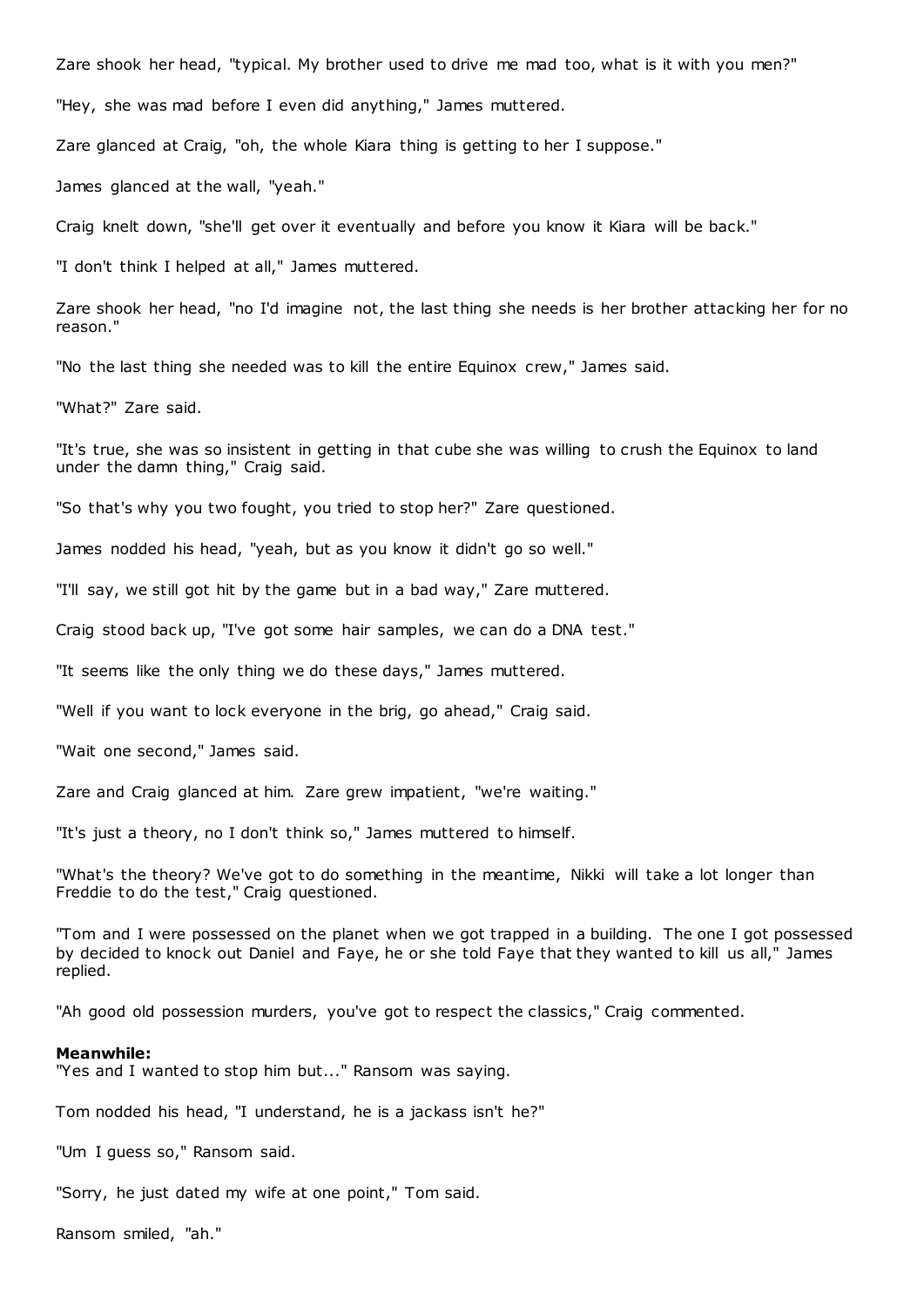"Ok I should stop beating around the bush, Marla is dead," Tom said.

Ransom's eyes widened, "what?"

Jessie walked into the Conference Room, "hey, you wanted to see me Tommy?"

"Oh yes, I forgot about that. I'm seeing a lot of people today," Tom said. He and Jessie sat down nearby each other leaving Ransom looking pretty annoyed.

"Er hello, is that it?" Ransom grumbled.

"This is a matter of life and death Captain, shut up for a bit," Tom snapped.

"Ooh I like these kind of conversations," Jessie said.

Ransom muttered something under his breath which ended with, "Marla is dead, the blond idiot."

Tom frowned, "is that a threat?"

Jessie laughed, "no that's later, what is it?"

"Ok these mood swings are getting to be a pain, one would think you're pregnant or something," Tom muttered.

Jessie glanced up at the ceiling in mid thought, "ah interesting." She glanced back at Tom, who was looking confused. "So is this what you wanted to see me about?"

"No no, I just wanted you to not tell anyone about the possession incident. It's kind of embarrassing," Tom replied quietly.

"Oh sure, no problem," Jessie said.

"Really?" Tom said, not believing what he was hearing.

"Of course, I wouldn't like it if I was possessed and somebody blabbed it to someone else," Jessie said.

"Oh ok, thanks Jess," Tom said.

Jessie stood back up, "is that all?"

"Uh yeah, oh tell your hubbie that he can't tell either," Tom replied.

Jessie winked at him, "sure thing, check." She left the room giggling a little.

Tom looked rather scared, "um that was interesting."

"Will you tell me the rest of the story?" Ransom asked.

"What story?" Tom frowned, it then hit him. "Oh yeah, she was murdered. We're investigating."

"Good, I'm not happy about this, I didn't like her so I'm kind of confused," Ransom said.

"You're her Captain, I'm sure Lena would feel bad if I died," Tom said. He and Ransom heard laughing from behind the door. "Or maybe not."

Lena then walked into the room, "oh Tom that was a good joke, thanks for cheering me up."

"Hey I'd be angry if you died, along with anyone else I know," Tom muttered.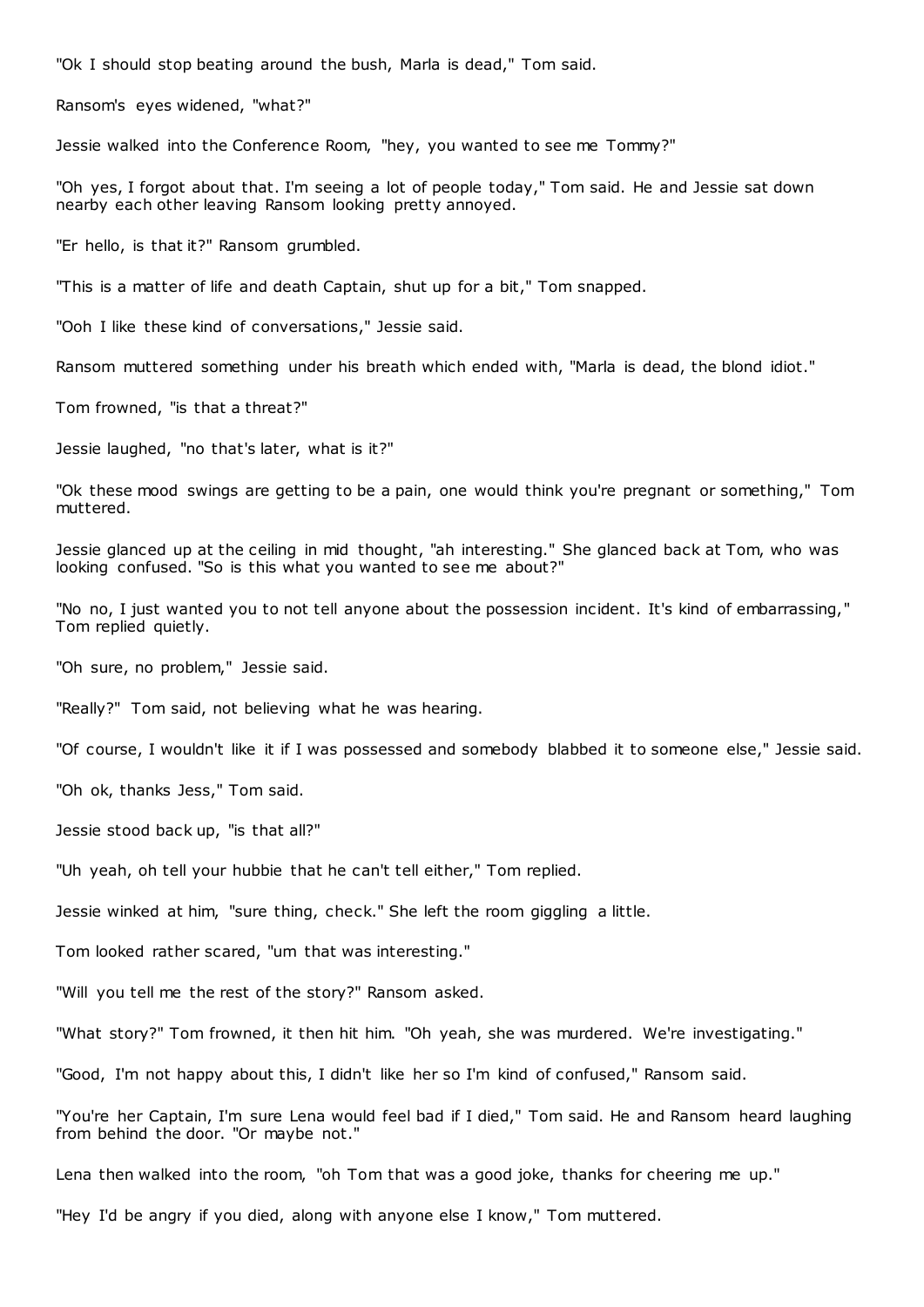"Even James?" Lena questioned.

"Maybe, but he's died so many times, it just doesn't hit you as much a second, third, etc ... time," Tom replied.

"He's not Annika, he doesn't die every episode he's in does he, or nearly to be more accurate," Lena said.

Tom shrugged, "you're in a better mood, what's the deal?"

"We've found the Equinox, I've got a plan and I had a few drinks," Lena replied.

Tom's face turned pale, "oh crap."

Ransom headed for the door, "I'd better be going, let me know when you find out who the murderer is." He left the room.

Tom was far from happy, "you've been drinking? This is a dangerous situation, our Captain can't be drunk."

"I'm not drunk!" Lena yelled. She wobbled slightly, "oh maybe I am, but hey I had three drinks so at least I don't get drunk from one glass anymore."

"That's it, we're going to Sickbay to get you sobered up," Tom said. He took a hold of Lena's arm, she pulled it away.

"Hear me out first. We run into the Equinox, kick their ass, get their shields lowered, beam out our crew and then blow them to bits," Lena said.

Tom's eyes widened, "that's not a good plan."

Lena glared at him, but she was not at her glaring best, "it's a very good plan. Tell me what's wrong with it."

"Well you seem pretty obsessed with killing these people," Tom replied.

"I don't want to kill them but they tried to kill us so it's fair," Lena said.

Tom sighed, "ok this is why you've got a first officer Lena, I have to be objective when the Captain makes up a bad plan." Lena pouted, she looked up at him like a child would if she'd gotten into trouble. "And when they're drunk. Why don't we just get up to the beaming crew out and deal with it without killing the Equinox crew?"

"No, I'm a Slayer and I am allowed to kill them!" Lena yelled. She stumbled a bit. "You're just some weak ponce who can't even command a ship without a twenty year old's help!"

"Ok that hurt," Tom muttered.

"Not as much as my fist will when it reaches your face," Lena grumbled.

Tom rolled his eyes, "Slayers don't, or they shouldn't, kill normal mortals. They're only supposed to kill vampires, demons and fight games."

"Why give me a lecture, James kills people," Lena muttered.

"Yes and you always try to stop him, remember," Tom said.

"I don't think I like your tone. I am a strong and pretty girl who can kick your butt. I say we go and kill those annoying people," Lena muttered. She turned towards the door, not without stumbling slightly of course.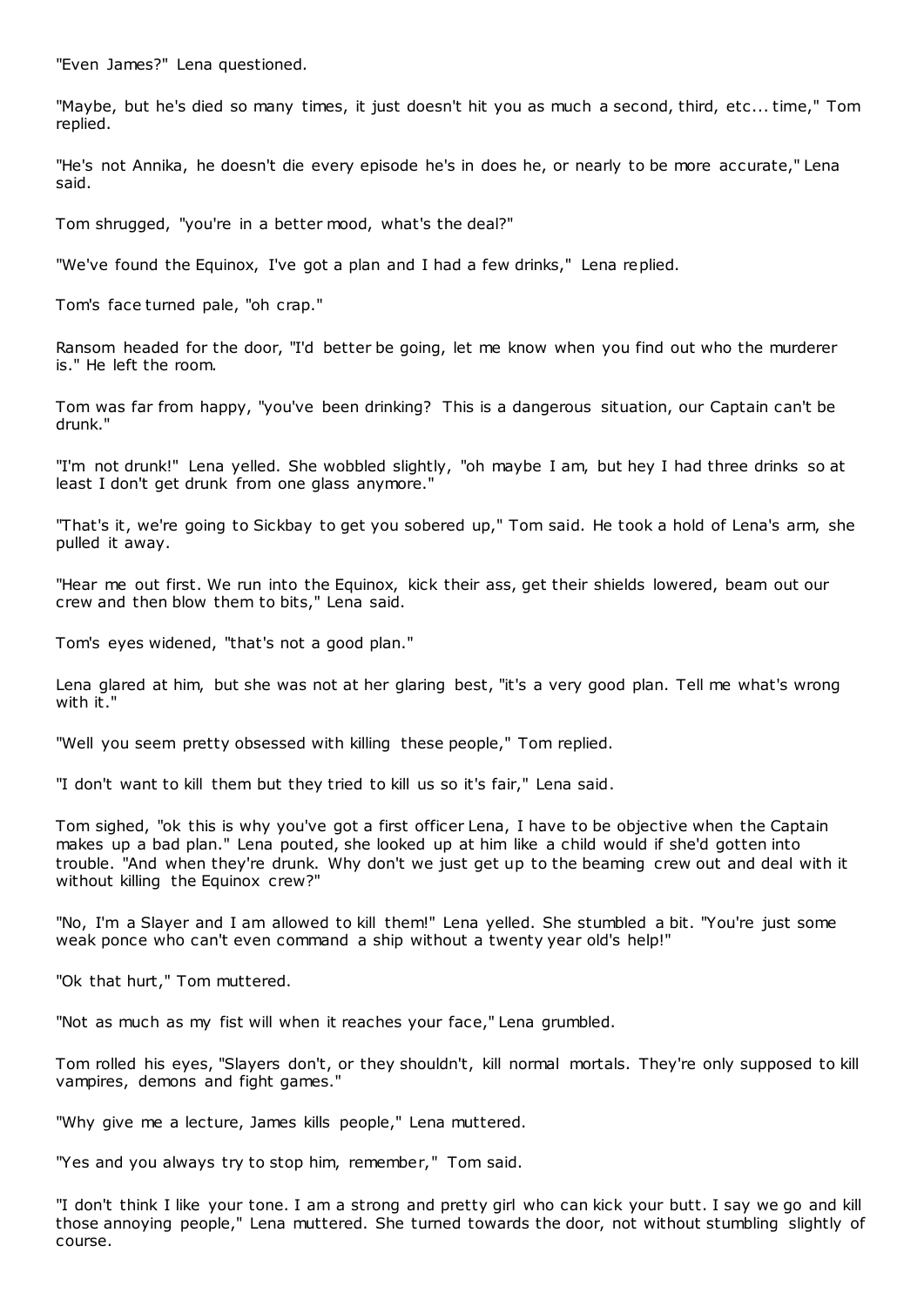She walked towards the door, it opened automatically. She turned back around, "if you don't like it, go and set my brother onto me again. Bring him on. I can kick his ass too, I can kick anyone's ass cos I'm the best Slayer there is." She walked out of the room, she tripped over something on the ground and fell to the ground.

Tom groaned, he headed towards the door. His eyes widened in shock when he caught sight of what she had tripped over. Lena sat up, looking more annoyed than before. She also caught sight of what she had tripped over, she fainted as a result.

"That's new," Tom muttered.

#### **Sickbay:**

Nikki closed the tricorder, "I can't, he lost too much blood."

"You can get donors Nik," Tom said.

"Oh," Nikki blushed, she rushed over to the nearby station.

"This is looking more and more like someone's out to kill Equinox people," Craig said.

"Yeah but why Ransom and Gilmore, they were the only ones who got off that ship when the betrayal happened," Zare questioned.

"Wait, what about Noah?" Craig said in a panicky voice.

"I'll get him," Zare said, she ran out of the room. She ran back in a few seconds later, "which one's Noah?"

"Two words Zar, pink apron," Craig replied.

Zare shuddered, "oh yeah that guy, I'm gone." She stepped back out.

"Lay off, I'm fine," Lena grumbled from a neighbouring biobed.

"Right, you get drunk cos you feel fine," James muttered.

Lena pushed him back a little, "for god's sake, I had one of Noah's cocktails and that's it. "

"You told me you had a few," Tom said.

"Well I was drunk," Lena snapped.

"How's the DNA test going on?" Craig asked.

Nikki groaned, "I can only do a few things at once, hence the reason why the Tolg zombify billions of people instead of one for each ship."

"I'm sorry," Craig said quietly.

"Craig I've got an idea, you check the transporter logs. I just need something from here," James said.

"You're not the boss of me," Craig muttered. Lena and James stared at him. "I'll go." He rushed out of the room.

"Is that really a good idea or are you just trying to get rid of him?" Lena asked.

"Both actually," James replied.

"It's ok really, I'm better and stuff," Lena said.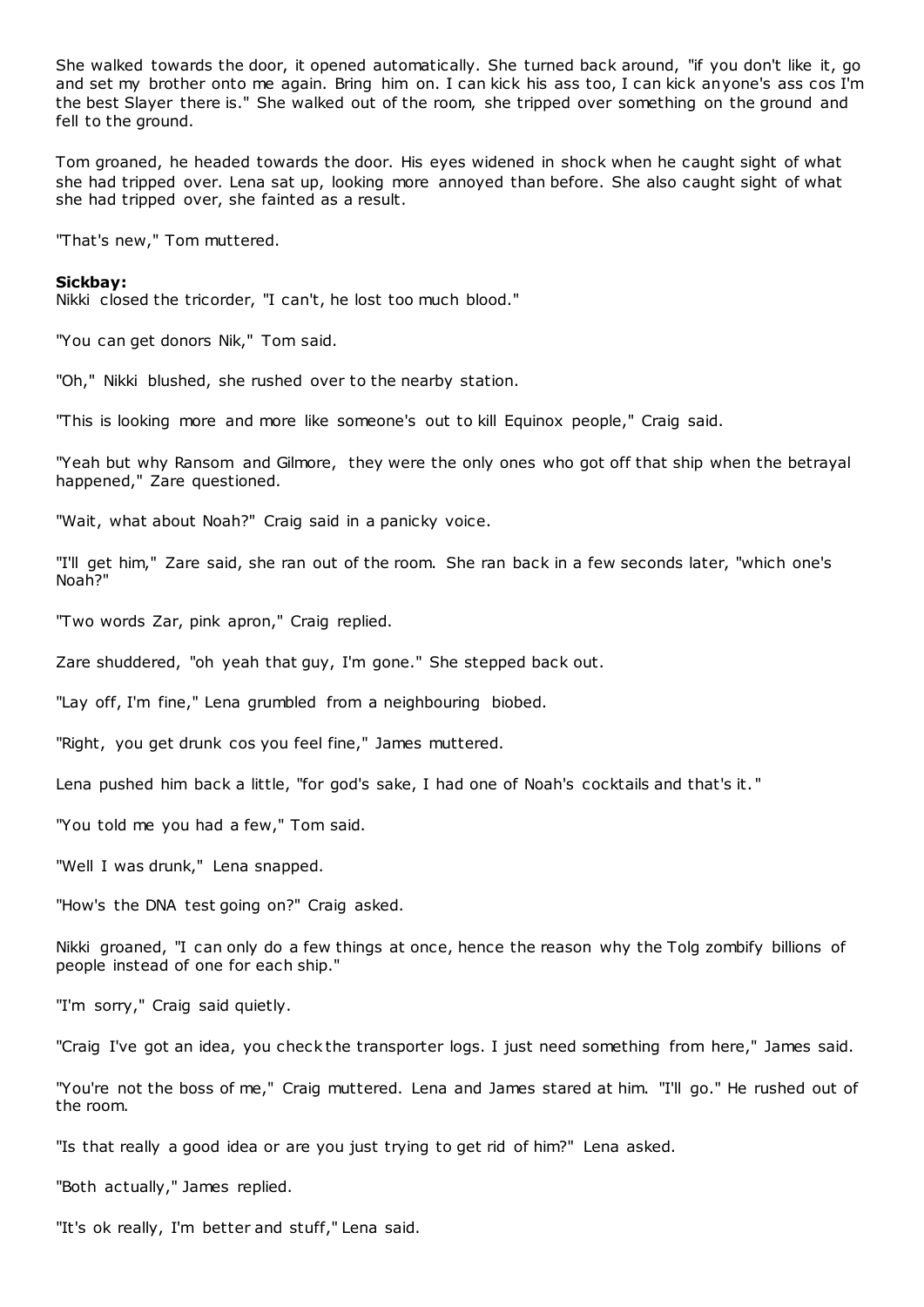James sat down beside her, "you know I'm always around if you want to talk, you know that right?"

"Yeah I do. It's not like Kiara died, she only left for a little while," Lena replied. She glanced at him with a weak smile on her face, "you'd better help Craig, this murder mystery is more important."

"Well if my theory is right then it should be sorted soon," James said.

"What is the theory?" Lena asked.

"That whatever possessed me on the planet managed to get onboard somehow," James replied.

"Oh, good luck with that," Lena said.

# **The Security Office:**

Craig turned the computer around slightly, "there is something strange in Faye and Jessie's lifesigns during beam out, but it could be nothing more than Game Cube interference.

"Wait, it's in both of them?" James questioned.

Craig nodded his head, "yeah, what is it?"

"I'm hoping it was just that device Tom found," James replied.

"What device?" Craig asked.

"Ok maybe not then," James muttered.

"So what do you think about this?" Craig asked.

James groaned, "do I have to think of everything around here?"

"Well you're the one with all the theories and junk," Craig replied.

James walked away from the desk, he started to pace. "Ok Daniel saw somebody but we didn't, he followed her into a building, we followed him and got trapped. Tom gets possessed by a little girl who says everyone else were slaughtered by Softmicron. Then I get possessed after seeing a creepy lad."

"Maybe some kids got abused by people and they want revenge on adults," Craig said.

"That's an... idea," James said, while staring at him with a raised eyebrow.

"Fine," Craig pouted.

"The lad, well it was probably him, knocks Daniel out and locks him in a cupboard. He then threatens Faye that he's going to kill everyone, then knocks her out. For no reason I can think of he goes out of me before I reach Jessie and Tom. A Game Cube arrives and we're able to leave the building by beam out. Now Equinox senior staff are getting murdered, plus Jessie and Faye are acting strange," James said as he continued to pace.

"Doesn't really add together does it?" Craig muttered.

"Not really. It maybe just a coincidence that they got Ransom and Gilmore," James said as he sat back down.

"What I don't get is why was the girl in Tom being so nice, and then posses either Faye or Jessie and kill people?" Craig said.

"Maybe that one hasn't done anything, maybe she's a friend of the killer," James said.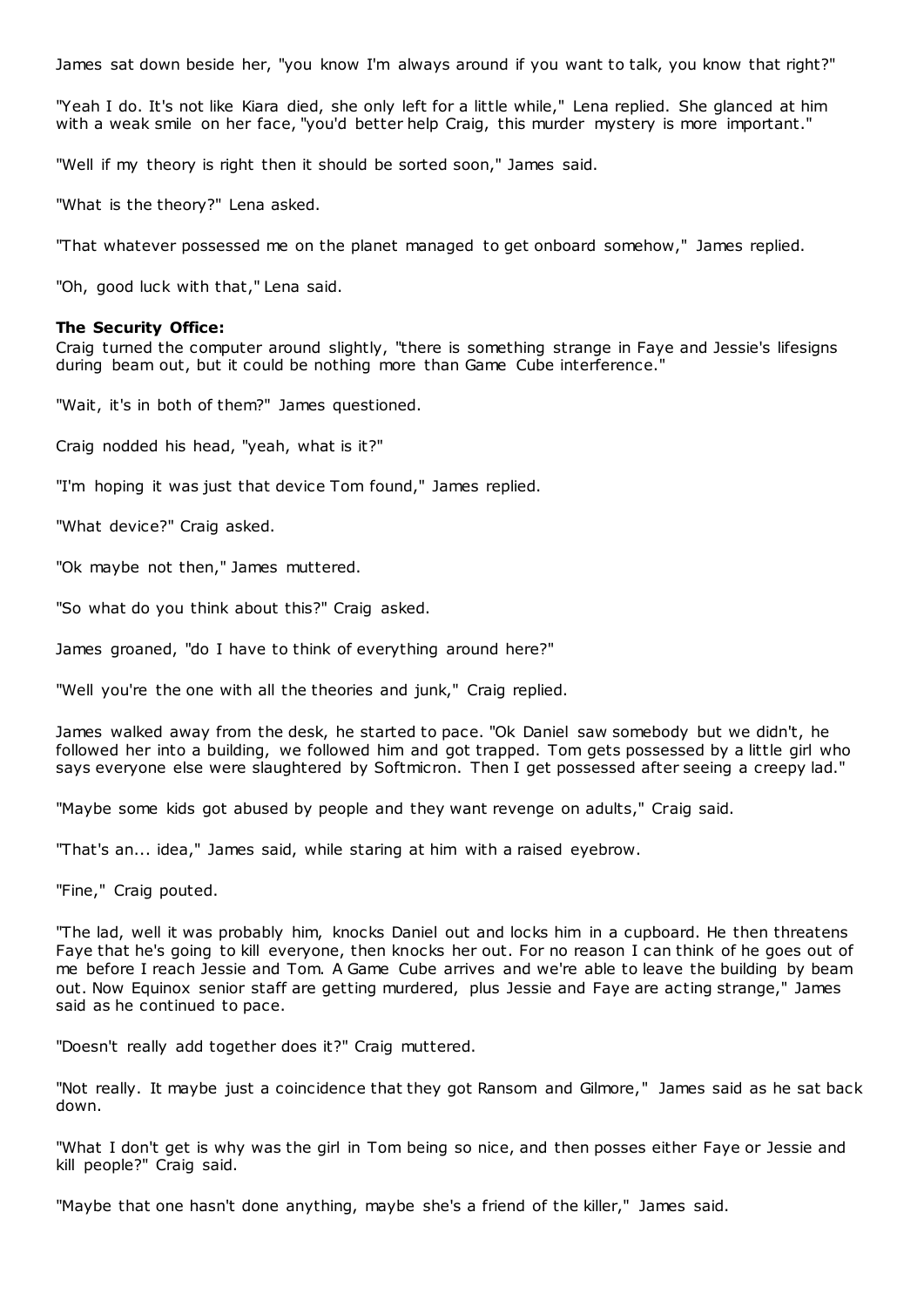Craig nodded his head, "maybe."

"The lad said before I got possessed that we wouldn't get away with something. Do you have any idea what that means?" James questioned.

Craig glanced at the computer, "no... yes yes." He turned back to James. "Yes it does."

"Well, what?" James said.

Craig closed his eyes for a second, "come on work brain, I had it there for a second." James slapped him across the back of his head. "Ow hey, oh I remember now."

"Great, now I have an extra excuse to hit you from now on," James said.

Craig ignored him, "the aliens or whatever are killing Equinox people, plus they said you wouldn't get away with something. It's obvious what we're dealing with."

"Oh my god, are you saying that my wife's possessed by a Softmicron right now?" James asked.

"Not any old Softmicron, a dead one," Craig replied.

"Right, it makes sense. The girl was nice to us and didn't know who we were though," James said.

"It was probably an act to trick you guys," Craig said.

"No, she seemed too childlike. According to Faye the one that was in me had a young male voice," James said.

"And she still knew it wasn't you, that's weird," Craig muttered. James slapped him across the back of the head again. "Ok seriously, what do we do about this?"

"Well when the Enterprise catches up with the Equinox they're going to make a move, aren't they?" James replied.

Craig rubbed his sore head, "yeah so?"

"So we better do something before then," James replied.

Craig stared blankly at him, "that's not a suggestion!?"

"I know," James said.

Daniel walked into the room, "hey Stuart, did you notice that your wife's gone slightly balmy?"

"Recently yeah, what did she do?" James asked.

"Well I came up to her to ask her something, she said something about helping people and then kneed me in a certain area," Daniel replied.

"Helping people?" Craig said.

"Oh um, something like 'you are one of those helpy guys'," Daniel said.

"We think she's possessed by a dead Softmicron child," James muttered.

"Let's hope that one isn't the sweet and innocent girl, cos ouch," Craig said, crossing his legs.

Daniel sat down carefully, "what are you two on, cos I need some for the pain."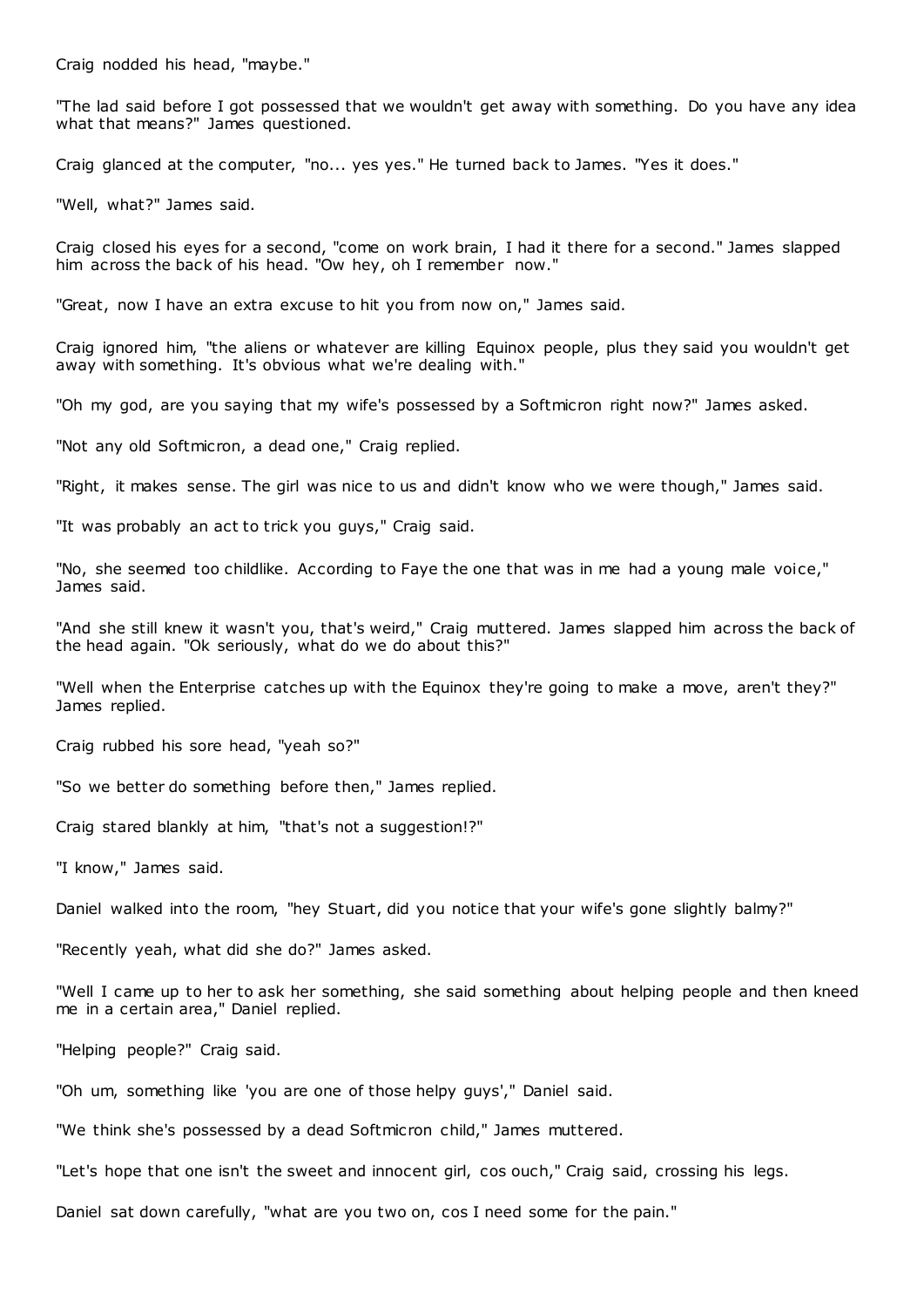"The spirits on the planet followed us back up here, plus they're killing Equinox people," James said. "Them being young sort of explains how the Equinox managed to capture them."

"Not really, why were they even in a Game in the first place?" Craig questioned.

"They probably captured ones in the Games Matrix, Craig," James replied.

"Ok hang on. I was just kneed because a dead Softmicron brat thinks that I helped the Equinox kill her?" Daniel grumbled.

"No, you're a watcher. That's probably why," James replied.

"Oh," Daniel said.

"Oh and it's probably the lad that took over James that's in Jessie, not the girl," Craig said.

"It's a Softmicron Anderson, none of them are sweet. It could have been either of them," Daniel said.

James shook his head, "no, the one that got me is in Jessie."

"You seem sure about that," Craig said.

Right on cue Jessie walked into the room, "oh hello boys and watcher person."

Daniel frowned. "Who cares, I don't like hers," he said quietly.

"Jessie, why did you kick Daniel?" James asked carefully.

"Why not, he's annoying," Jessie replied.

"Craig, you and I better get going," James said, standing up.

"We do?" Craig said.

"Yeah, we need to continue investigating, we're getting nowhere here," James said.

Craig got it, "oh good idea." He stood up too.

Jessie looked a little amused, "was it something I said?"

"No you just reminded me by saying Daniel is annoying, we need to see Tom," James replied.

"Good one," Craig whispered.

"Oh too bad," Jessie said. She smiled, "we'll have to meet up later instead."

"Yeah, we'll do that," James said, he rushed out of the room. Craig was right behind him.

"That's one gay little Softmicron," Daniel muttered to himself.

Meanwhile James and Craig headed for the turbolift. "Ok you go and ask Tom if he brought that device he broke aboard," James said.

"Right, why?" Craig asked.

"I dunno, they had it when I turned back to normal so maybe it banishes them from the body," James replied.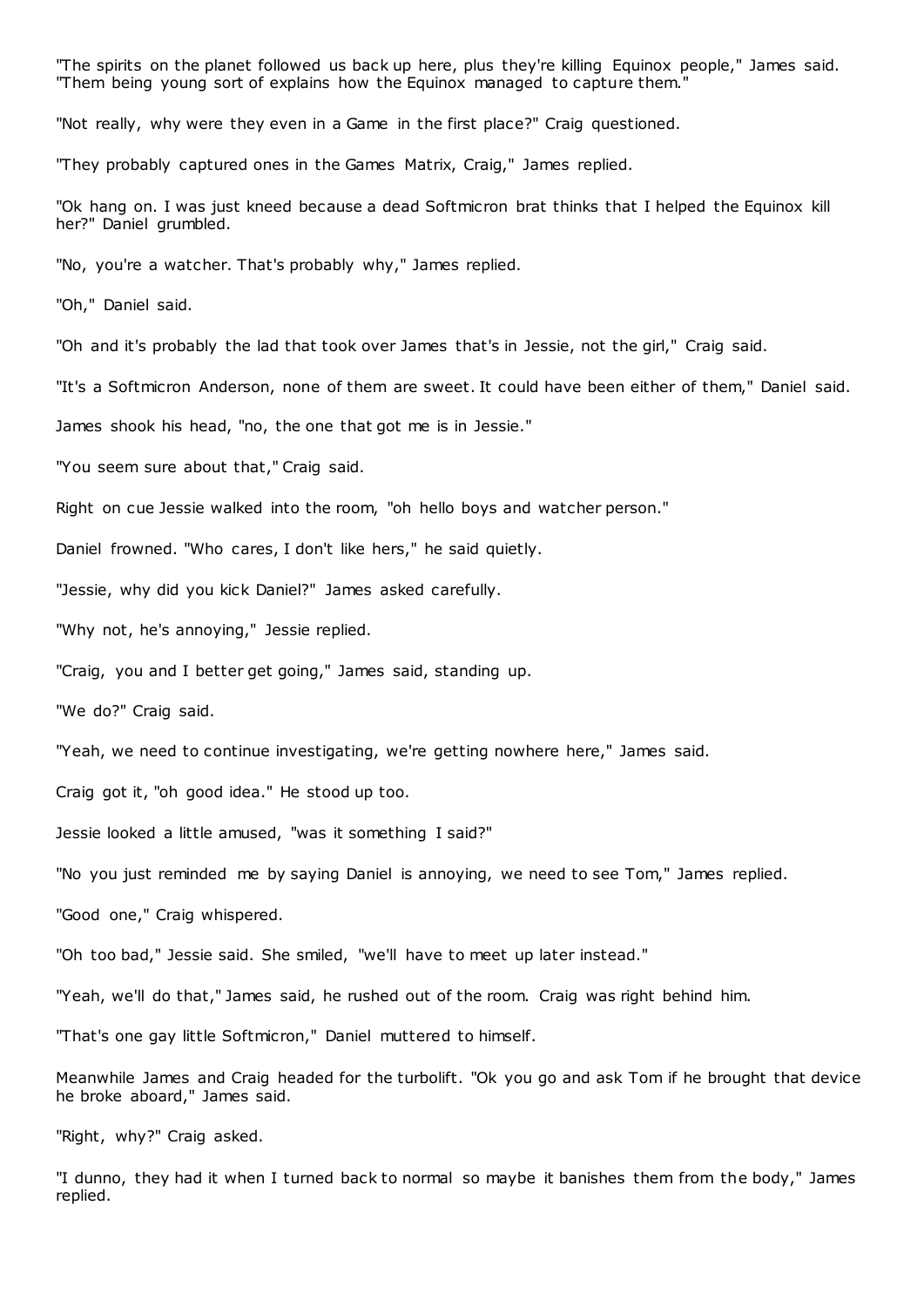Craig nodded his head, "right, what are you going to do." They both stepped into the turbolift. "Deck One."

"Pay our friend Noah a visit," James replied. "Deck Ten."

# **Meanwhile:**

Jessie sat down on the desk, "so what are the Slayer and his sidekick up to?"

"Oh they're going to dress up for the ball, you stupid brat," Daniel muttered in response.

Jessie narrowed her eyes, she grabbed a tight grip of his hair, "ok watcher, I'm only going to ask you this one more time. What are they up to?"

Faye stepped into the room, she rolled her eyes. "Ok leave him alone."

Jessie pouted as she pulled away from Daniel, "you always spoil my fun."

"He's not going to know anything, the Slayers never seem to talk to him," Faye said.

"Oh he knows something all right," Jessie said. She pulled out one of James' knives and pointed it at Daniel's throat, "tell me now."

Daniel pretended to look scared, "ok ok, I'll tell you."

"You'll have to do a lot better than that," Jessie grumbled, grabbing a hold of his hair again.

"Look you stupid kid, if you'll never believe me when I say I'll tell you, then what's the point?" Daniel muttered.

"Fine, what are they doing?" Jessie asked.

"Well Craig wanted to kill the hosts but James made him change his mind. They went to the transporter room so they can go back to the planet," Daniel replied.

"Come on," Faye said, she walked out of the room.

Jessie stood up, "you better not be lying." She walked out of the room too.

Daniel rolled his eyes, "well Faye's training paid off."

### **The Equinox:**

Max and Annika stepped into Sickbay, Annika was smiling a little too hard for her own good.

"So, you want to make out here?" Annika giggled.

"No, bimbo," Max muttered.

"Good, now that Bryan's on the bridge on his own, he can take over the ship," Annika said. Max raised his eyebrow. "Crap I just told you the plan, didn't I?"

"Oh please, that little kid has to deal with my new first officer," Max said.

### **Meanwhile:**

Bryan eyed a few cards in his hands, "so do you have to stay in your host until it dies?"

Damien put down a card, "duh."

"So if you don't like a host, why don't you just kill it off," Bryan said.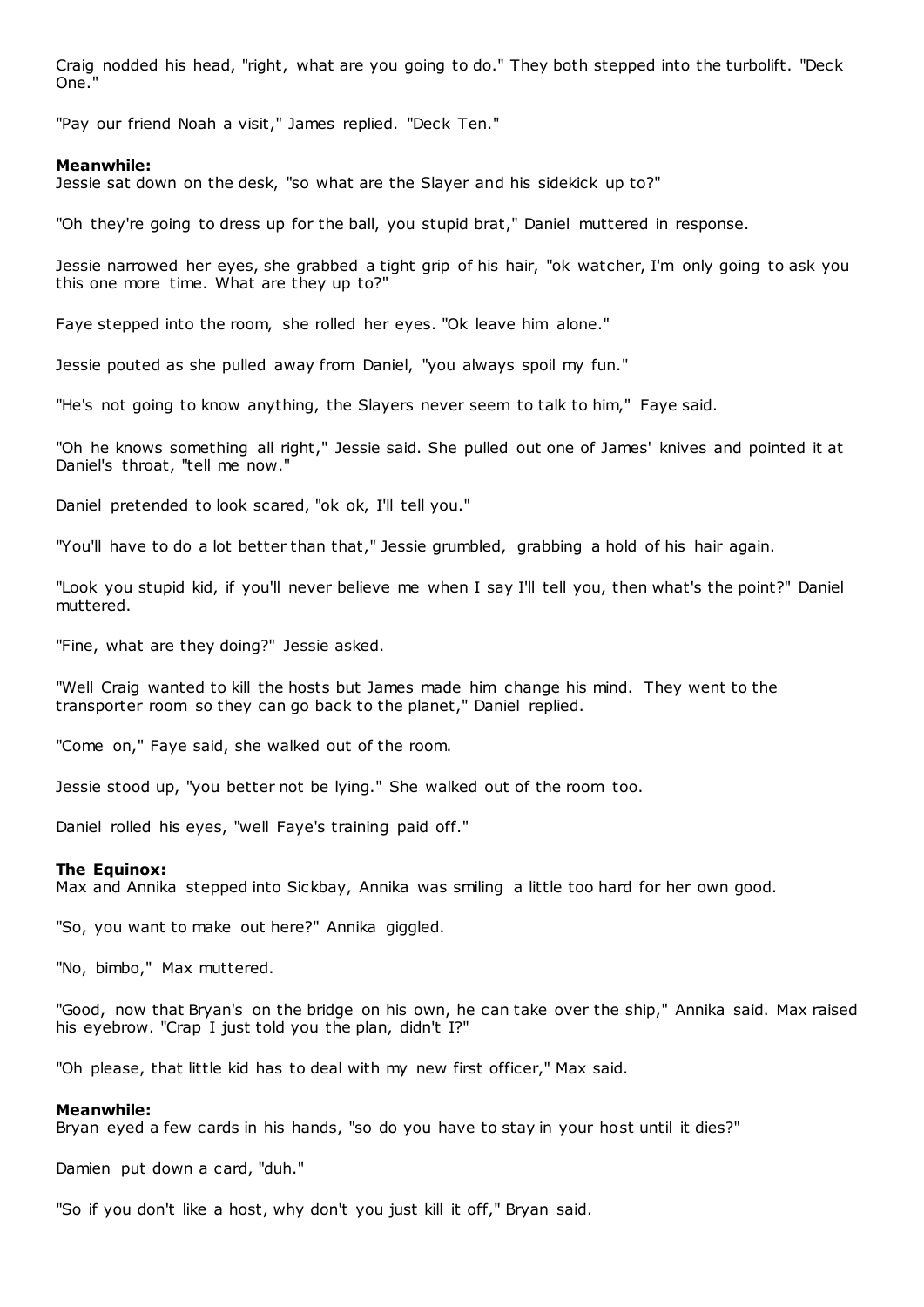"It's your move," Damien muttered.

Bryan groaned, "we could have fought over command of the ship like men, ok people, but noo, we had to play cards."

"Remember, two out of three gets to be in command," Damien smiled deviously.

"Crap," Bryan grumbled. He put down his cards, "I fold."

### **Sickbay:**

Max now had Annika restrained to one of the biobeds, he was standing beside the station near t he wall. "Now I hope you like our new doc, our old one broke."

Freddie appeared in the middle of the room, "please state the... what the hell?"

"Freddie, help me," Annika stuttered.

"You can help yourself Annie," Max sneered.

"It's Annika," Annika snapped.

"Whatever," Max grumbled. He leaned on the bed, "I'm going to get the information I need either way, it all depends on what you'd rather do."

"I am not going to talk no matter how much you hurt me," Annika said, in an over the top fake brave voice.

"What is going on here?" Freddie asked.

"I want you to extract any knowledge that can help me fight the Enterprise. They will be coming," Max replied.

"I don't understand, the Enterprise are not our enemies," Freddie said.

Max rolled his eyes, he headed back over to the station and keyed in some commands. Freddie disappeared for a second. "Now get to work doc ."

"Yes sir," Freddie said. He headed over to Annika.

"What, what are you doing?" Annika stuttered.

Freddie picked up a laser scalpel, "let's get to work shall we."

Max smiled, he walked out of the room.

"Damn this series, they had to do these scenes," Annika muttered.

### **Enterprise, the Bridge:**

Craig rushed off the turbolift, "Tom, I need to talk to you."

Tom turned around, "ok breathe first Craig."

Craig caught his breath, "that device thing, the ball, what did you do with it?"

"On the planet? I broke it," Tom replied.

"I know, where is it?" Craig asked.

"Didn't James tell you, I brought it aboard with me," Tom replied.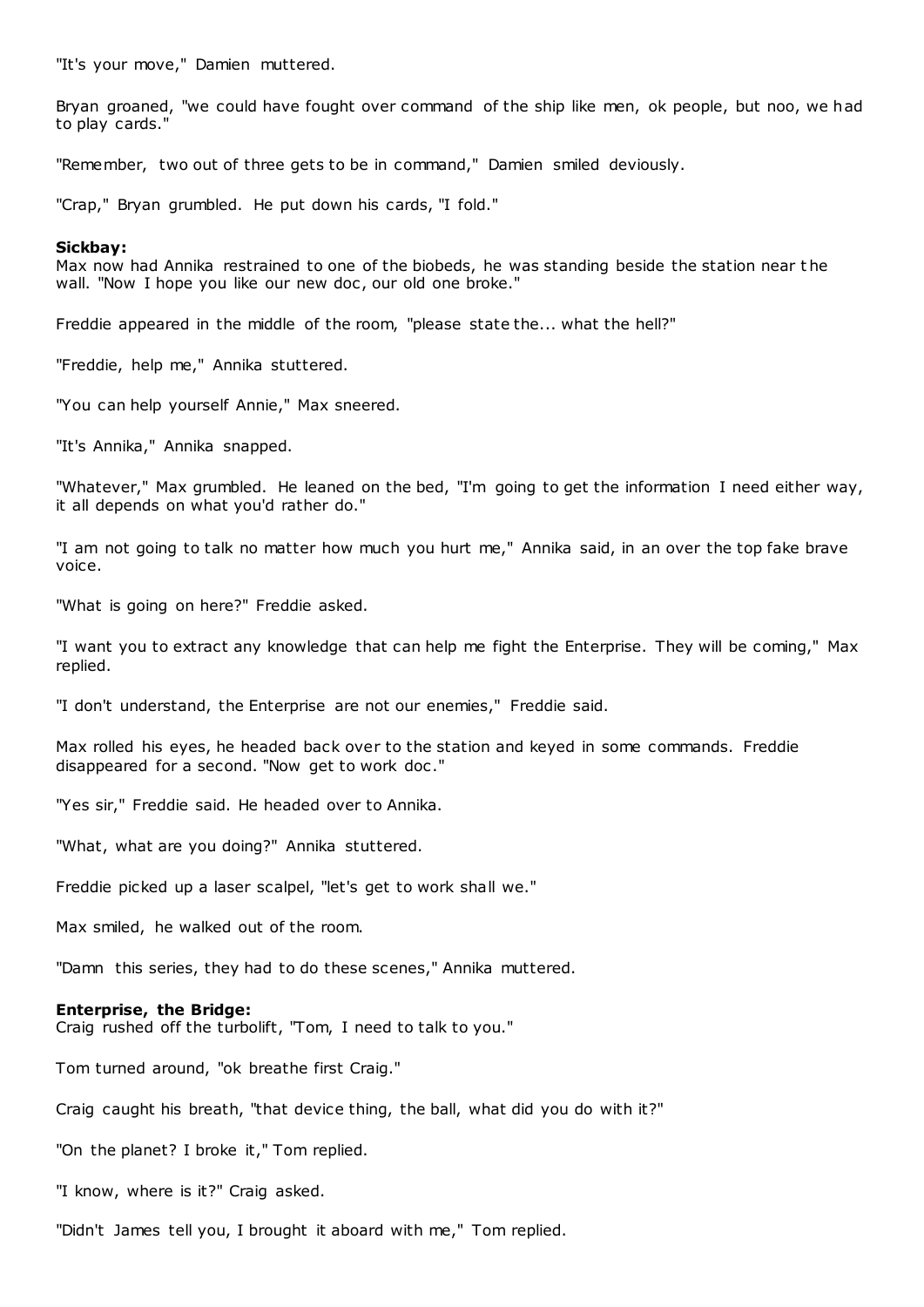Craig sighed in relief, "oh good, where is it?"

"I can't remember, I know Jessie picked up the other half," Tom replied.

Craig turned pale, "son of a bitch."

Triah glanced behind her briefly, "we're in range of the Equinox."

Tom glanced at Craig funny before turning back around, "ready weapons."

# **Ten Forward:**

Noah poured a few drinks, "yeah throw that back in my face why don't you? They were only child Softmicron."

"Well these things are looking for payback Lessing, is there anything else you can tell me?" James asked.

Noah nodded his head, "yes. Their species create these things called games, and there are these people with extra strength who fight them. Oh wait, you already know that.

"Yes and you know I'm one of those people," James said. Noah turned rather pale. "Now if you're finished playing around, we can talk this over like adults."

"I'm sorry, I didn't know," Noah stuttered.

"Come on, what do you know?" James asked.

Noah sighed, "we captured them in the Games Matrix, we used a small device to disable them. We replicated it in a way so it would get in the cube with us."

"Was it a round device, like a ball?" James asked.

"Yeah kinda," Noah nodded his head. The room started shaking every now and then. "Looks like we've found the Equinox."

"So it seems," James muttered.

# **The Bridge:**

Lena stepped off the turbolift, the ship shook at that time, she grabbed a hold of the bar to steady herself. "How are we doing?"

Tom glanced back at her, "quite well, I wish we had a plan instead of killing them."

"Lena we have to keep an eye on Jessie and Faye, they're possessed and they want to destroy the Equinox," Craig blurted out.

Lena stared at him, "what?"

"They're possessed and..." Craig replied.

"No. Why do they want to destroy the Equinox?" Lena questioned.

"Because they're pissed off dead Softmicron kids," Craig replied.

"And why are you so bothered about that device?" Tom asked.

"We think that it might help us. James was possessed and then he wasn't when the device broke," Craig replied.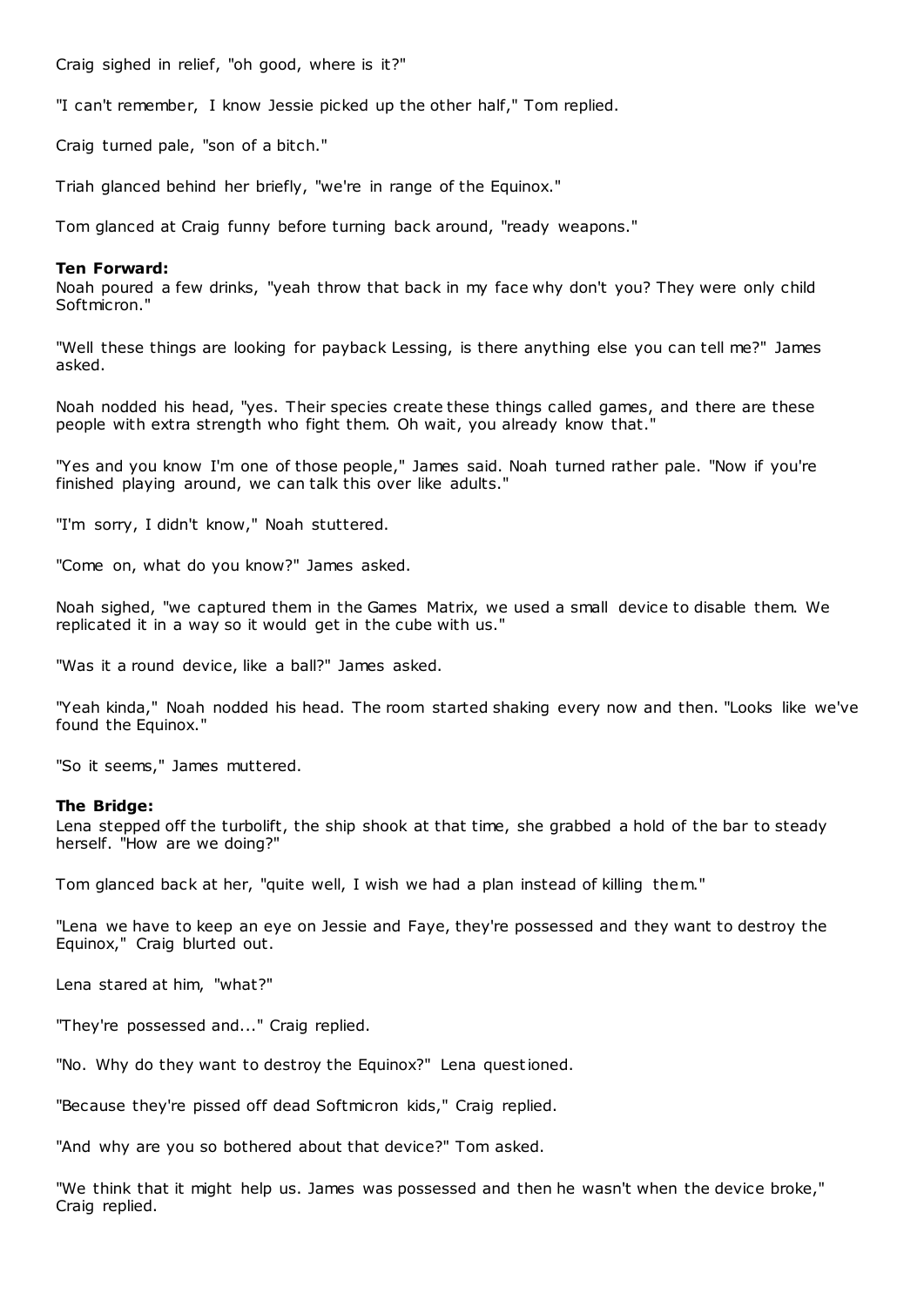"It's still broken though," Tom said.

"Hang on, Softmicron are possessing Jessie and Faye?" Lena questioned. Craig nodded his head. "Right, I have an idea." She stepped into the turbolift.

Tom looked nervous, "Craig you command the bridge." He joined Lena in the turbolift.

Craig looked rather worried, "that's great, we're screwed."

Triah nodded her head, "we really really are."

### **Ten Forward:**

Noah was now crying his eyes out while James sat around the bar looking bored. "I can't believe it, they're dead. I thought that Zare was just guarding me or something, nobody trusts me." He blew his nose on his sleeve.

James pulled a disgusted face, "uh huh."

"I'm sorry, some people are possessed by Softmicron, that's the important part," Noah sniffled.

"Yeah, one of them's my wife so you really should get a hold of yourself," James grumbled.

Noah's eyes widened, "woah, I don't even know where to start with that. Kinda kinky, kinda gross and illegal."

James glared at him, he lunged forward and grabbed the front of his shirt, "not the Softmicron you idiot, now tell me what I need to know.'

Lena and Tom entered the room at that moment. Tom tried to keep a straight face, "did he ask for ID James?"

Noah looked rather scared, "um Tom. No Lena, your crazy brother is crazy. Help me out."

Lena walked over looking a lot calmer than before, "James, let go of him."

James rolled his eyes, "fine." He let go of Noah.

"Thank you, you're a star," Noah said.

Lena climbed over the bar, she then pushed him into the wall, "you're welcome."

"What are you two on today?" Tom snapped.

"Shut up Tom," Lena grumbled. "Now Noah, if you want to stay on this ship you've got to be a part of the team. Think you can do that?" Noah could only nod slightly.

"Maybe you shouldn't do that Lena," Tom said carefully.

"I got some info out of him anyway. The Softmicron can be disabled by that device Tom broke," James said.

Tom briefly glanced at the ground, "it was partly Jessie's fault."

"Will it disable the spirits long enough for us to get them out of Jessie and Faye's bodies?" Lena asked.

Noah tried to shake his head, "no, it will disable them and they should just leave on their own."

"If that's the case how did breaking it disable the male one that was in James?" Tom asked.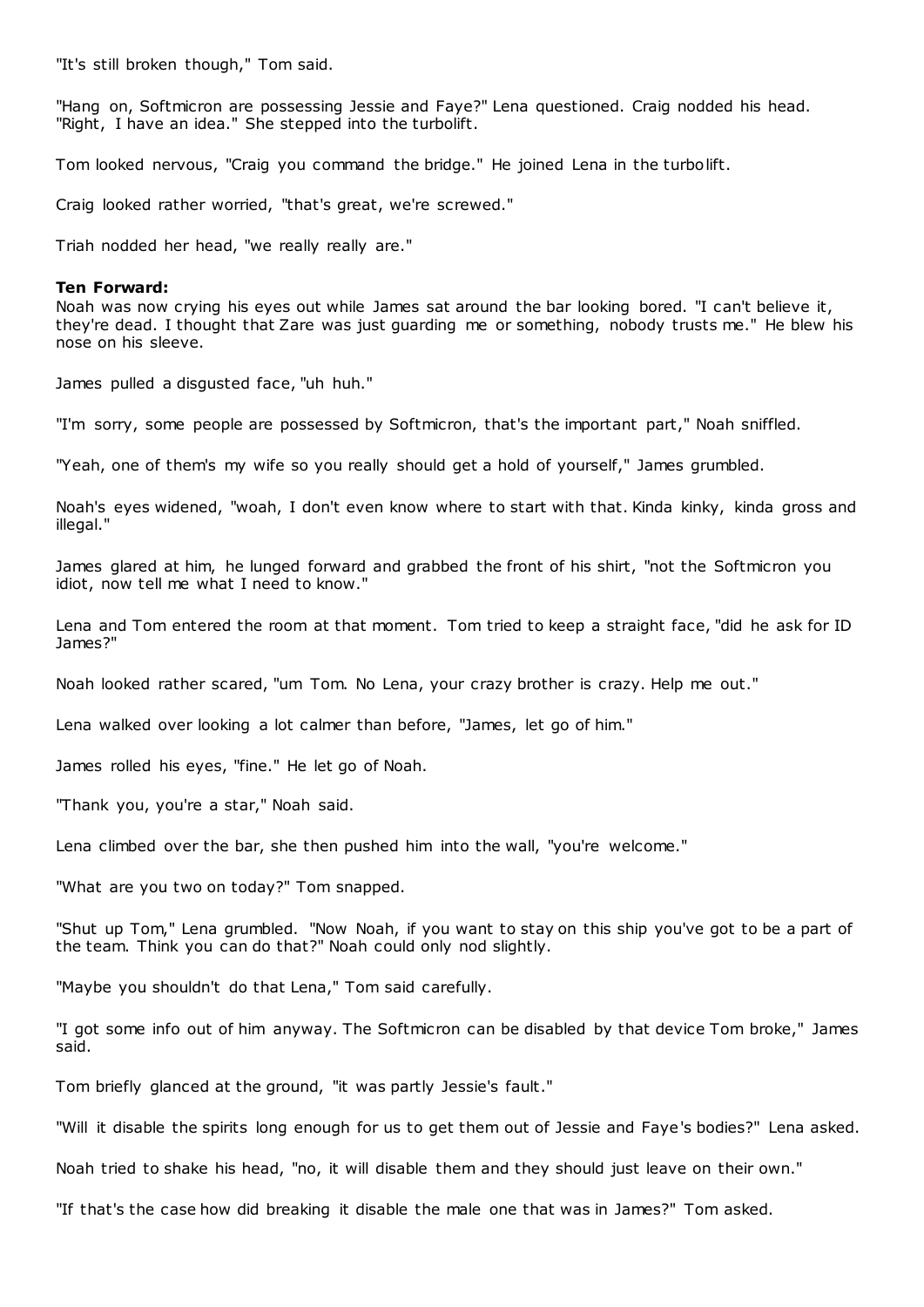"I dunno, something to do with the energy it generates. If it's broke the energy gets released anyway, it should purge the area. That's how we captured a whole bunch of them," Noah replied.

"So you mean it's useless now?" Lena asked.

"Not really, you can either recharge it or replicate a new one. I could help you with that," Noah replied.

"Get Engineering on it Tom," Lena ordered.

Tom nodded nervously, "will do." He headed out of the room.

"Now Noah, why do you think there's only two attacking us, or is there more?" Lena asked.

James leaned on the bar, "uh Lena."

Lena glanced back at him, "what?"

"You can beat that out of him later," James replied.

Lena turned back to glare at Noah, she let go of him. "You're lucky Noah's Ark," she muttered as she walked away. She and James headed out of the room.

#### **The Bridge:**

Daniel stepped out of the turbolift, "somebody called for a weapons guy?"

Craig looked back at him, "yeah, our unknown crewmember is a lousy shot."

Daniel replaced the pouting unknown crewmember, she walked away in a huff. "Our shields are almos t down, that's just great."

"Just keep firing, we need their shields down," Craig ordered.

"Duh, who put you in charge," Daniel muttered. He pressed a few buttons, "their shields are down."

Craig stared at him, "already?"

Daniel shrugged, "the unknown crewmember was a lousy shot."

"Triah," Craig said.

"I know, beaming them aboard," Triah muttered.

Some of the back consoles exploded, the ship shook violently. "Shields are down," Daniel said.

"I'm sorry, this ship is too big to move away in time," Naomi said.

"Sounds a bit like my dad," Faye said as she and Jessie stepped off the turbolift.

"Uhoh," Craig stuttered.

#### **Meanwhile:**

"I don't know what you thought you were doing, he's not done anything, recently," James said.

He and Lena stopped outside a turbolift door. "You're one to talk, what were you doing?"

"He insulted me, or he may as well have," James replied.

Lena groaned, "oh come on, I got the info out of him."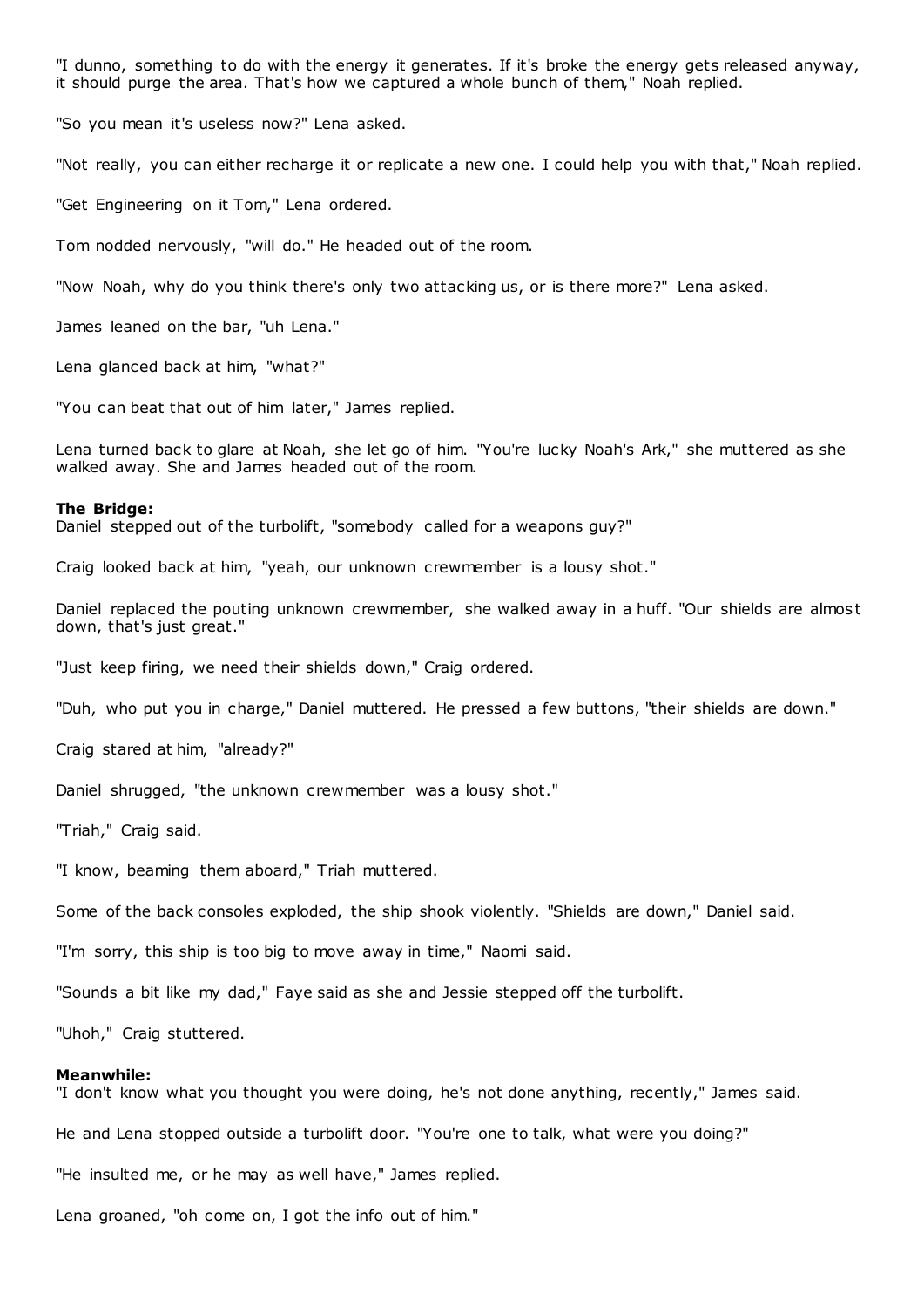The turbolift doors opened, they both stepped inside. "I would have too, he was practically crying. Oh wait, that was before."

Lena just smiled, "he is a big wuss isn't he?"

In: "Anderson to Janeway, Paris and Stuart, we have company."

"That's just great," Lena sighed. "Deck One."

# **The Bridge:**

Faye moved over to Tactical, Jessie meanwhile was pacing the bridge with a phaser.

"Damn it, someone's locked out our commands," Faye muttered.

"Yeah, so shove off," Daniel said.

"Ok, which one of you did this?" Jessie asked angrily, pointing the phaser at Craig, then Naomi.

"Don't look at Naomi, she's too stupid," Craig commented.

Naomi nodded her head, "yeah I am, I so stupid, wait."

"Oh it doesn't matter. I'll just kill people until somebody unblocks the commands. Let's face it, the Equinox will destroy you anyway," Jessie said.

Triah's eyes widened, "oh god, she has a point, or was it he."

Jessie rolled her eyes as she glanced over at Faye, "well?"

"I think the Enterprise is one of those ships that manage to stay ok, even when they're getting hammered," Faye replied.

Jessie shrugged, "oh well, who's first?"

"I'm thinking me," Daniel said. He punched Faye in the face, she fell to the ground.

"Oh good job Daniel," Craig sarcastically said.

Jessie quickly pointed her phaser at Daniel, "I told her to get a better host."

Craig pulled a face as he looked down at himself, "oh god, I got another disgusting boy."

"Screw this," Jessie grumbled as Lena and James stepped off the turbolift. She chanted something under her breath, everyone fell unconscious.

#### **The Equinox:**

"Why aren't they fighting back?" Max asked.

"Beats me," Damien replied.

Max glanced at him, "oh, you're still here?"

"What, you think I'm happy about putting up with Mr Wannabe here?" Damien grumbled.

"You said you were impressed," Max snapped.

"I was for a millisecond. If you want to be a villain you've got to be cunning, smart and..." Damien said.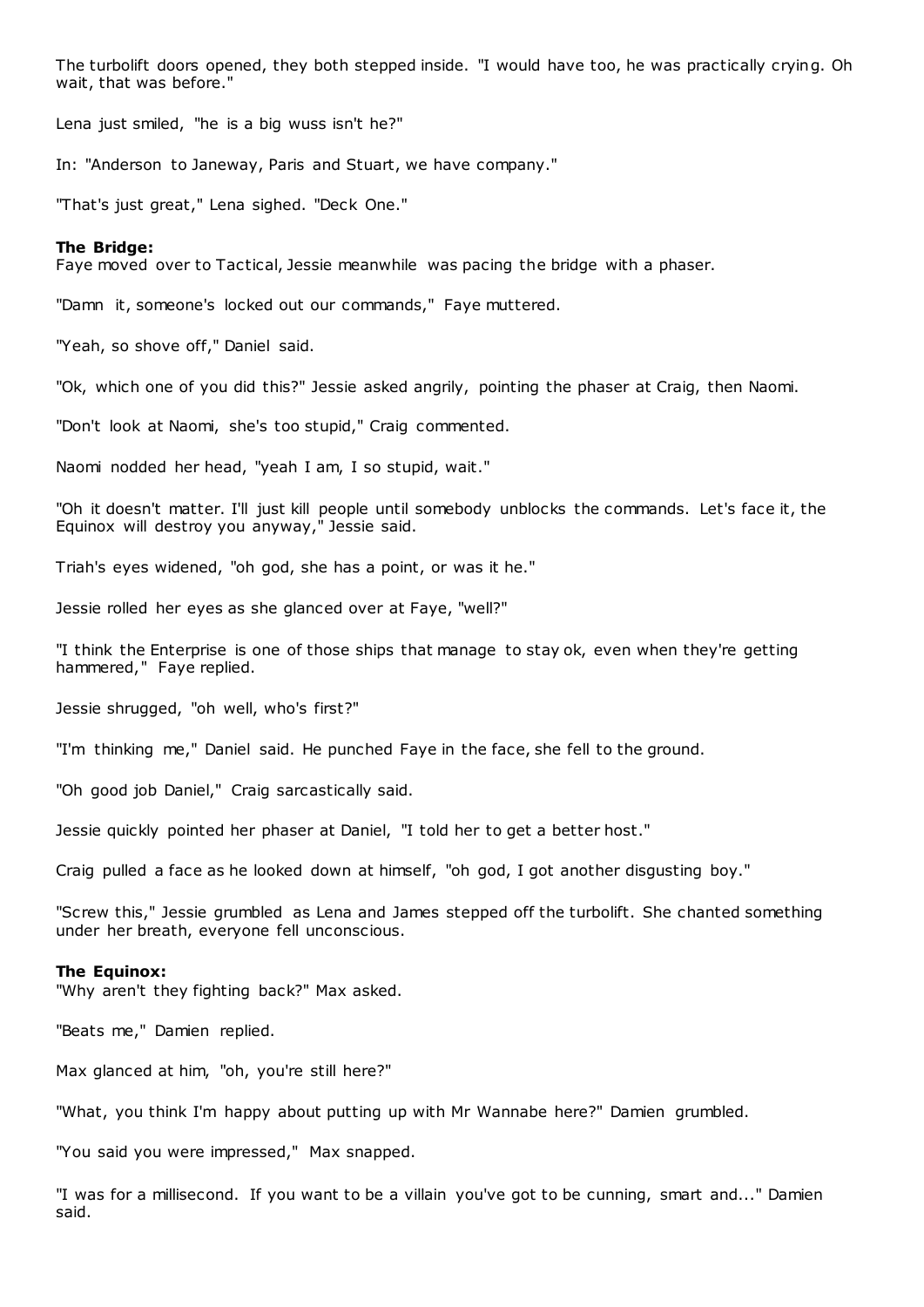"You're not either of those things!" Max yelled.

"Oh and you are then?" Damien smirked.

"God, I'm getting stick from the guy in the seventeen year old girl's body," Max muttered.

#### **The Enterprise:**

More or less everyone had regained consciousness, all tied up in one area of the bridge.

"Hey what happened, I thought we were trapped in a building," Faye muttered.

"Long story," James said.

"Yeah you're telling me, this second part is huge," Naomi said.

"Ok here's the deal. You tell us where the device is and we won't kill you," Jessie said.

"I thought you wanted control of the ship," Daniel said.

Craig folded his arms, "my host kinda told me about it, now where is it?"

Tom and Zare rushed onto the bridge. "We're here, we're here," Tom said, breathless.

Zare rolled her eyes, "can you be any louder, you idiot."

"I'll take care of them," Craig said. He went over to the newcomers, Zare just punched him and he fell unconscious.

"Ohno, it's like musical possession without the music ," James commented.

Naomi's eyes lit up, "that sounds like a cool game."

"I know where it is," Tom said.

"Good, is it safe?" Jessie asked.

Tom nodded, "yeah, we should start killing them. We should tie this one up now."

Zare looked uncomfortable, "he'll be unconscious for a while." She turned around and punched Tom in the face. "So will he."

"Zare, stop knocking everyone out!" Lena snapped.

Jessie looked confused, "hey what the hell, how did I get here?" Everyone else looked confused. Jessie took a knife out of her pocket, "ookay, someone explain please."

Zare sighed, "that's better, the witch can only take you so far." She quickly grabbed a hold of her, taking the knife away from her as she did.

"Oh, you don't want to do that," James muttered.

Zare just laughed, "I do really, now come on Slayer, jump me."

"Like I said before, that's one little gay kid," Daniel commented.

"Watch your mouth or I'll take it away from your face," Zare snapped.

Naomi struggled against the ropes, "um, you can untie me you know."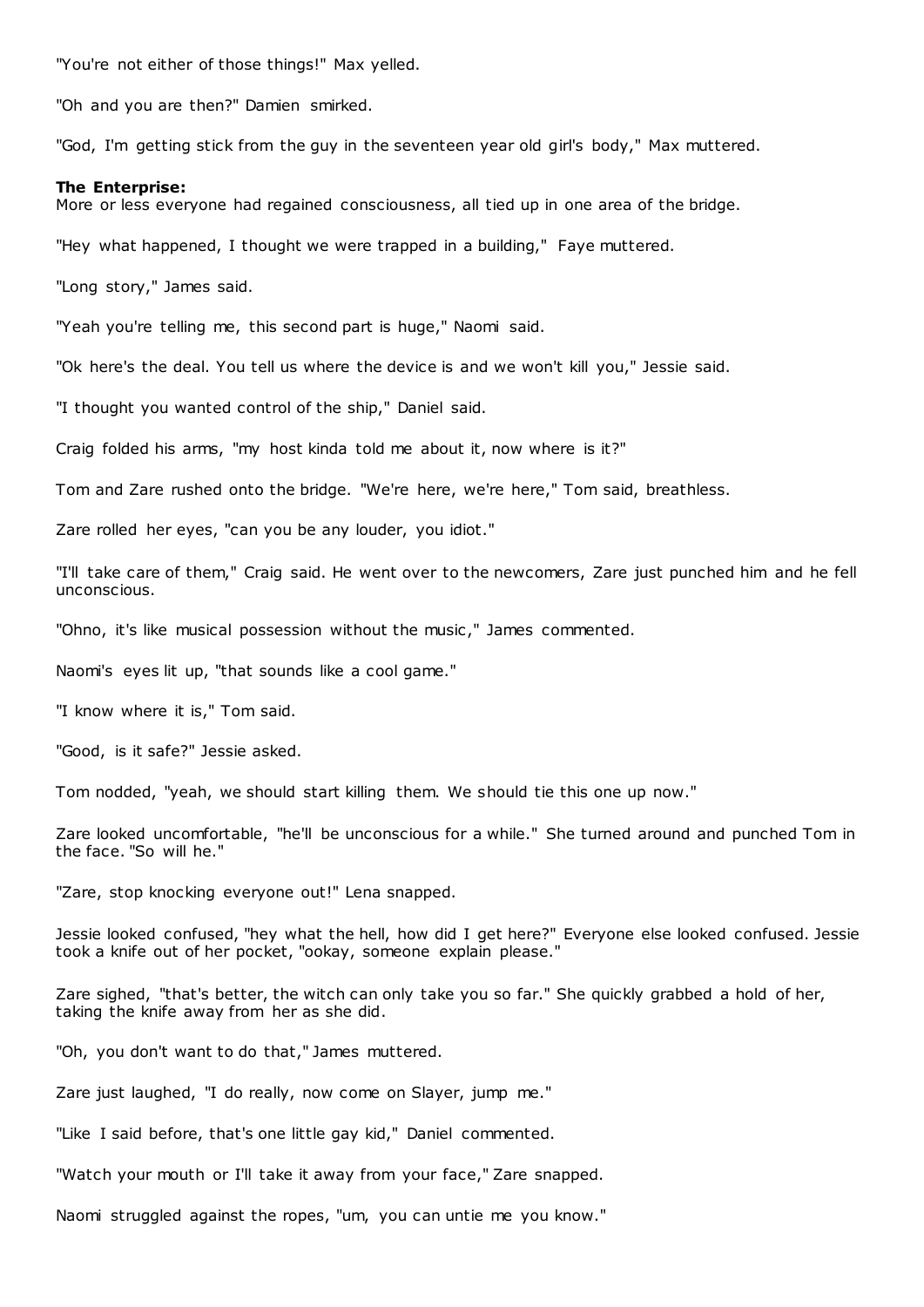"Shut up will you," Zare grumbled. She placed the knife against Jessie's neck.

"I can't believe this, what is it with me and knives," Jessie muttered to herself.

"Ok you tell me how to unblock the controls, and I'll let your witch go free of charge," Zare said.

"Fine, I'll do it for you," James said. Triah and Daniel groaned as a result, Tom and Craig groaned as they were waking up.

Zare smiled, "ok, don't try anything."

"He could have taken Tom hostage, but nooo, it had to be Jessie," Triah muttered.

"Heey," Tom moaned from the floor.

Zare pushed Jessie into the nearby wall, she knelt down nearby James. She was about to untie him when he punched her in the head, she fell to the ground looking more annoyed than dazed.

"Hey, I didn't even untie you," she snapped.

Both James and Lena stood up, arms free. "Well I've been untied for about five minutes," James said.

"Me too, great tying," Lena said.

Jessie looked far from happy, "ok you couldn't have made a move earlier?"

Naomi struggled again, "uh hello, I'm your friend, untie me."

"I've had it with you people," Zare grumbled. She got to her feet quickly, then she attacked James, so they both fought. Lena quickly rushed over to Tactical.

"Uh Lena, untie us please," Faye stuttered.

Jessie groaned, "I'll do it." She stepped on Tom's arm on the way to the others.

"Ow, you did that on purpose!" Tom moaned.

Lena keyed in a few commands at Tactical, "hey Softmicron, you want the console unblocked. It's done now."

Zare and James stopped fighting, they both glanced her way. "What, you're not supposed to do that Lena," James said.

Zare smiled, "aaw, she's such a sweetie." She kneed James in a certain area, he backed away. All the other guys cringed as a result.

"Yeesh, if I didn't know any better, I'd say the Softmicron were trying to wipe out the human race," Daniel sarcastically said.

"Shut up Daniel," almost everybody said.

Lena looked like she was ready to blow, "I can't take this anymore. You guys want the Equinox dead?" She pressed a few buttons on the console.

"Lena, don't!" Tom yelled from the ground.

#### **Meanwhile, the Equinox:**

"I am not a wussy, I just happen to like rabbits!" Damien yelled.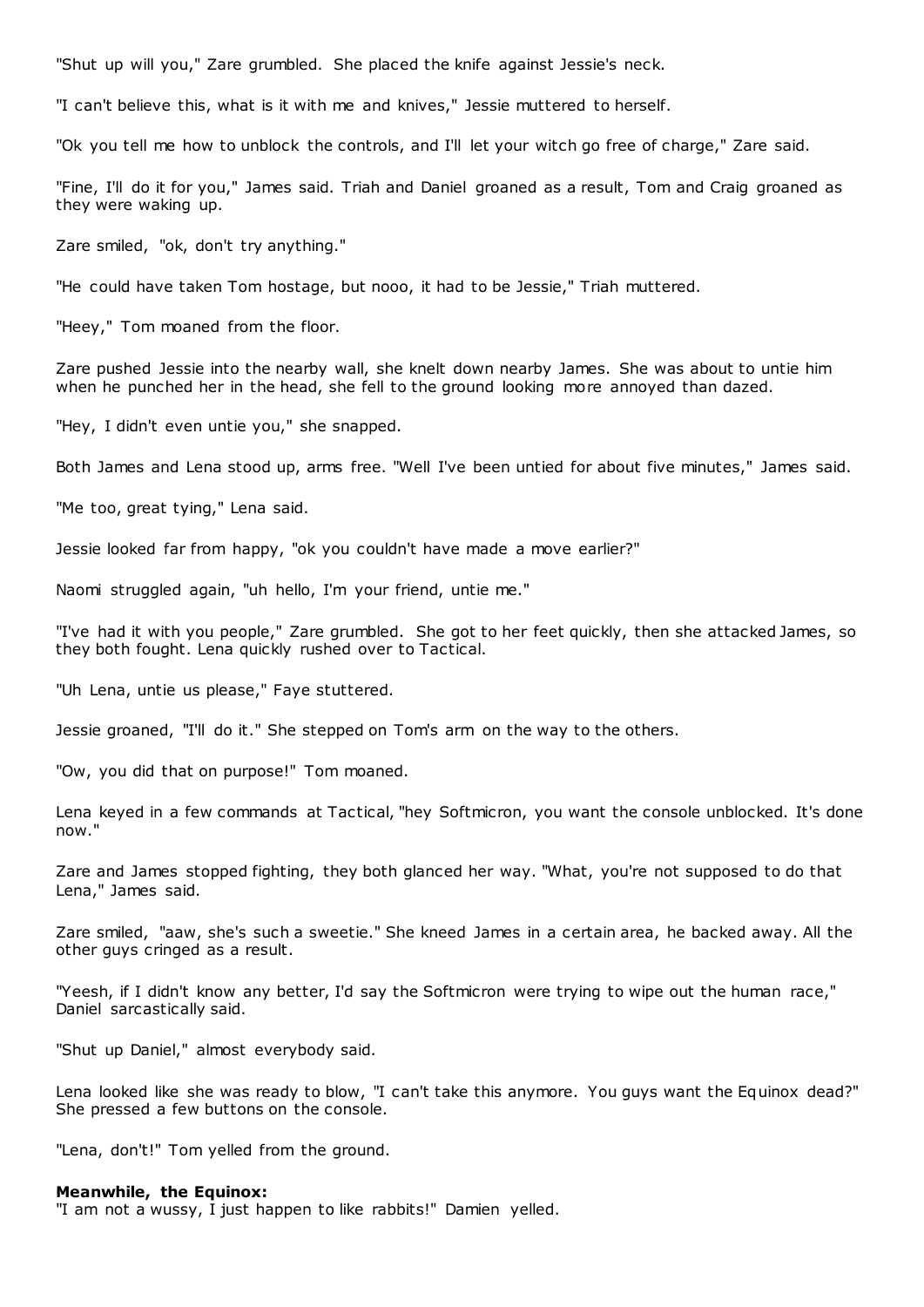"Big sissies like rabbits, I bet you even recorded every episode of Watership Down!" Max screamed.

"Well actually..." Damien muttered. He noticed the console he was at was beeping, "ohno."

#### **The Enterprise:**

Everyone watched as the Equinox exploded on the viewscreen.

"There, now you can leave our ship, everyone's happy," Lena said, not looking too sure about it.

Zare and Naomi glanced at each other before looking back at her. "Thanks," Zare said.

"Don't thank me, just go," Lena said.

In a blink of an eye Zare and Naomi were looking around the room, rather confused. "Did I miss anything?" Zare asked.

"Why am I still tied up?" Naomi moaned. Jessie groaned as she untied her. "Thanks." Everyone else were busy staring blankly at Lena.

"I'll just be getting the rest of my stuff from the Ready Room," Lena muttered. She turned and walked towards her Ready Room.

"I can't believe she just did that," Craig commented.

Zare glared at James, "did you punch me or something?"

"A few times yeah, you did worse," James replied. He headed towards t he Ready Room.

"What did I do?" Zare asked sheepishly.

"You nearly cut my throat," Jessie muttered.

Tom shook his head, "no, the worst part had to be when you ruined Jessie's lovelife for the week."

Jessie glared at him, she punched him hard in the face.

# **Meanwhile, the Ready Room:**

Lena started dumping some stuff into the only box, "no lectures, I'm not in the mood."

"Fine, I was never that good at heartwarming, thought provoking or in fact any kind of lectures anyway," James said.

Lena picked up the box, she carried it over to the desk, she placed it on it. "So what do you want then?"

"Are you really quitting?" James asked.

Lena groaned, "no, I'm moving my stuff out for fun."

James glanced briefly at the ground, "I thought I was the sarcastic one. What are you going to do instead?"

"I don't know, somewhere I can do what I'm good at," Lena replied. She turned to face him, "is there a club for mopers and murderers?"

"Yeah but it's not that fun so I quit it, you don't want to go there," James replied.

"Then what am I going to do then? Sit around and wait for Kiara to come back?" Lena snapped, tears formed quickly in her eyes. "Now I'm starting to cry, oh very good, now I'm a big wuss."